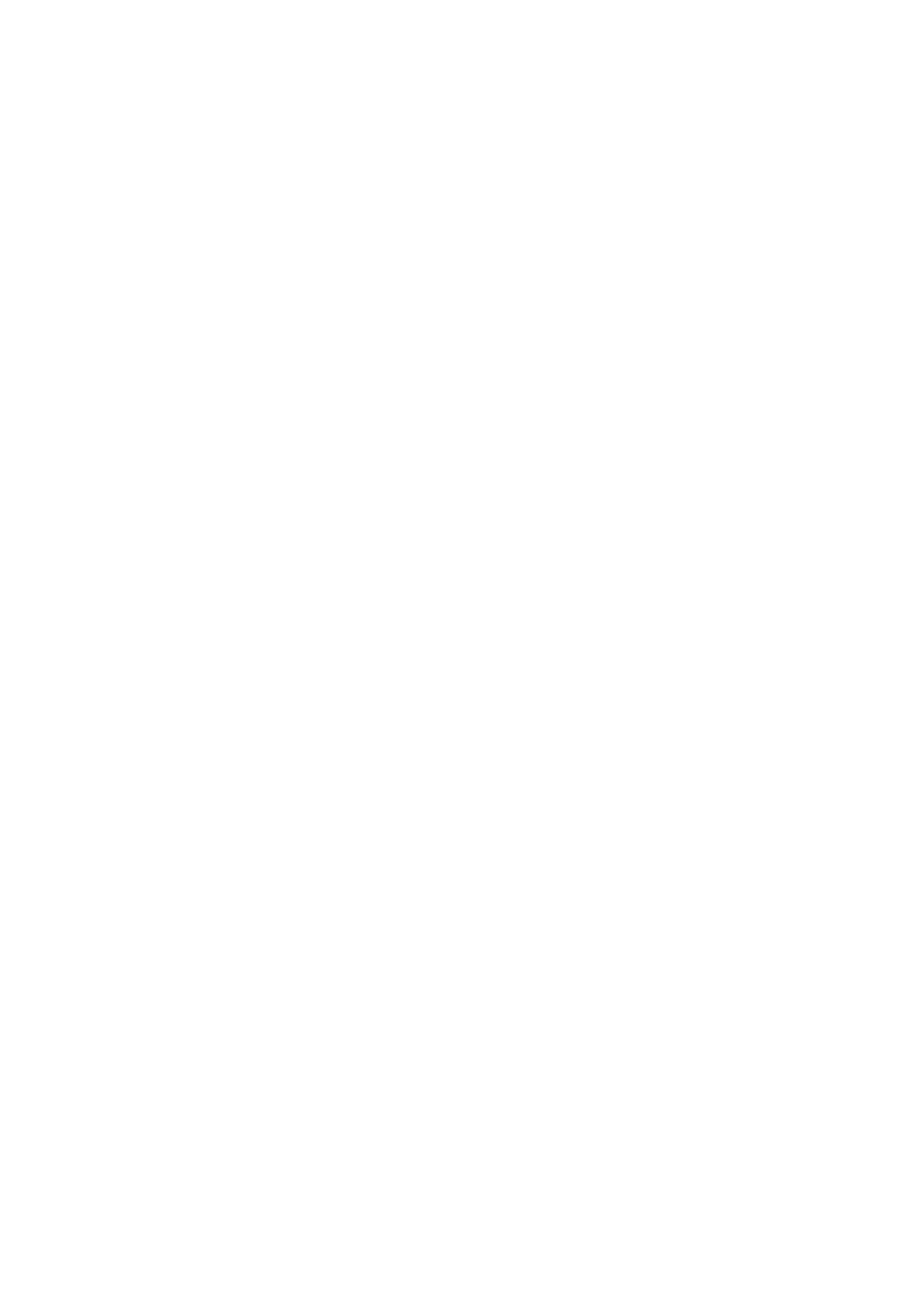**Environmental Research and Consultancy Department**



# **ERCD REPORT 0905**

# **Aircraft Noise and Sleep Disturbance: A Review**

**K Jones** 

# **Summary**

The review covers the main findings of research into the effects of aircraft noise exposure on sleep, and includes the effects on electroencephalogram (EEG) and changes in sleep architecture, and their implications for sleep quality, mood and performance. Field and laboratory studies are compared, and the use of actigraphy versus polysomnography as a means of measuring sleep disturbance in large populations around airports is discussed. The physiological implications of noise-induced sleep disturbance are examined, including the main stress hormone concentrations, heart rate and cardiovascular responses to noise during sleep.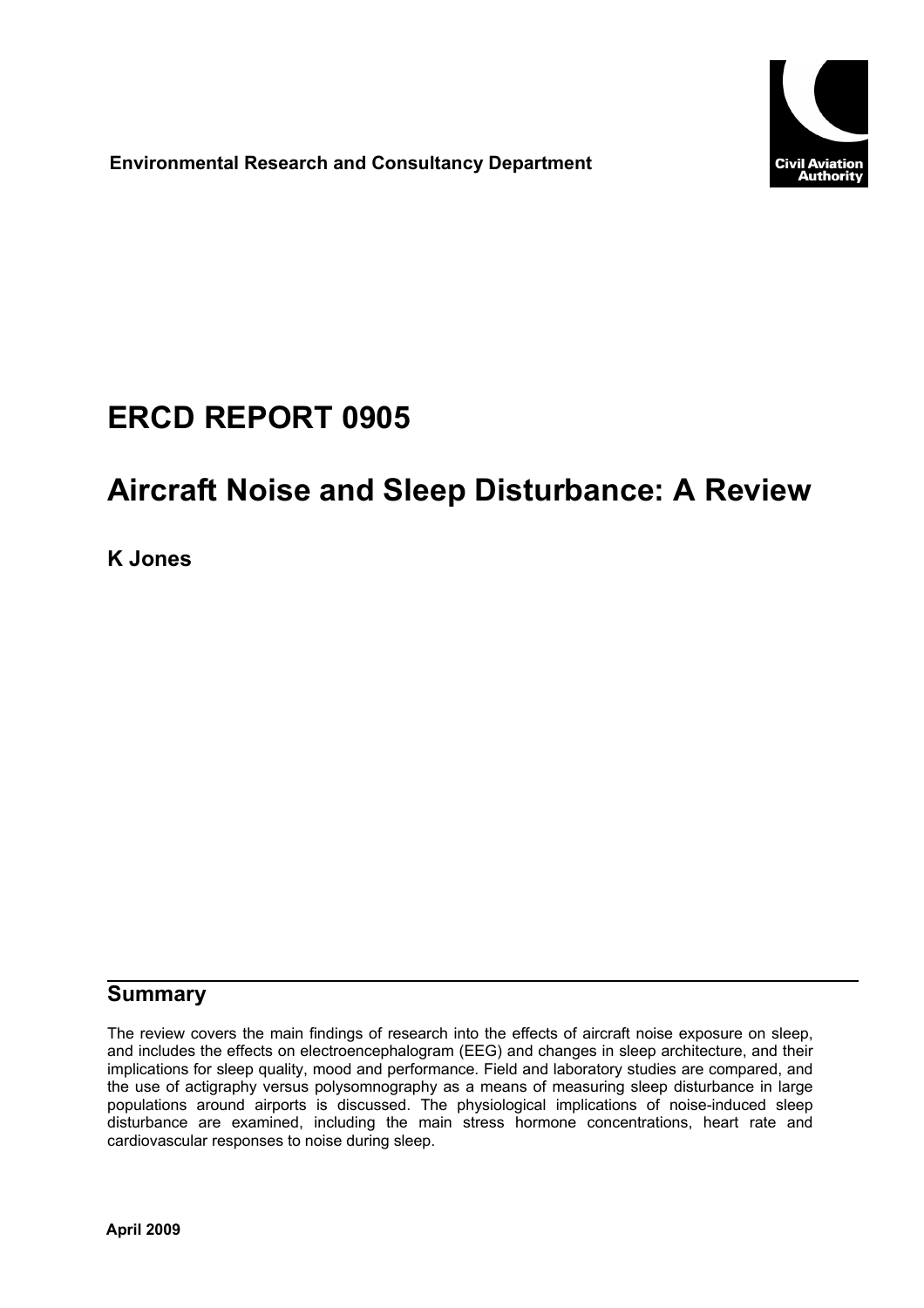The author of this report is employed by the Civil Aviation Authority. The work reported herein was carried out under a Letter of Agreement placed on 31 March 2009 by the Department for Transport. Any views expressed are not necessarily those of the Secretary of State for Transport.

© Crown Copyright 2009. Such copyright is managed through the Department for Transport, under delegation from the Controller of Her Majesty's Stationery Office.

ISBN 978 0 11792 256 3

Enquiries regarding the content of this publication should be addressed to: Environmental Research and Consultancy Department, Directorate of Airspace Policy, Civil Aviation Authority, CAA House, 45-59 Kingsway, London, WC2B 6TE.

The latest version of this document is available in electronic format at www.caa.co.uk, where you may also register for e-mail notification of amendments.

Published by TSO (The Stationery Office) on behalf of the UK Civil Aviation Authority.

Printed copy available from:

TSO, PO Box 29, Norwich NR3 1GN www.tso.co.uk/bookshop Telephone orders/General enquiries: 0870 600 5522 E-mail: book.orders@tso.co.uk Fax orders: 0870 600 5533 Textphone: 0870 240 3701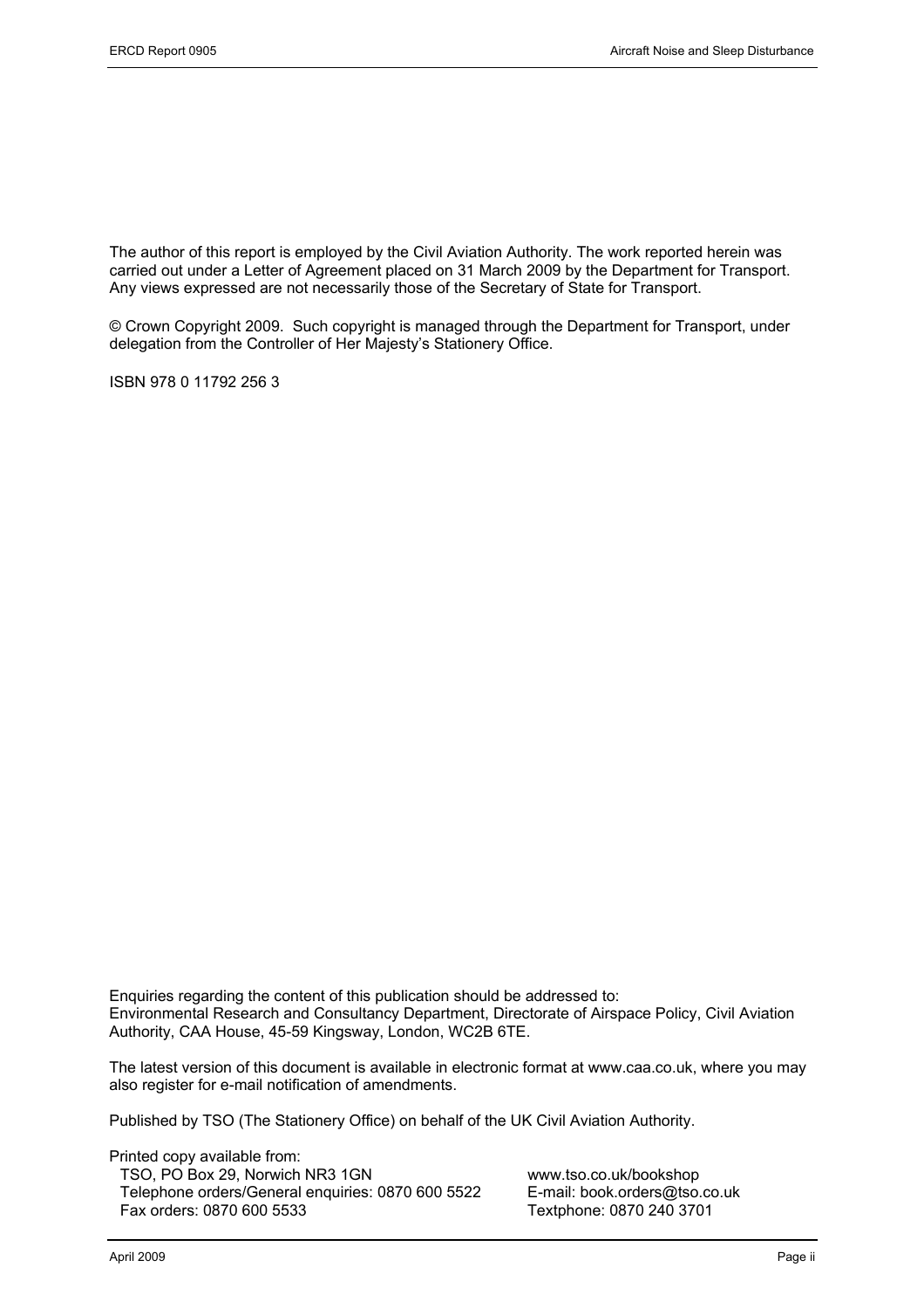# **Contents**

|             | <b>Glossary of Terms</b><br>$\mathbf v$                                                                                                                              |                 |  |  |  |
|-------------|----------------------------------------------------------------------------------------------------------------------------------------------------------------------|-----------------|--|--|--|
| 1           | Introduction<br>1                                                                                                                                                    |                 |  |  |  |
| $\mathbf 2$ | A summary of early studies into aircraft noise and sleep disturbance<br>1                                                                                            |                 |  |  |  |
| 3           | The effects of aircraft noise on sleep structure, alertness, mood and<br>performance                                                                                 |                 |  |  |  |
|             | 3.1<br>Sleep measurement                                                                                                                                             | 5               |  |  |  |
|             | 3.2<br>Field studies into aircraft noise and sleep                                                                                                                   | 6               |  |  |  |
|             | 3.3<br>Polysomnographic studies                                                                                                                                      | 13              |  |  |  |
| 4           | Cardiovascular and biochemical effects of noise exposure during sleep                                                                                                | 24              |  |  |  |
| 5           | <b>References</b>                                                                                                                                                    | 28              |  |  |  |
| Table 1     | Evaluation limits derived for intermittent noise, taken from Griefahn et al (2002)                                                                                   | 17              |  |  |  |
|             | Figure 1 Example of an actigraph                                                                                                                                     | 6               |  |  |  |
|             | Figure 2 The functions that specify three sleep disturbance measures in relation to average<br>night time noise exposure outside, for air, road, and railway traffic | 12 <sub>2</sub> |  |  |  |
|             | Figure 3 The relation between the indoor maximum levels Lmax and the number of tolerable<br>noise events within an 8-hour period during the night                    | 16              |  |  |  |
|             | Figure 4 The four pathways through which the effects of noise are mediated                                                                                           | 20              |  |  |  |
|             | Figure 5 Auditory and non-auditory effects of noise                                                                                                                  | 22              |  |  |  |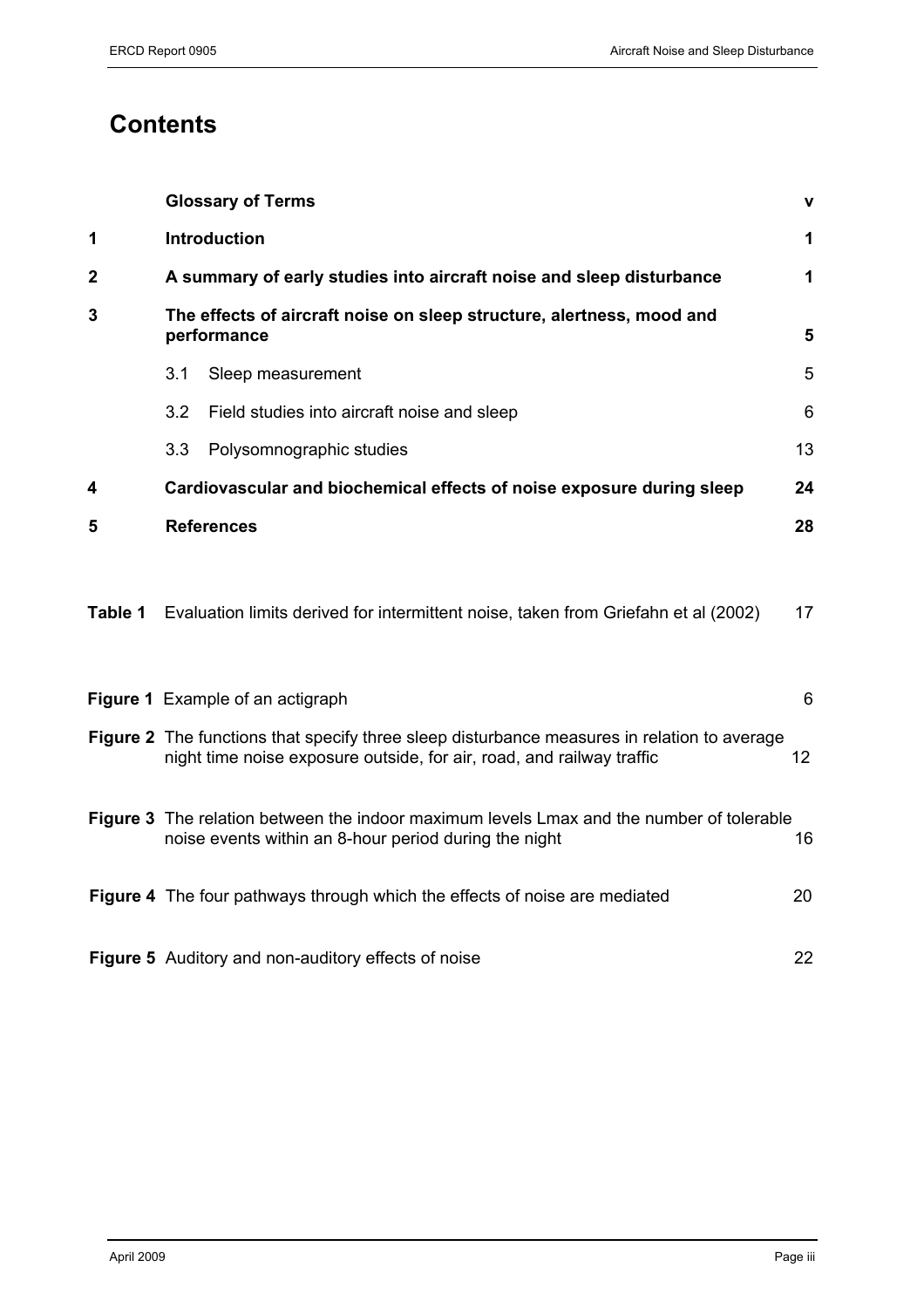Intentionally Blank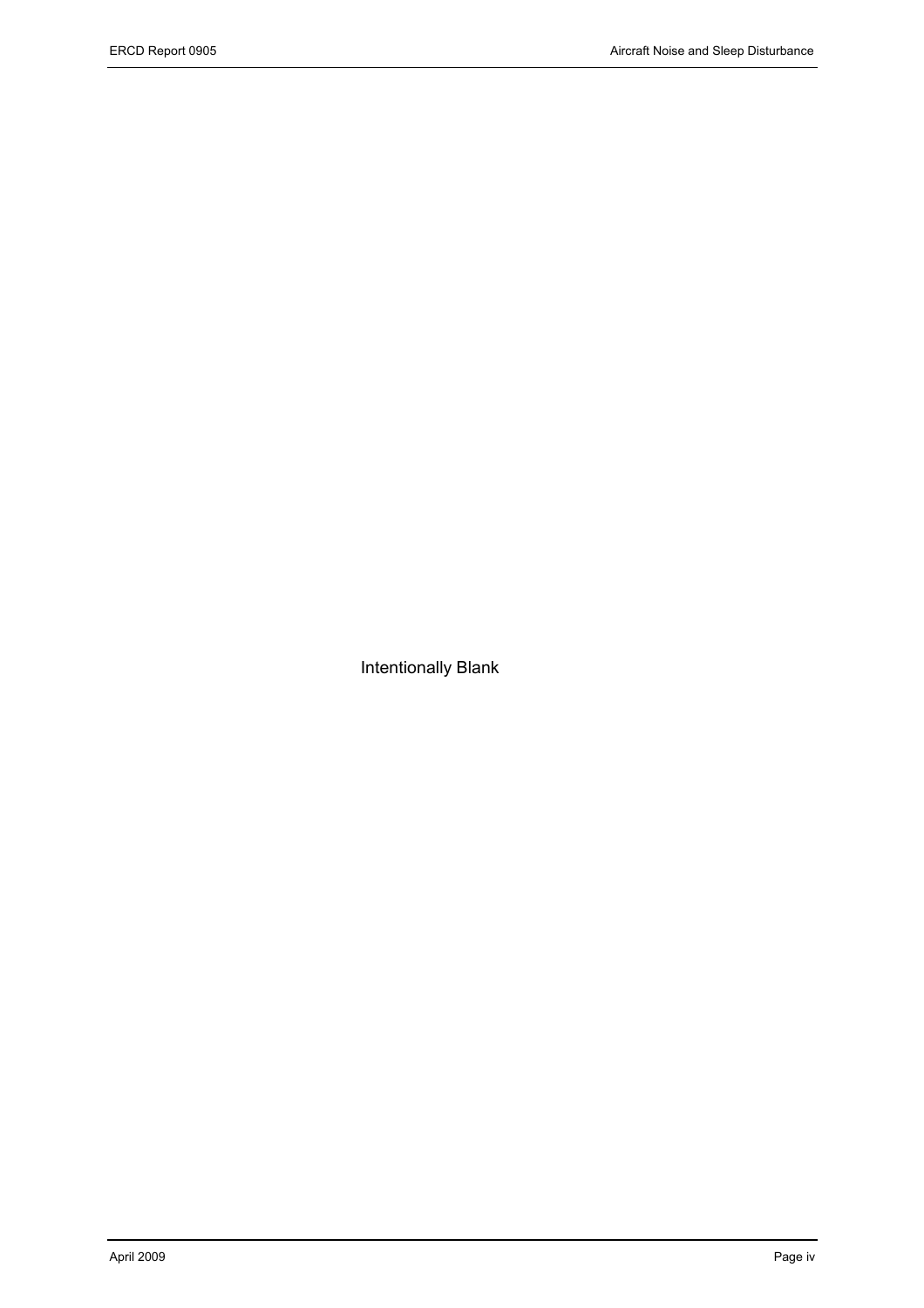#### **Glossary of Terms**

- **A-weighting** A frequency weighting that is applied to the electrical signal within a noisemeasuring instrument as a way of simulating the way the human ear responds to a range of acoustic frequencies.
- **Adrenaline** Also referred to as Epinephrine. A hormone and neurotransmitter and member of the catecholamine family, which, when released increases the response of the sympathetic division of the Autonomic Nervous System.
- **Alpha waves** Electromagnetic oscillations in the frequency range of 8–12 Hz observed in the brain during periods of waking relaxation with eyes closed.
- **ANE** Aircraft noise event
- **BCA** Behaviourally confirmed awakening

#### **Catecholamine**

Hormones that are released by the adrenal glands in situations of stress such as psychological stress or low blood sugar levels. They include adrenaline, noradrenaline and dopamine.

- **CBBN** Continuous broadband noise
- **Cortisol** Hormone produced by the adrenal gland that is associated with stress responses, increasing blood pressure and blood sugar and reducing immune responses.
- **dB** Decibel units describing sound level or changes of sound level.
- **dBA** Levels on a decibel scale of noise measured using a frequency dependent weighting, which approximates the characteristics of human hearing. These are referred to as A-weighted sound levels.
- **EEG** Electroencephalogram used to measure brain activity during sleep.
- **ECG** Electrocardiogram used to measure heart rate.
- **EMG** Electromyogram measures facial muscle tone during sleep to identify REM.
- **Endocrine** Typical endocrine glands are the pituitary, thyroid, and adrenal glands. Features of endocrine glands are, in general, their ductless nature, their vascularity, and usually the presence of intracellular vacuoles or granules storing their hormones.
- **EOG** Electro-oculogram measures movement of the eyes during sleep to help identify REM sleep.
- **Ergotropic** Those mechanisms and the functional status of the nervous system that favour an organism's capacity to expend energy, as distinguished from the trophotropic mechanisms promoting rest and reconstitution of energy stores.
- **IBBN Intermittent broadband noise**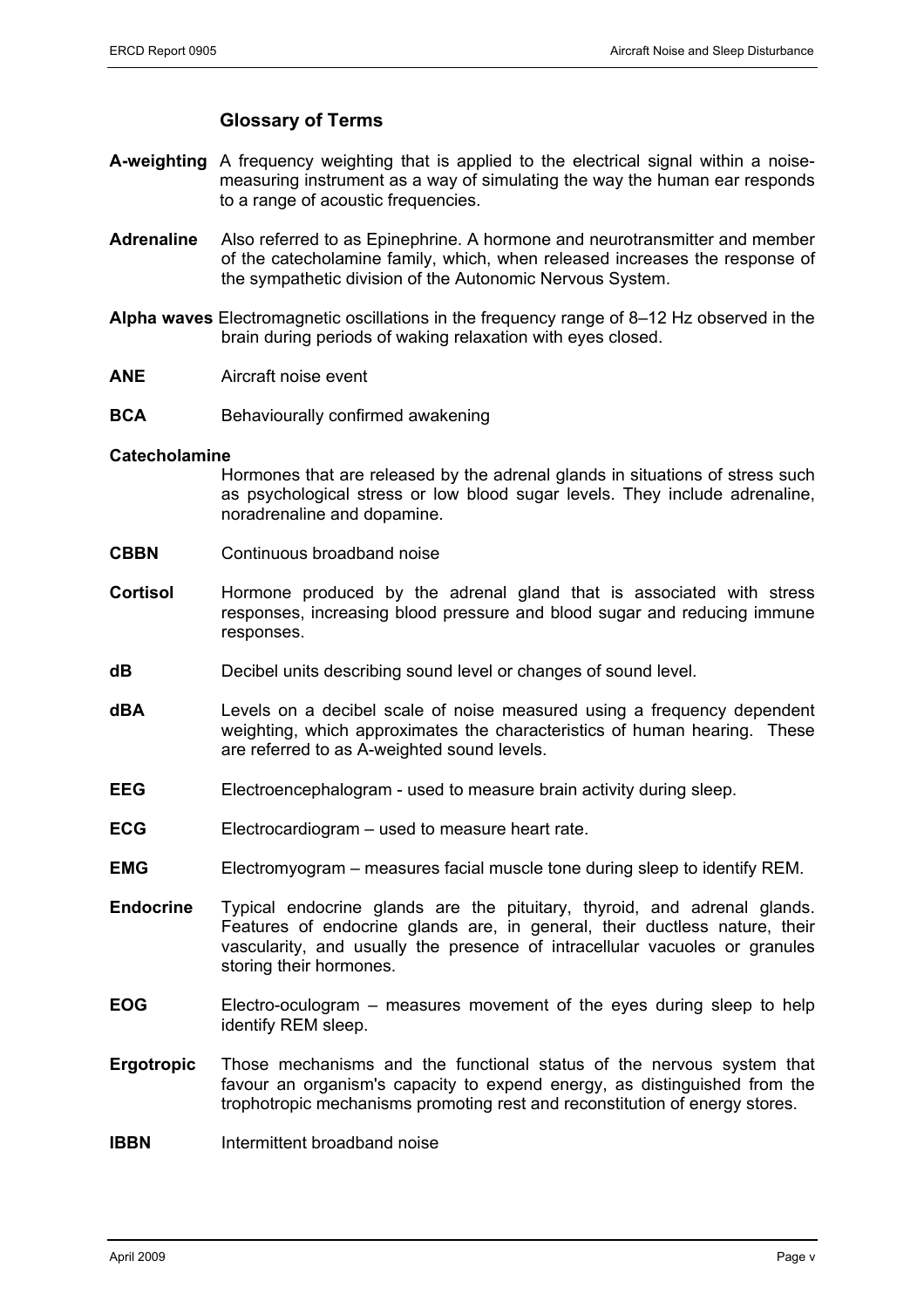- **K-complex** An EEG waveform that occurs during stage 2 sleep. They occur randomly throughout stage 2 sleep, but may also occur in response to auditory stimuli.
- **LA** The A-weighted sound level (in dBA).
- **LAmax** The maximum A-weighted sound level (in dBA) measured during an aircraft fly-by.
- **Leq** Equivalent sound level of aircraft noise, often called equivalent continuous sound level.  $L_{eq}$  is most often measured on the A-weighted scale, giving the abbreviation  $L_{Aeq}$ .
- **Lnight** Equivalent sound level of aircraft noise in dBA for the 8-hour annual night (2300-0700).
- Lden **Equivalent sound level of aircraft noise in dBA for the 24-hour annual day,** evening, and night where the evening movements are weighted by 5 dB and night movements are weighted by 10 dB.

#### **Noradrenaline**

Also known as Norepinephrine. Part of the catecholamine family, with dual roes a hormone and neurotransmitter. A stress hormone, along with adrenaline, noradrenaline also underlies the fight-or-flight response, directly increasing heart rate, triggering the release of glucose from energy stores, and increasing blood flow to skeletal muscle.

**PNdB** Perceived Noise Decibels.

#### **Polysomnography (PSG)**

A comprehensive recording of the biophysiological changes that occur during sleep. The PSG monitors many body functions including brain (EEG), eye movements (EOG), muscle activity or skeletal muscle activation (EMG) and heart rhythm (ECG).

- **REM** Rapid Eye Movement sleep. A stage of sleep characterized by rapid movements of the eyes, low muscle tone and a rapid, low voltage EEG signal.
- **SEL** Sound Exposure Level in dBA, a measure of noise event level, which accounts for both the duration and intensity of noise.

#### **Sleep Efficiency Index**

The proportion of sleep in the episode potentially filled by sleep (i.e., the ratio of total sleep time to time in bed)

- **Sleep latency** The length of time that it takes to accomplish the transition from full wakefulness to sleep, normally to the lightest sleep stage
- **SPL** Sound Pressure Level.
- **SWS** Slow wave sleep, characterised by low frequency, high altitude waves on the EEG and comprised of Stages 3 and 4 sleep.
- **Trophotopic** The movement of cells in relation to food or nutritive matter. Energy expending.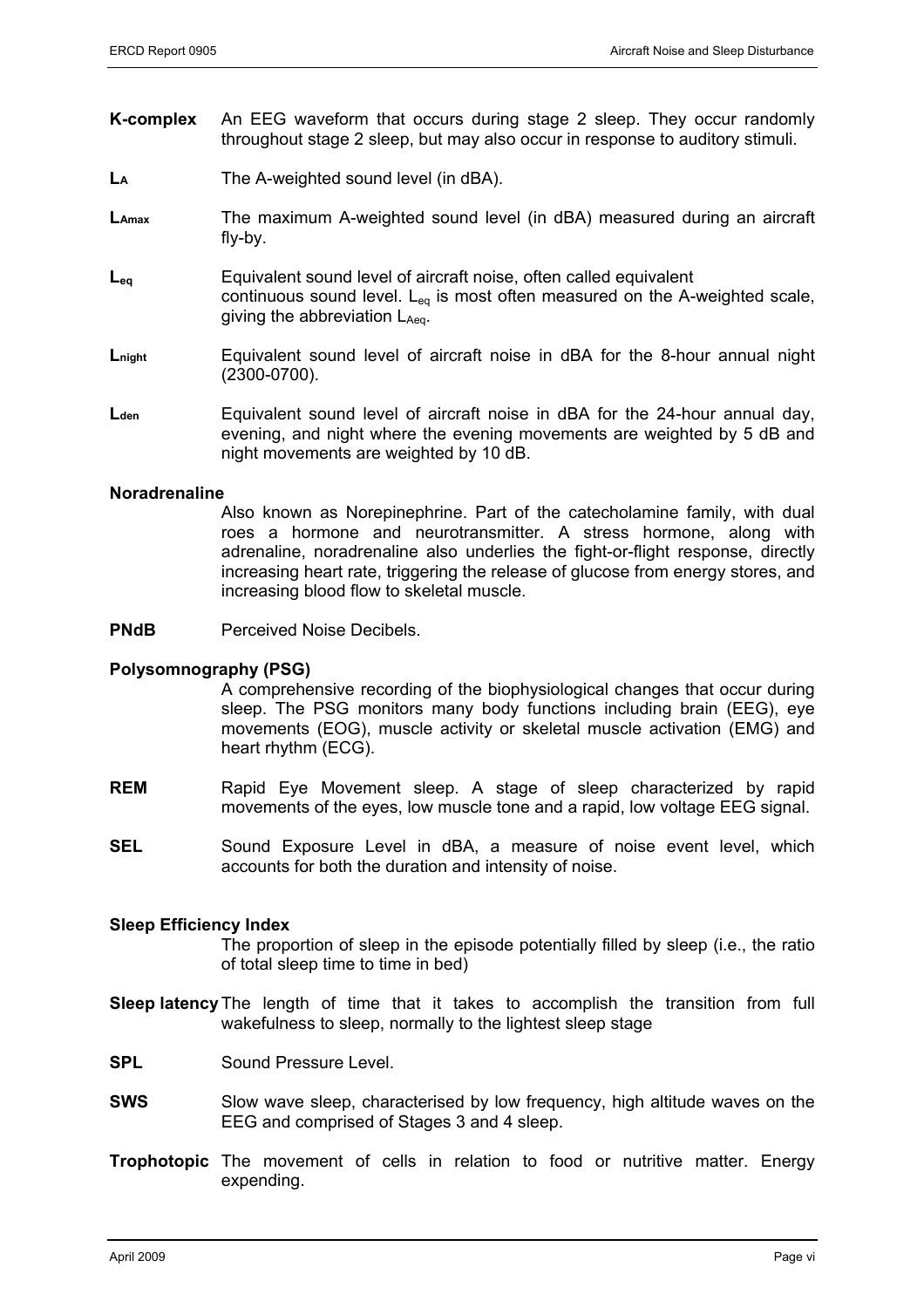# **TST** Total sleep time

#### **Vasoconstriction**

Narrowing (constriction) of blood vessels. When blood vessels constrict, the flow of blood is restricted or slowed

- **VPC** Ventricular premature contraction
- **WASO** Wake time after sleep onset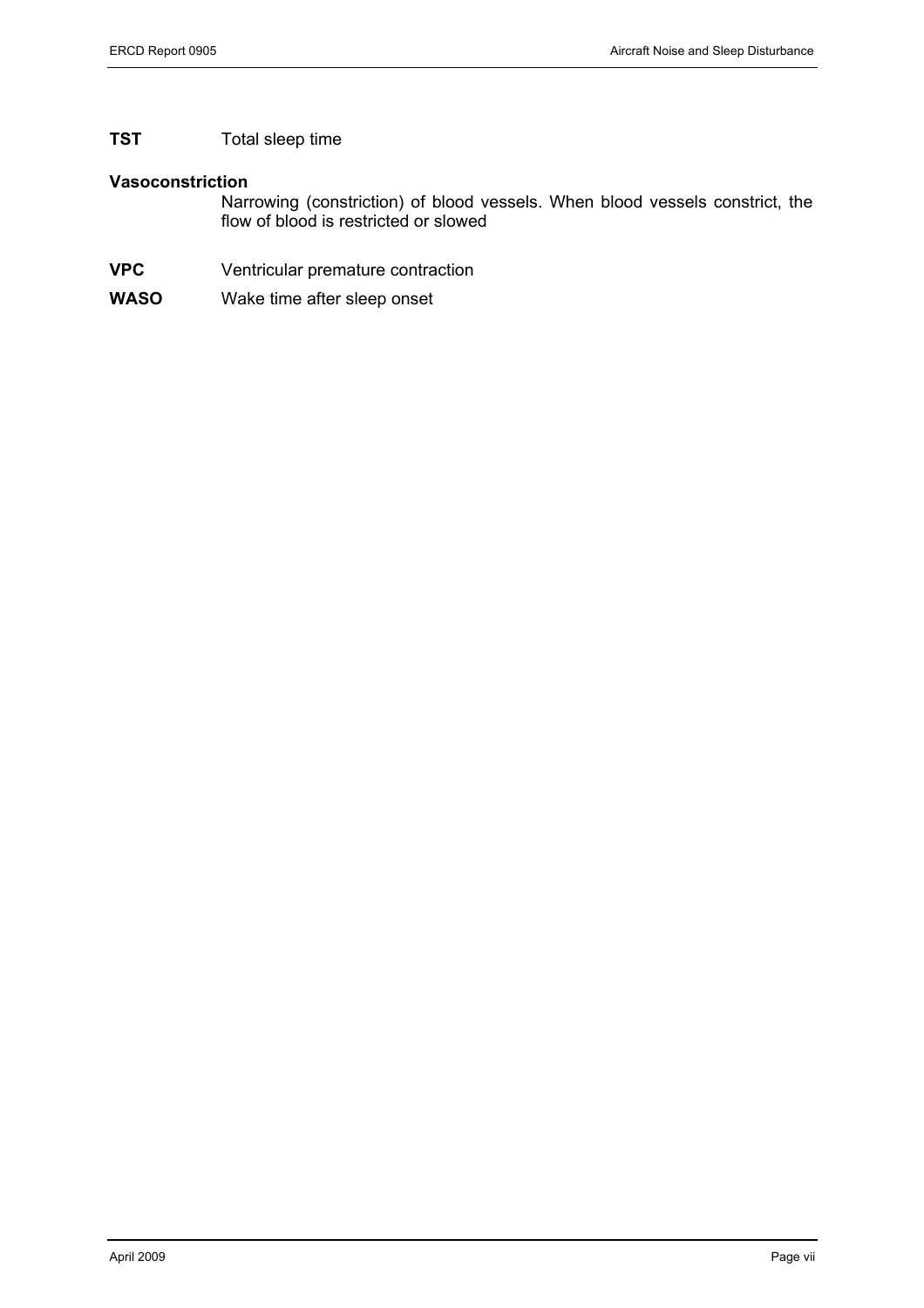Intentionally Blank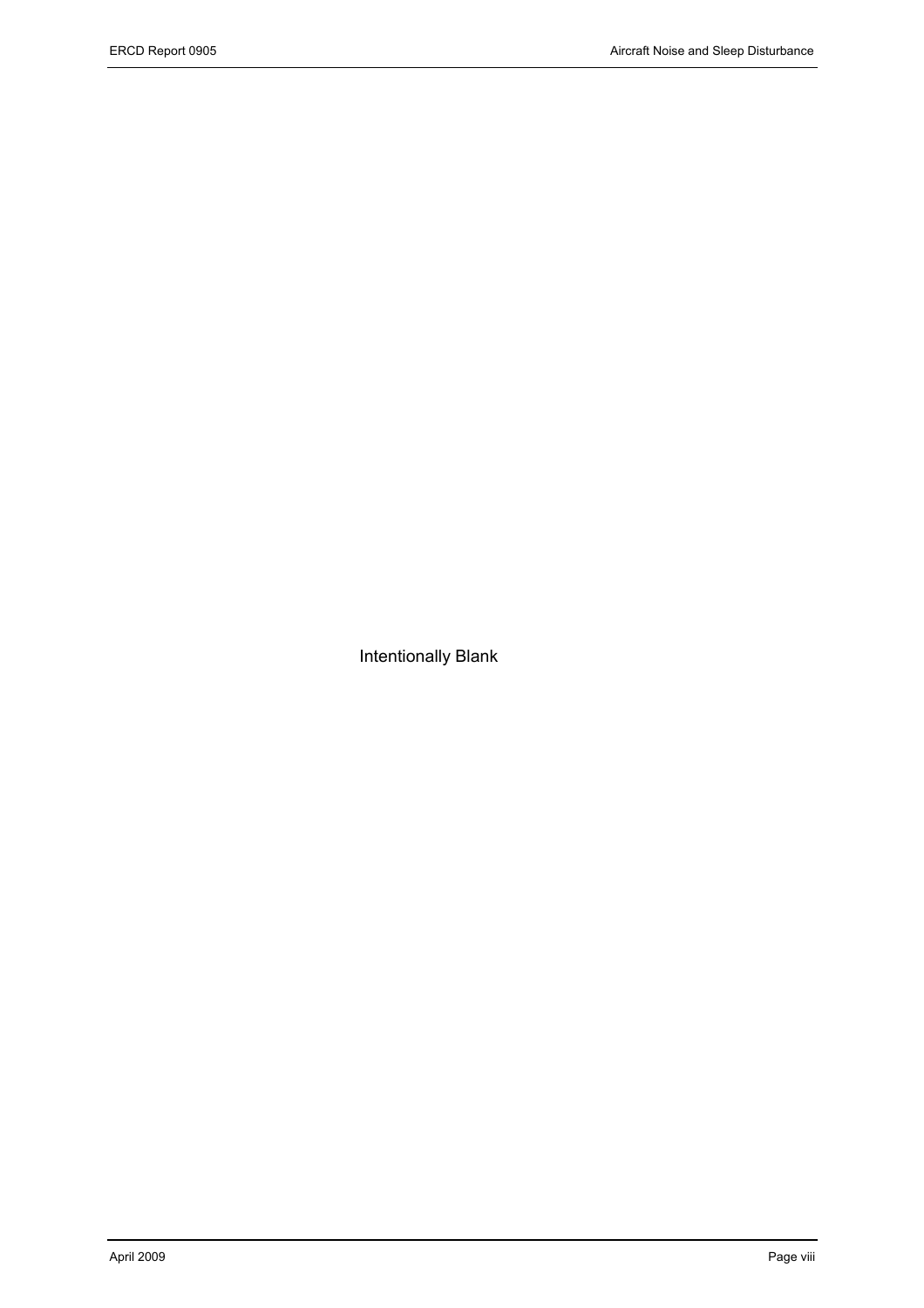# **1 Introduction**

- 1.1 Sleep is ubiquitous across species, and is fundamental to health and wellbeing, providing a regular resting period and preventing fatigue. Functions of sleep range from restoration at the cellular level, to neuronal repair, and it even plays a role in memory consolidation. Although most people would appreciate that sleep is necessary for survival and normal functioning, it is difficult to study the functions of sleep as it actually occurs. More often, it is the effects of sleep deprivation, fragmentation and manipulation of the sleep-wake cycle that are prolifically studied to examine the functions of sleep. Sleep researchers have been aware for quite some time that noise disturbs the sleep cycle and can cause alterations in sleep architecture, changes in sleep stage, body movements, decreased sleep quality and even awakenings during the sleep period. Next-day effects also exist, including increased fatigue, decreased performance levels and a resulting negative effect on mood. Noise also acts as a stressor on the body and can produce autonomic responses in the sleeping person, such as elevated cortisol, adrenaline and noradrenaline levels, which are implicated in long-term health effects on the cardiovascular system.
- 1.2 The most obvious source of noise at night comes from transportation, such as aircraft flying overhead, rail noise and road traffic. Due to its intermittent nature, aircraft noise is deemed to be the most annoying of transportation noise, with road noise being the least likely to annoy. It is the aim of this review to examine the work specifically produced on the effects of aircraft noise on sleep disturbance, to provide an overview of the area, past and current undertakings and potential ideas for future work in this domain.
- 1.3 The review will cover a wide range of noise effects on sleep, from the effect on the microstructure of the electroencephalogram (EEG); to obvious changes in sleep architecture and their implications for sleep quality, mood and performance. Field and laboratory studies will be compared, and the use of actigraphy versus polysomnography as a means of measuring sleep disturbance in large populations around airports will be discussed. The physiological implications of noise-induced sleep disturbance will be looked at, including the main stress hormone concentrations, heart rate and cardiovascular responses to noise. This highlights the importance of the neuroendocrine system in the recovery element of sleep function and is important to consider in terms of long-term health effects of noise disturbance. Due to aircraft flight exhibiting a high proportion of low-frequency noise, this is also included for further insight into the specific effects of aircraft noise on sleep disturbance. Suggestions for further work and a summary of current research into this area will be given.

# **2 A summary of early studies into aircraft noise and sleep disturbance (1963 – 1990).**

2.1 In 1963, a report entitled "Noise", written by the committee on the problem of noise and commonly referred to as "The Wilson Report" after Sir Alan Wilson, Chairman of the committee, referred to the World Health Organisation's definition of health: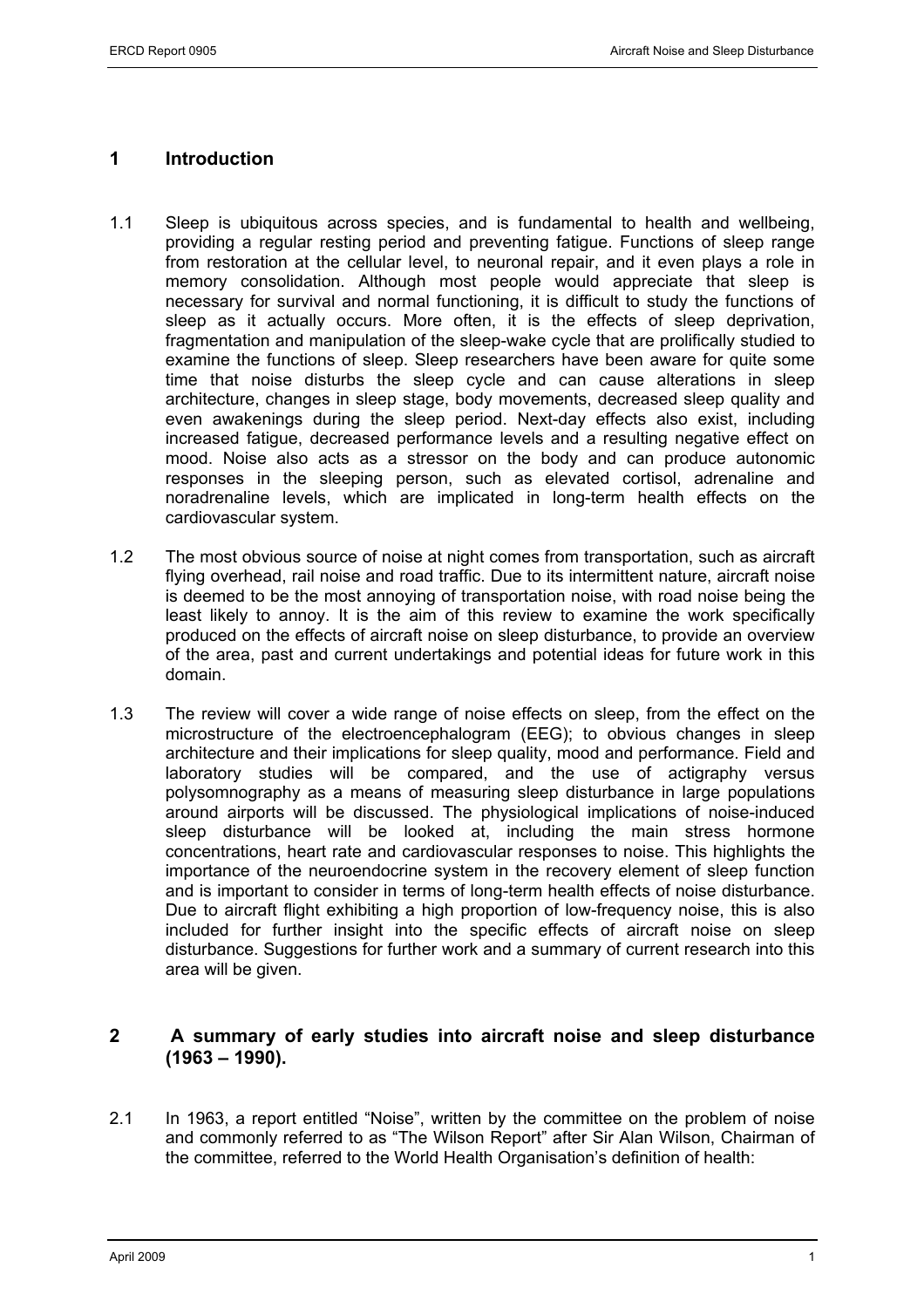*"Health is a state of complete physical, mental and social well-being, and not merely an absence of disease and infirmity"* 

- 2.2 The authors of the Wilson Report state that as people's well being is diminished by noise; there can be no doubt that noise affects health.
- 2.3 Even as early as 1963 the authors heard evidence presented to them, which highlighted the problem of aircraft-induced sleep disturbance. In a social survey conducted on people living near London Airport at this time 22% said that they were sometimes kept from falling asleep by the noise of aircraft, and the proportion rose to 50% with very high levels of noise. Results indicated that a higher proportion, also increasing with noise intensity, complained that they were sometimes awakened by noise. The authors noted that it is important to limit noise during the earlier part of the night, when people are falling asleep, due to the decrease in likelihood of awakening during deeper phases of sleep later on in the sleep period.
- 2.4 Work carried out by NASA in the early 1970s (LeVere *et al*; 1972) looked at the effects of the timing of subsonic aircraft flight over various stages of the night, and their effect on sleep. EEG recordings were used to establish the relative change in brain activity when exposed to aircraft noise at different times of the night compared to baseline, or quiet nights. Seven of the fourteen study nights, excluding the first three baseline nights, were selected at random to be the noise conditions. Each recorded jet flyover was played back to reach a loudness of approximately 80 dBA, with an approximate duration of 20 seconds, according to a predetermined random schedule over six hours of sleep. Changes in the EEG recordings were obtained for each third of the night and analysed to obtain the degree of response to the jet aircraft noise. The results indicated that the response to jet noise stimuli were significant for each portion of the night, and outlasted the length of the flyover by a considerable amount. Interestingly, the effects were more pronounced in the first and last thirds of the sleep period, with the mean change in brain activity being significantly lower in the middle two hours of the sleep duration (difference between early and middle  $p =$ 0.047; difference between middle and late  $p = 0.016$ ). It is worthy to note that specific sleep stages or awakenings were not examined, rather a mean value of cortical arousal for each of the three epochs, with the early and late periods being those that are more likely to correspond to the times that subjects are more likely to be trying to fall asleep, and beginning to wake up. The authors concluded that this result in particular indicated that further investigation into the timing of scheduled aircraft noise would be worthwhile.
- 2.5 Follow-up work at NASA (LeVere and Davis; 1977) found that a 15 dBA reduction in aircraft flyover noise results in less sleep disturbance but only during fast-wave EEG activity. Slow-wave sleep, the highest proportion of which occurs in the first half of the night and is characterised by low frequency, high amplitude delta waves, was unaffected by this reduction in overall noise. Furthermore, although the effects of the 15 dBA reduction were noticeable on the EEG, it was not subjectively noticed by subjects in terms of self-assessed sleep quality. This finding questions whether simply reducing the noise level is beneficial to sleep; and still suggests that the timing of noise-exposure is likely to be pertinent.
- 2.6 Lucas also investigated the effects of aircraft noise on human sleep (Lucas, 1972) in terms of the response of sleeping subjects to the stimulus of simulated sonic booms and subsonic jet activated noise. The results suggested that children were relatively non-responsive to the stimuli, and in general the likelihood of awakening increased with age. The responses to the two types of stimuli did not differ, and the intensity of stimulus had little, if any effect on the frequency of arousal.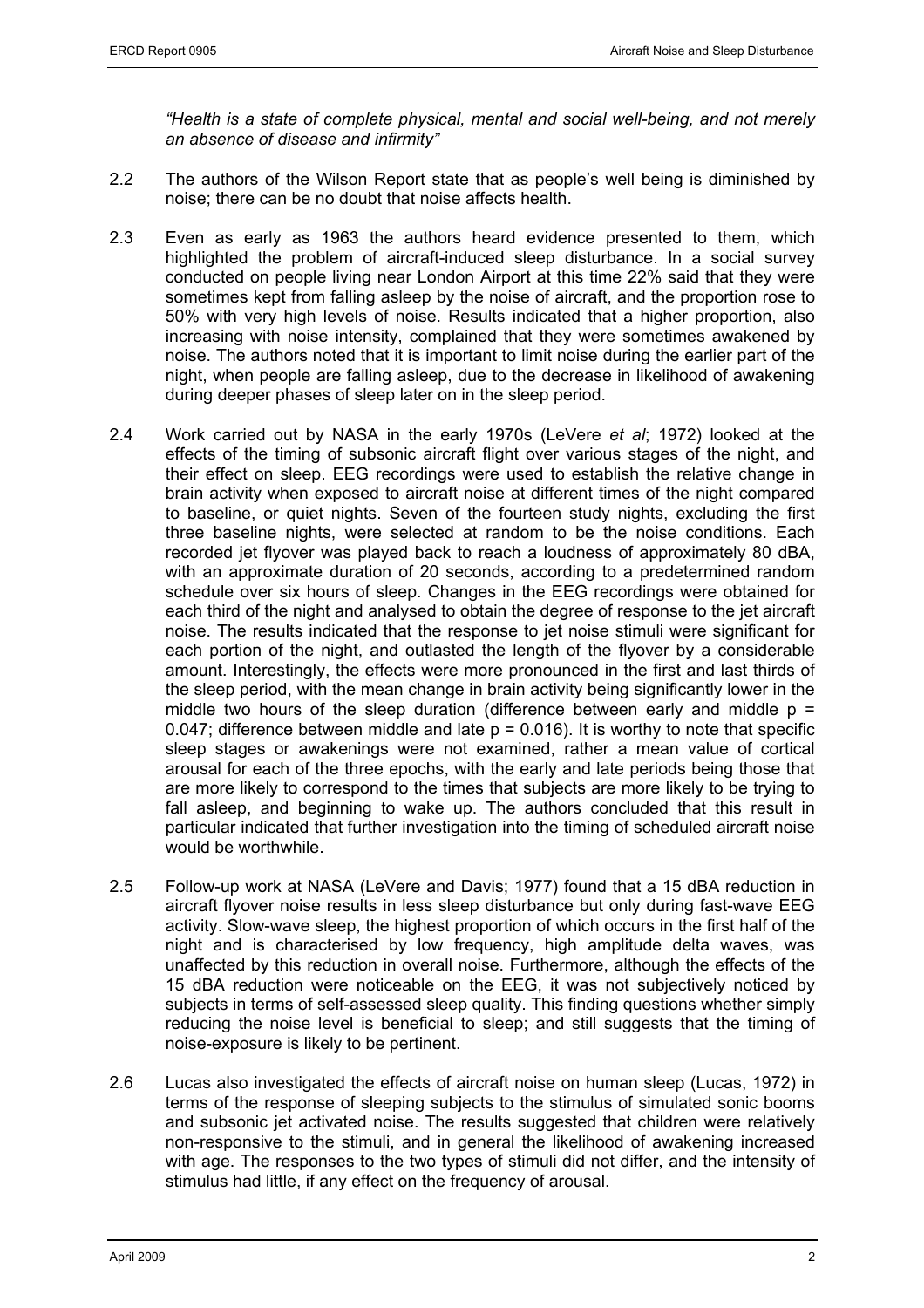- 2.7 Cardiovascular effects of aircraft noise were also investigated around this time. Griefahn studied the effects of sonic booms on changes in pulse rate during sleep in 1975 (Griefahn, 1975). The sound level of the sonic booms were 83.5 dBA on average and were applied alternately either twice or four times per night for thirty nights. The booms were presented between 2200 and 0300. Following ten more noise-free nights, four nights of eight and sixteen booms alternately were presented. The interval between noises was 40 minutes in nights with two booms, 20 minutes in nights with four booms and in the nights with eight and sixteen booms, eight and four minutes respectively. The timing of the first boom was applied when a subject entered the deepest sleep stage. Pulse rate initially increased in frequency with a maximum in the fourth second, and then decreased below the level prior to the noise and then slowly increased to baseline level once more. No correlation was found between the intensity of the boom and the pulse reaction, or between the stage of sleep and the reaction. However, a highly significant correlation was found between the maximum post-boom increase of pulse rate and the rate prior to the boom, with the reaction becoming smaller as the pulse rate increased.
- 2.8 In 1977 the Minister for Companies, Aviation and Shipping commissioned a study into aircraft noise-related sleep disturbance (DORA Report 8008). The Directorate of Operational Research and Analysis (DORA) of the Civil Aviation Authority (CAA) conducted the study, and the three main aims were:
	- To establish the nature and scale of all sleep disturbance from all causes around Heathrow and Gatwick airports
	- To assess the significance of aircraft noise in causing sleep disturbance
	- To investigate the relationship between exposure to aircraft noise and the degree of sleep disturbance.
- 2.9 Surveys were administered by post and face-to-face interview to a wide range of inhabitants living around Heathrow and Gatwick, together with an accompanying noise measurement programme and examination of the pattern of movements by aircraft at night. The main findings were:
	- a) Disturbance, such as difficulty in falling asleep, awakening during the night and tiredness on waking occurred frequently irrespective of aircraft noise. For example, on the designated night, at sites where little or no aircraft noise was heard, typically about a quarter of the population sampled reported difficulty in getting to sleep, while in response to a question on awakenings, a third of the sample said they awoke more frequently than once a week.
	- b) The researchers concluded that the measure Leg 'Equivalent Continuous Sound Level', corresponding to the total noise energy produced by aircraft during the period 2300–0700, was a satisfactory measure of aircraft noise exposure i.e. it correlated well with sleep disturbance.
	- c) The total disturbance of sleep, irrespective of attributed cause, showed a slight increase at higher Leq levels. For example, the proportion of people who claimed to wake more than once a week increased from 30% for Leq of around 40 dBA, to 40% at the noisiest sites with Leq values of about 65 dBA.
	- d) The disturbance attributed by respondents to aircraft noise increased more substantially as Leq values increased i.e. the increase was greater than the corresponding increase in total reported disturbance. When asked about awakening, about half the respondents at the noisiest sites (65 dBA Leq) gave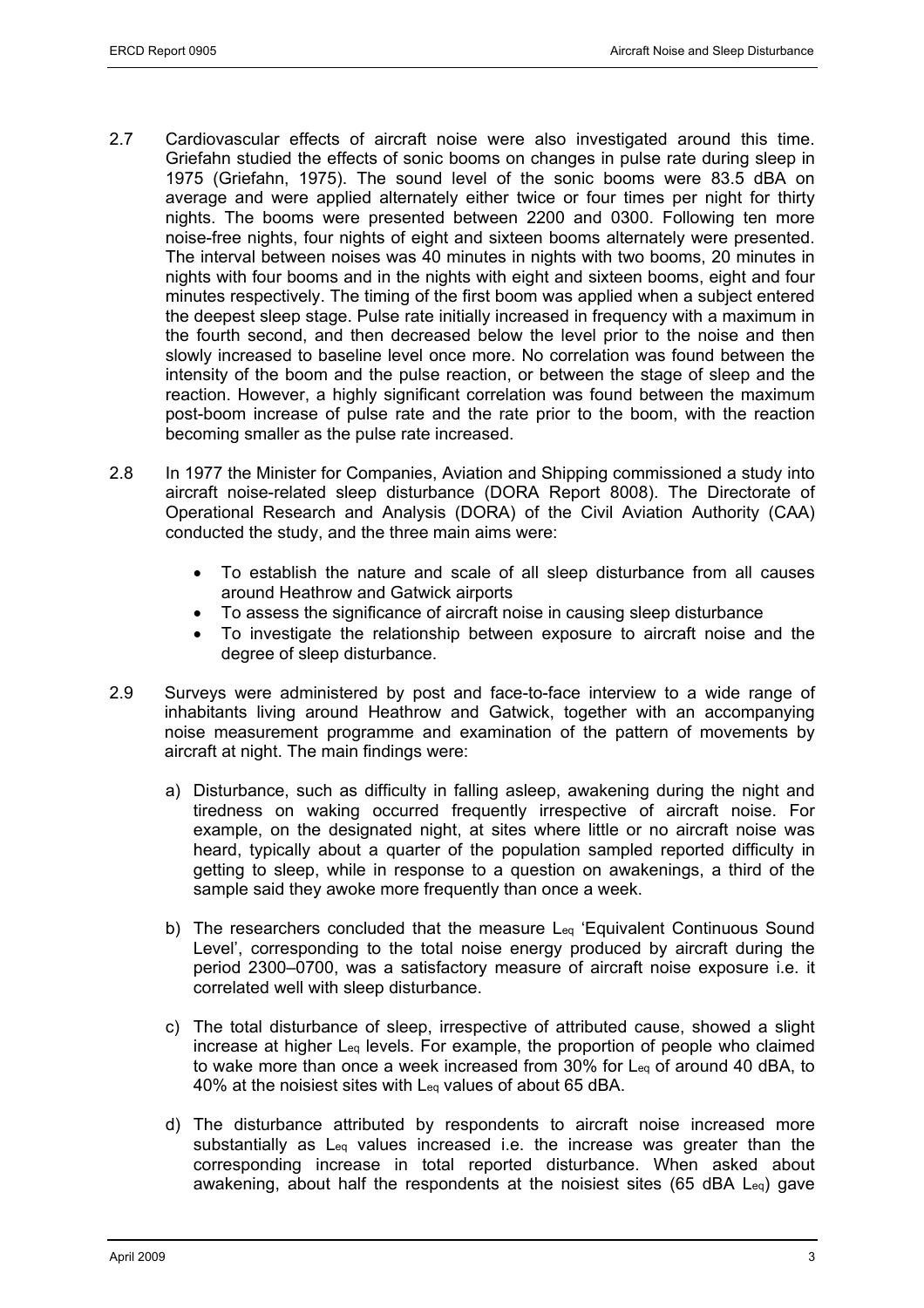aircraft noise as a main cause compared with a tenth at the sites with least aircraft noise (40 Leq).

- e) Although total disturbance was similar at Heathrow and Gatwick, respondents tended to attribute their disturbance to aircraft noise to a greater extent at Gatwick than those at Heathrow.
- f) The proportion of people who indicated difficulty falling asleep was higher at those sites where there was greater exposure to aircraft noise between 2200 and 2400.
- 2.10 The CAA/DORA study looked at subjective sleep disturbance with respect to aircraft noise, but valuable contributions into the effects of traffic noise on sleep changes that could also be applied to aircraft noise were also being made at this time. The long term effect of sleep disturbance due to traffic noise was investigated in people living near a main road and who had been exposed to noise for more than four years (Vallet *et al*, 1882). The findings indicated that young people show decreases mainly in stages 3 and 4, and REM sleep deficits are seen in older people. In terms of cardiac responses, both peak levels and average were important, with threshold levels of 37 dBA Leq and 45 dBA Leq at which a decrement in sleep quality is observed.
- 2.11 A different laboratory study examining the effects of traffic noise (Öhrstrom and Rylander, 1982) involved exposing subjects to intermittent and continuous noise during the night, finding a dose-response relationship between intermittent noise and subjective sleep quality. Similarly, this was also the case for body movements immediately following noise peaks during the nights with intermittent noise, and performance and mood were both decreased after this condition, but not following continuous noise nights.
- 2.12 Noise and social survey data were used from 673 respondents to develop a model of aircraft noise annoyance, including sleep disturbance, in the vicinity of Toronto International Airport (Taylor, 1982). The strongest direct effects were found for speech interference, attitudes toward aircraft operations, sleep interruption and personal sensitivity to noise.
- 2.13 This section has summarised the main contributions to the effect of aircraft noiseinduced sleep disturbance understanding prior to 1990. The following sections of the report will group the findings of work since 1990 into two main areas of noise effects on sleep:
	- i. Disturbance to include changes in sleep architecture and structure as measured by EEG recordings, subjective ratings of sleep quality and awakenings, and ensuing effects on mood, alertness and performance following exposure to aircraft noise.
	- ii. Noise-induced cardiovascular and biochemical effects during sleep, including heart rate, and stress hormones.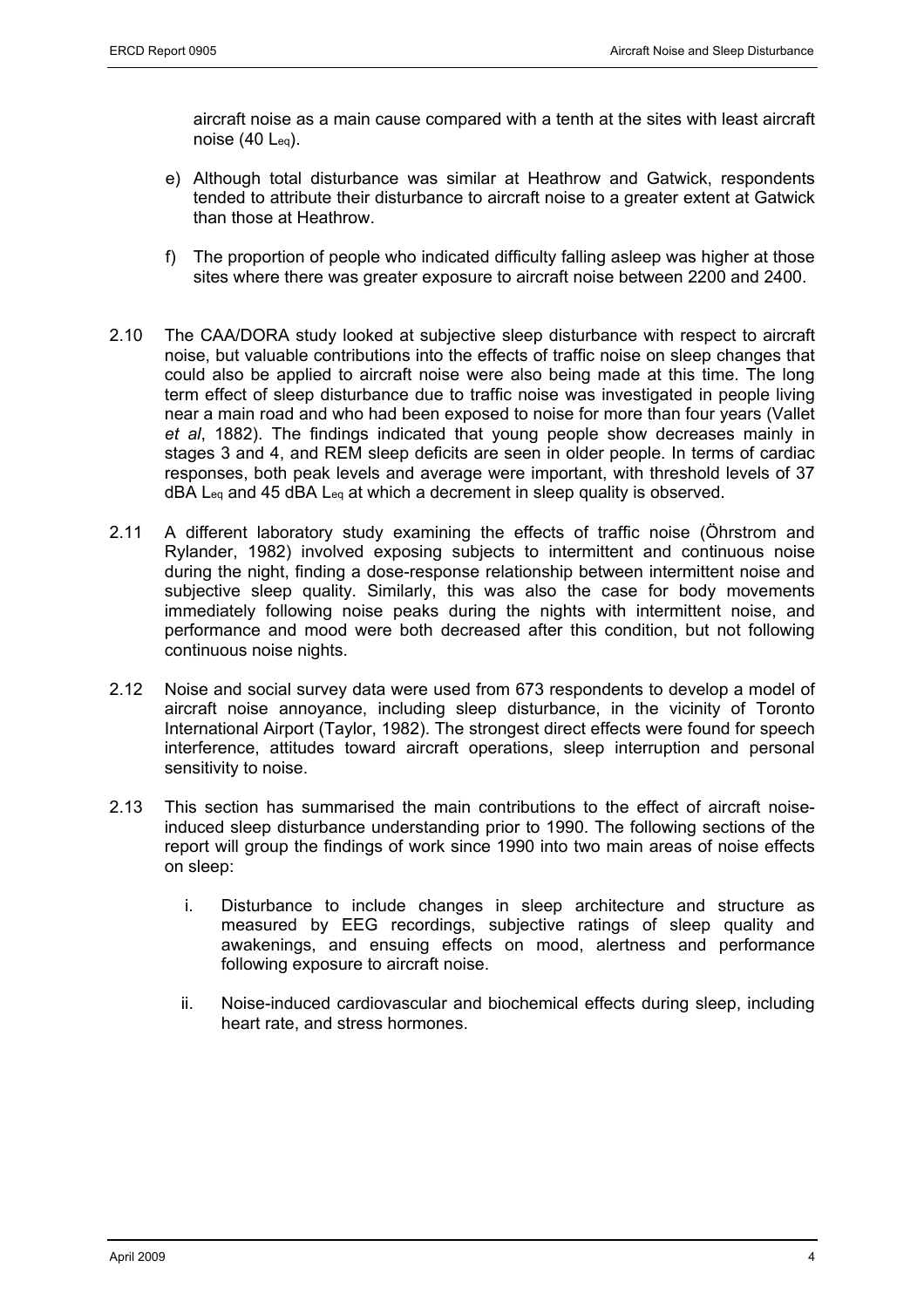### **3. The effects of aircraft noise on sleep structure, alertness, mood and performance**

#### **3.1 Sleep measurement**

- 3.1.1 The most common and effective means of measuring sleep is by the Electroencephalogram (EEG). The scalp is "mapped" into specific sites and electrodes are attached accordingly, to measure changes in electrical activity in the brain as the subject sleeps. This provides a highly detailed record of the sleep period and charts progression through the sleep stages, changes within state, arousals and awakenings at the exact time at which they occur. Whilst providing the most accurate and detailed method of sleep measurement, it is usually easier to conduct whilst in a laboratory setting where the traces can be observed and electrodes can be replaced or reattached if necessary. It is also a relatively expensive and time-consuming method of sleep monitoring, and therefore is difficult to obtain results from large study samples.
- 3.1.2 A common non-invasive way of enabling sleep to be monitored in large samples is by actigraphy. The subject wears a small wristwatch sized monitor (actiwatch) on their wrist and is able to continue with their normal sleep/wake routine in their own home with no disruption. The actiwatches log movement at pre-prescribed intervals and produce a chart of activity (actigraph) and rest periods over the number of days in the study. However, because the actigraph gives an output of movement, and not brain activity, it is not always possible to correlate periods of rest with actual sleep. To corroborate actigraphy results it is common to ask subjects to keep a sleep diary throughout the study with details such as bed time, wake time, estimated sleep latency (time taken to fall asleep) and number and time of awakenings. The subjective sleep diary results, along with actigraphy software, can be used to calculate estimated sleep parameters such as sleep efficiency, fragmentation index, total sleep time, percentage time spent asleep etc. Figure 1 shows an example of an actigraph.
- 3.1.3 Both methods of measuring sleep have been used in research into aircraft noiseinduced sleep disturbance, and it is useful to separate these into field and laboratory studies.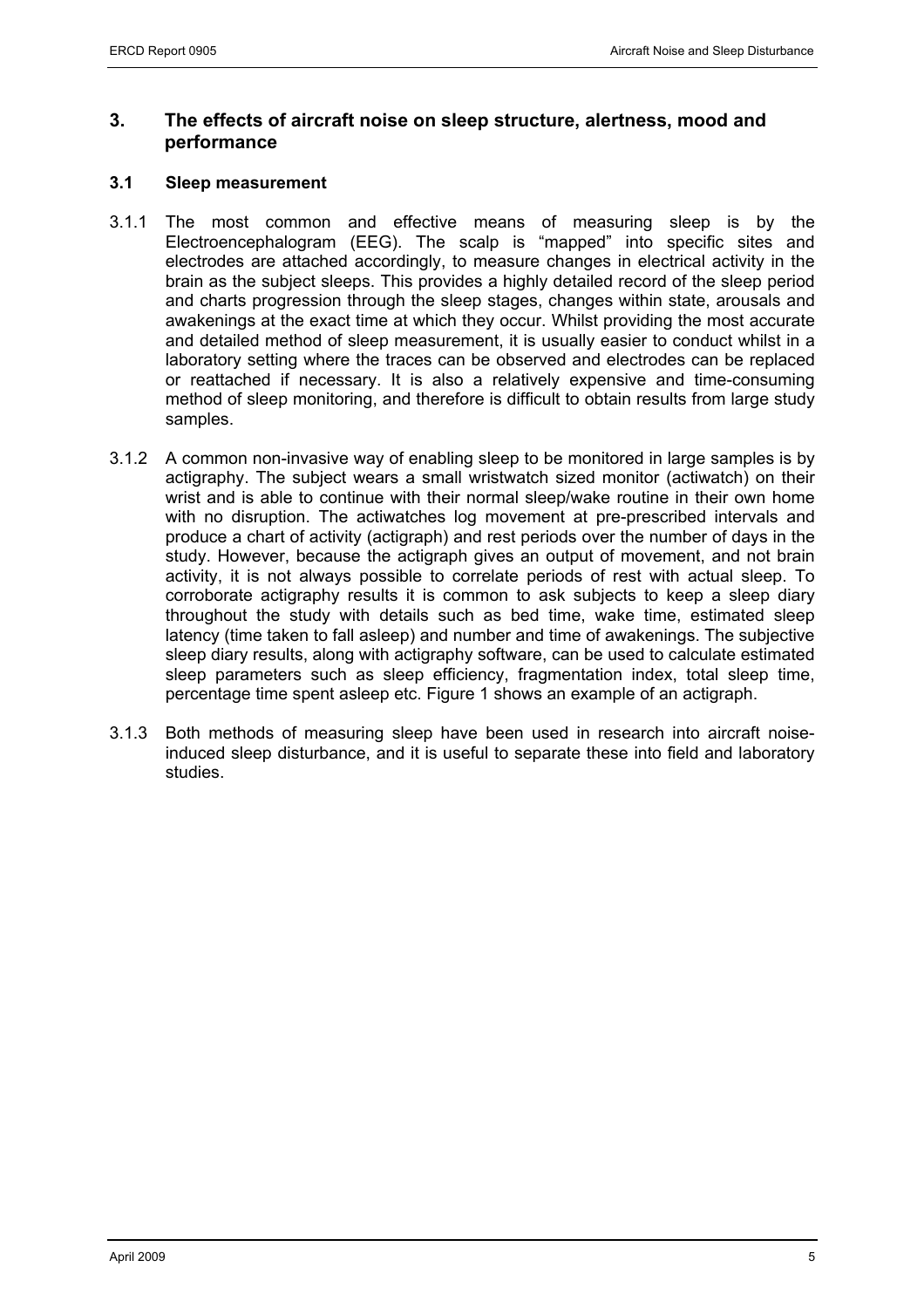**Figure 1**: Example of an actigraph. Dark bars represent activity, flat lines mean little or no activity, and yellow bars represent light exposure.



### **3.2 Field Studies into Aircraft Noise and Sleep**

3.2.1 In 1992 the findings of a study into aircraft noise and sleep disturbance, commissioned by the Department for Transport from the Department of Safety, Environment and Engineering at the CAA, were published (Ollerhead *et al*, 1992).

The objectives of the study were to determine:

- a) The relationships between outdoor aircraft noise levels and the probability of sleep disturbance.
- b) The variation of these relationships with time of night
- 3.2.2 Non-acoustical factors were also examined, such as age, sex, personal characteristics, and views of the neighbourhood, perceptions of sleep quality and the ways in which this might be affected by aircraft noise.
- 3.2.3 This study predominantly used social survey methods, with actigraphy and EEG recordings on a sub-group of participants, to enable validation of the actigraphy with respect to aircraft noise-induced sleep disturbance. The pilot study, conducted in 1990 involved a single site near Manchester Airport, and concluded that although actigraphy was a suitable measurement of sleep disturbance, additional sleep EEGs would be required to calibrate the results in the main study. It was found that the link between noise exposure and sleep disturbance was relatively weak and other factors (e.g. psychological) were identified as having an important role and required further investigation. In order to gain statistical significance, 50 subjects would need to be monitored for at least two weeks in the main study.
- 3.2.4 The main study used 8 sites; two around Heathrow, Gatwick, Stansted and Manchester Airports, and were selected for a range of SEL, Leg and N combinations. 200 subjects completed social surveys, with 50 of the subjects also completing 15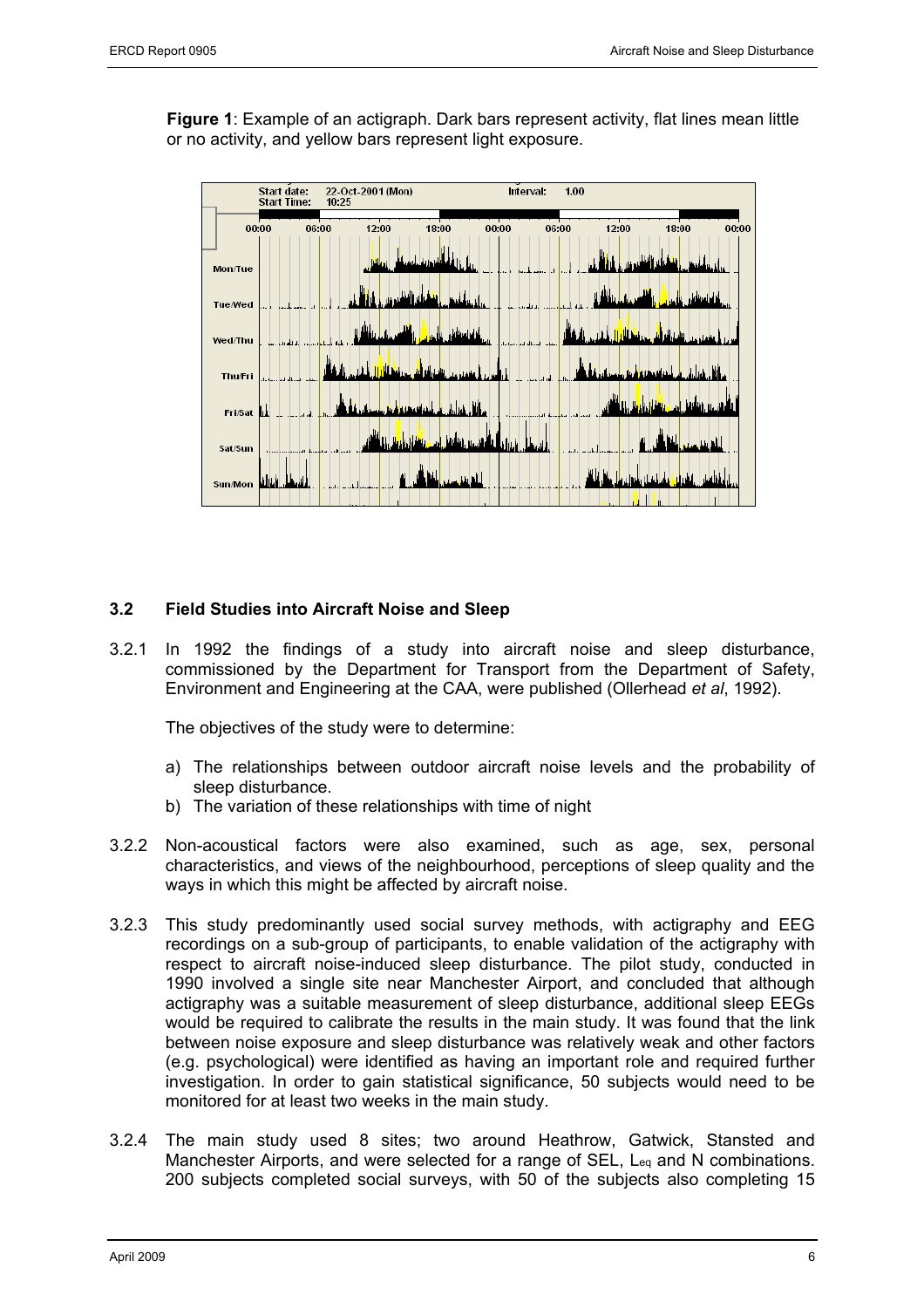nights of actigraphy, sleep logs and daytime sleepiness questionnaires. From these 50 subjects, six had their EEG recorded simultaneously with the actigraphy for four consecutive nights at each site.

- 3.2.5 The main conclusions to be drawn from the study were that actigraphy was a costeffective, useful method of measuring sleep arousals in subjects participating in their own home, and that aircraft noise was a relatively minor cause of such arousals. Actigraphy was able to detect around 90% of awakenings of 10-15 seconds or more and can detect a large number of minor arousals, including brief awakenings, some sleep stage changes, and minor body movements. However, it should be noted that all of these characteristics occur naturally during normal sleep. Those subjects who reported awakenings often did not state a cause (26%) and of those who did, aircraft noise was found to be one of the minor causes, with less than one quarter of all subjects attributing this factor, on average about once every five nights.
- 3.2.6 The results suggested that below outdoor event levels of 90 dBA SEL (about 80 dBA Lmax), Aircraft Noise Events (ANEs) are most unlikely to cause any increase in measured sleep disturbance from that which occurs naturally during normal sleep. For those ANEs above this level, the average arousal rate was about 1 in 30.
- 3.2.7 Indications from the results measured in 15-minute periods showed that sleep arousals increase as a function of time throughout the night, which is consistent with the 90-minute duration of the sleep cycle. This finding suggested that people might show increased sensitivity to noise at certain times of the night. The authors concluded that sensitivity to aircraft noise is low during the first part of sleep, and increases until 0300-0400, and then decreases to a low level at the end of the night again, but it is important to remember that measurement is by actigraphy rather than EEG and so cannot detect all subtle changes in sleep structure. In general, males were found to be 15% more susceptible to disturbance (with or without aircraft noise), and other factors such as time of night, and the incidence of disturbance in the period preceding the ANE also have a bearing on the relationship between aircraft noise and sleep disturbance.
- 3.2.8 Horne, a co-author on this study, also published these findings in 1994 (Horne *et al*, 1994). It is important to consider that there are individual differences in terms of arousals in normal sleep, and so this is also the case in relation to aircraft noise. He reported small age and gender effects, which became apparent at about 180 minutes into sleep and increased towards the end of sleep, with males exhibiting more sleep disturbance than women, in general and as a result of aircraft noise. In terms of age for both genders, younger people (20–34yrs) moved around more during sleep, which is somewhat unexpected.
- 3.2.9 The findings from this field study suggest that the extent to which people experience sleep disturbance due to aircraft noise is much less pronounced in field studies where they are sleeping in their own home, compared to laboratory studies, where subjects are sleeping in unfamiliar surroundings and beds etc. The sleep of most subjects was largely unaffected by ANEs. The louder the ANE, the greater likelihood of an effect on sleep, but the response to louder ANEs (e.g.  $L_{max} > 80$  dB, outdoors) was still very low on average. In this study, the most disturbing factors were given as young children, illness, needing to go to the toilet and bed partner, and aircraft noise ranked relatively low as a cause of sleep disruption.
- 3.2.10 A further publication (Horne *et al* 1995) arising from this important study, examined the patterns of spontaneous and evoked body movements during sleep in the actigraphy and EEG data. In addition to the above conclusions, the authors also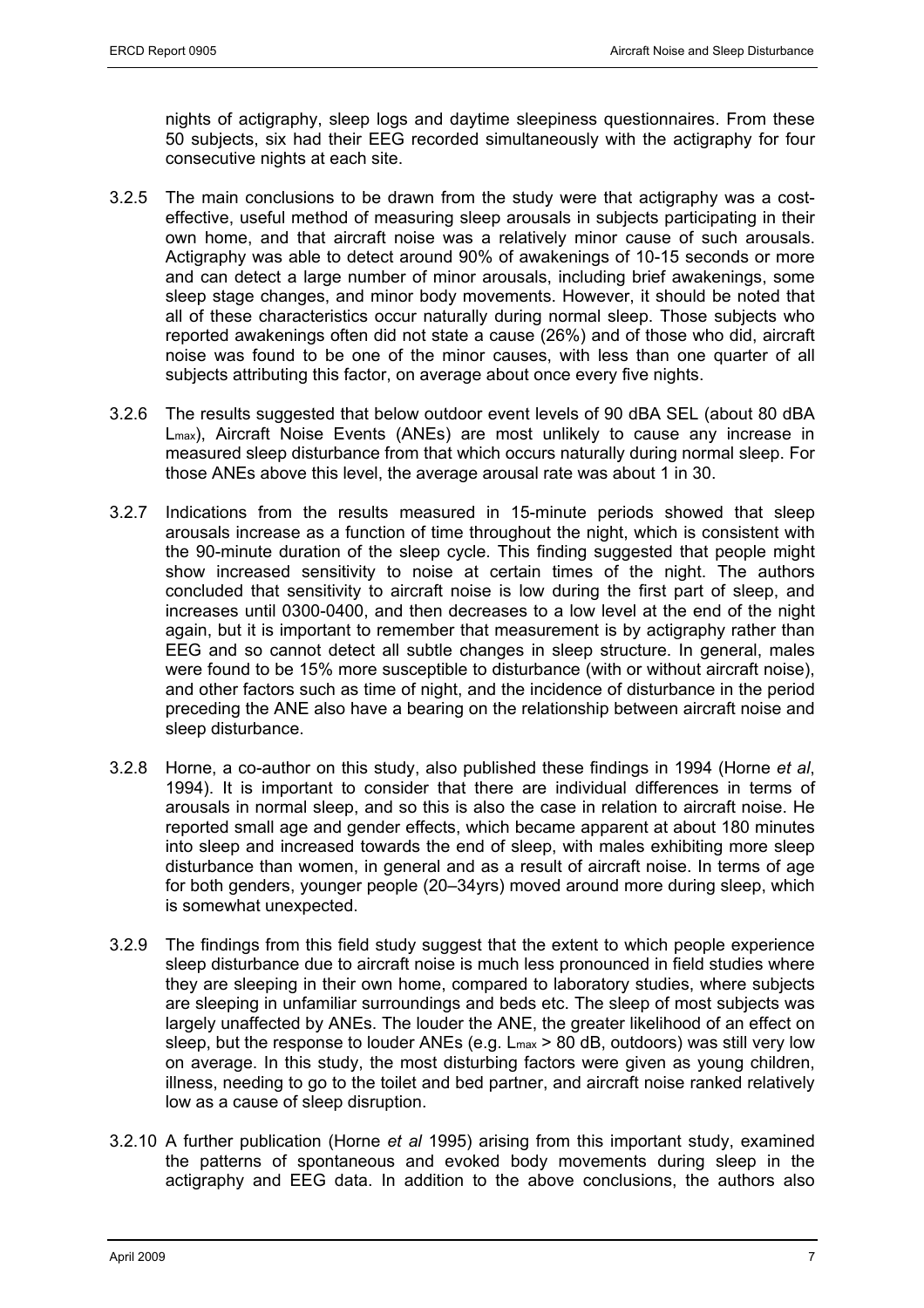reported that although movement increased over sleep, the likelihood of an ANEevoked response did not, and they both differ in rhythmicity. Analysis of the EEG data in more depth revealed that the responsivity to aircraft noise specifically, seemed to be lower during Rapid Eye Movement (REM) sleep, whereby surges in REM were associated with depressions in aircraft noise-induced movement, after the first hour of sleep and for the next 4.5 hours  $(r = -0.57; df = 17, p < 0.01)$ , after which the association stops. The number of spontaneous movements was highly negatively correlated with Slow Wave Sleep (SWS). As SWS decreased the incidence of spontaneous movement (aircraft related or not) increased markedly (*r* = -0.67, df = 23, p < 0.01), with surges in SWS coinciding with troughs in spontaneous movement.

- 3.2.11 Griefahn *et al* (2000) reported the results of a study investigating physiological, subjective, and behavioural responses to noise from rail and road. Participants were studied using social survey (n = 1600) in eight areas exposed to road or rail noise, and actigraphy ( $n = 377$ ) for two periods, each consisting of five nights. Subjects gave information on whether the windows had been open or close during the monitoring periods, and qualitative and quantitative aspects of sleep together with the results of a reaction time performance test were also collected. The only significant association was between the windows being closed and those people likely to live in areas exposed to road noise. No other difference was recorded in terms of performance, body movements and subjective assessment of sleep parameters. The authors suggest that varying the sound pressure levels in future research may be useful.
- 3.2.12 The suggestion that there is a circadian pattern of sensitivity to aircraft noise, as found by Horne *et al* was echoed by Hume *et al* (2003) who looked at the complaints caused by aircraft operations, in terms of noise level and time of day.
- 3.2.13 The authors looked at the data on complaints, noise monitoring, aircraft flight paths and movements to assess annoyance due to time of day at Manchester airport. The louder the noise the more complaints were generated, with twice the complaints at 110-114 PNdb compared to at 74-79 PNdB. The hourly pattern in flight frequency and complaints were distinct, and complaints per aircraft movement for each hour showed a 24-hour pattern with the night flights causing on average nearly 5 times more than the rest of the day. Greatest propensity to complain was at 0100-0200 and the lowest at 0800-0900, which suggests a circadian pattern in sensitivity to aircraft noise.
- 3.2.14 Field studies have been used to assess sleep by actigraphy, but also to obtain large samples of questionnaire data relating to general health and medication in relation to aircraft noise exposure (Franssen, 2004).
- 3.2.15 A cross sectional design was employed to obtain survey responses from 11812 subjects living within a 25km radius of Schiphol airport. Associations were significant for all health indicators per 10 dBA increase in Lden, except for use of prescribed and frequent use of sleep medication or sedatives. None of the health indicators were associated with aircraft noise exposure during the night, but use of non-prescribed sleep medication or sedatives was associated with aircraft noise exposure during the late evening. Health complaints such as vitality, headache and tiredness were related with aircraft noise exposure, whereas other physical health complaints were not. The results suggested an association between community exposure to aircraft noise, and the health indicators "poor general health status", "use of sleep medication", and "use of medication for cardiovascular diseases". The effect of aircraft noise on the cardiovascular system during sleep will be discussed in more detail in Section 4.
- 3.2.16 Michaud *et al* (2007) published a review of field studies of aircraft noise-induced sleep disturbance to examine the prevalence of disturbance. The effects of noise on sleep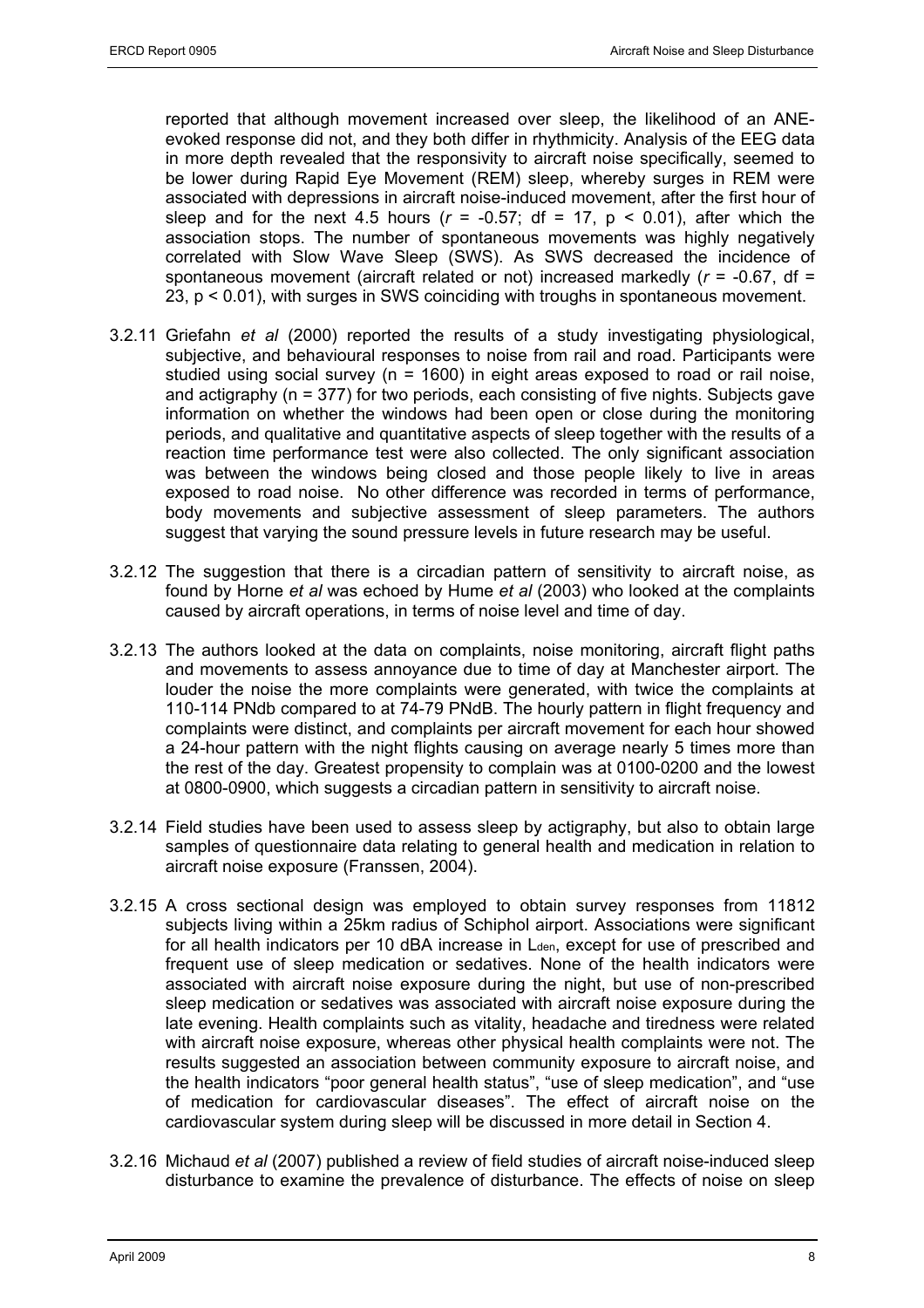are mediated by many factors such as sound level, number, duration, time of occurrence, short- and long-term intermittency and consistency of distributions of aircraft noise intrusions into sleeping quarters. He looked at findings between 1990 and 2003, with regards to the ability of aircraft to:

- Interfere with the ability to fall asleep
- Curtail sleep duration
- Lessen the perceived quality of sleep
- Awaken people from sleep
- Increase bodily movements during sleep
- 3.2.17 Alongside work that has already been referred to (Ollerhead 1992; Hume 2003), Michaud *et al* (2007) describe the work done by Fidell (1995a, 1995b) which was a field study of 1-month duration on 27 people living near the main runway of a military airfield, and 35 subjects living near Los Angeles International Airport. A further 23 people living in neighbourhoods without appreciable noise exposure were controls. Subjects were asked to press a button on an awakening from sleep, for any reason. No actimetric or EEG measurements were made in this study, but questionnaires for subjective sleep quality, recalled awakenings, sleep latency and subjective tiredness were completed. Fidell *et al* attributed 16% of awakenings to noise events, and like Ollerhead found that the likelihood of awakening due to noise increased with time throughout the night. The subjective reports of tiredness in the evening were related to awakenings by noise events the previous night.
- 3.2.18 The mean indoor SEL for awakening was 81 dB, and mean SEL that failed to awaken was 74 dB. Although greater SEL values were associated with a greater likelihood of awakening to aircraft noise, the slope of the relationship was not steep i.e. increase of 10 dB in SEL was only associated with a 1.7% increase in awakenings. Cumulative noise exposure throughout the night did not predict sleep disturbance and hence the study did not support adoption of Lnight as a useful predictor.
- 3.2.19 Another study by Fidell (2000) used Behaviourally Confirmed Awakenings (BCA) and motility as indices of sleep disturbance, in Denver, Colorado. The study observed the sleep behaviour of subjects living near the airport, during a time when aircraft noise was reduced due to anticipated closure of Stapleton International Airport, coupled with an increase in aircraft noise for the residents living near to the new Denver International Airport, prior to opening. The age range of subjects was from young adults to the elderly and evenly distributed by gender. Morningness-Eveningness questionnaires were administered to assess diurnal preference i.e. whether people are morning or evening types, and actimetric and behavioural awakening measurements of sleep disturbance were made in 30-second epochs during 3 nighttime periods: 0100-0130, 0300-0330, and 0500-0530. The percentage noise-induced behavioural awakenings (BA) increased 0.25% per 1 dB increase in indoor SEL. For each increase of 1 dB in ambient Leq levels, the actimetric and BA responses due to noise events fell by 2-6%. Noise events were more likely to awaken men than women. Once the airport had opened, a statistically significant decrease in BA was found, despite a large increase in indoor noise events. Prior = 1.71, after = 1.13. After closing of the DEN airport, BA were not significantly different from each other, probably due to the levels of indoor noise events not changing notably (1.8 vs 1.64), although outdoor levels decreased from 58-46 dB.
- 3.2.20 A further study by Fidell *et al* (2000) looked at sleep disturbance in 22 subjects with respect to anticipated increase in traffic prior to, and following the Atlanta Olympic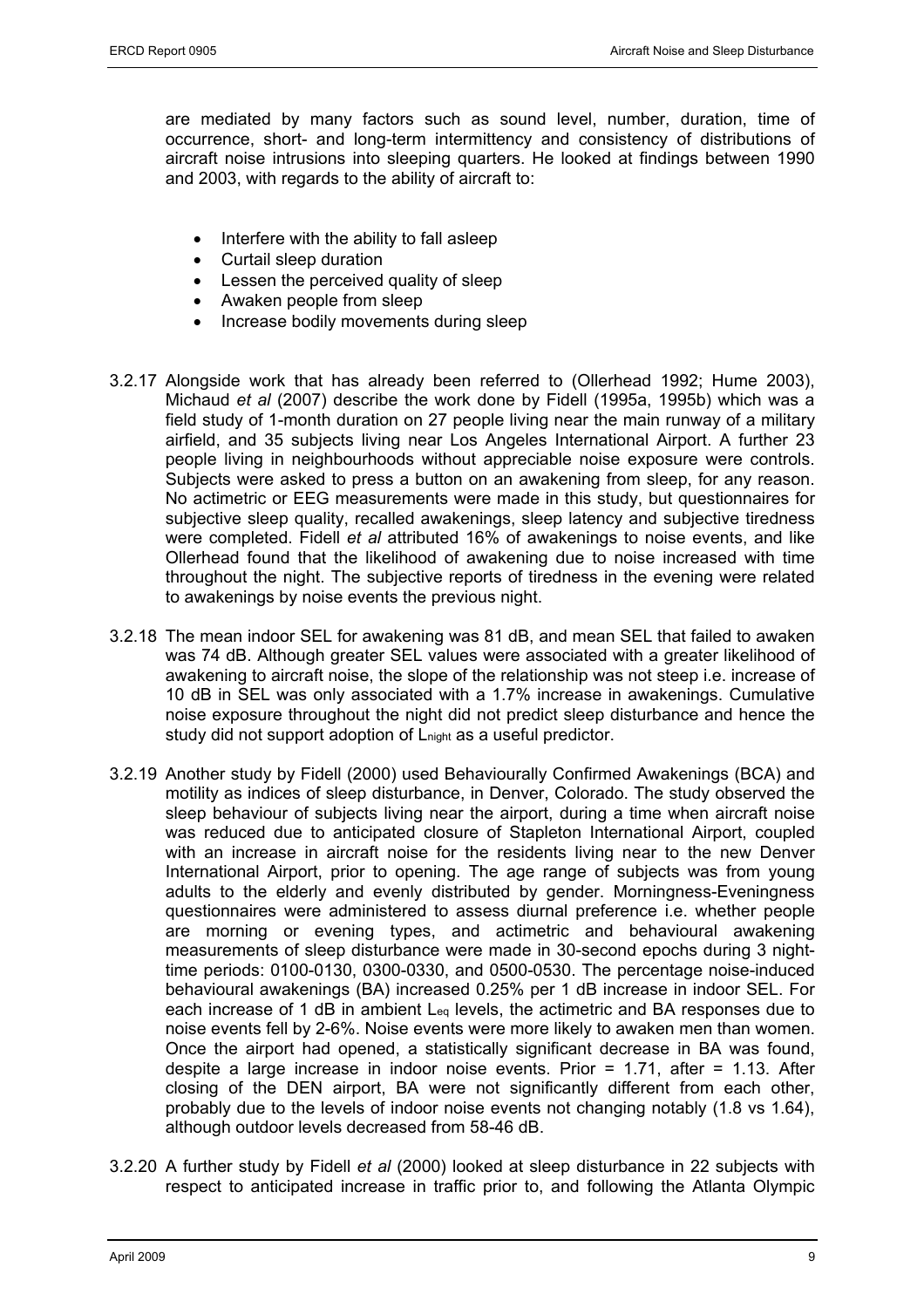games. The number of noise events between 76 and 80 dB L<sub>max</sub> increased slightly during the games. BCA were greatest prior to the games and fell from 1.8 to 1.2 per night during the games, and 1.0 afterwards. The indoor SEL predicted actimetrically monitored arousals, while outdoor SEL predicted BA. Even at high noise levels most people were not awakened by aircraft overflights.

- 3.2.21 Passchier-Vermeer *et al* (2002) examined sleep disturbance in the vicinity of Schiphol airport in 418 subjects aged between 18-81years, from 2200-0900 within bedrooms and at outdoor locations over 11 days. Sleep quality questionnaires were completed in the morning and evening, as were recalled awakenings due to aircraft noise, annoyance due to aircraft noise and motility. Actiwatch event markers were also used, whereby subjects pressed a button on the activity monitor to indicate they had been awakened. Subjective sleepiness ratings were taken at 5 times a day in designated periods, and performance was measured by reaction time on a task to assess the effects of sleep loss on performance.
- 3.2.22 Aircraft noise effects were assessed on "instantaneous", 24-hour and long-term effects. Instantaneous effects included motility was defined as movement occurring within any 15-second interval of an aircraft noise event, and aircraft noise-induced onset motility as movement within a 15-second epoch immediately following an interval in which movement had not occurred directly before. The 24-hour scale included sleep period, subjective measures such as sleep quality and BCAs. Longterm effects looked at the mean motility over the 11 nights, questionnaire responses, and indoor and outdoor noise metrics.

The results can be summarised as the following:

Instantaneous effects: ANEs increased the probability of motility and the onset of motility. Instantaneous measures were influenced by the average equivalent indoor ambient sound level assessed over the 11 sleep episodes. When this was low, the probability of motility due to aircraft noise was higher, especially at the higher Lmax levels. Motility probability also increased as a function of time after sleep onset. I.e. was higher at the end than at the beginning of the night. In terms of age, motility peaked at in those subjects at 46 years of age.

24-h effects: There was a significant increase in mean motility during sleep, number of BCA, and number of recalled awakenings due to aircraft noise as a function of indoor equivalent aircraft sound level, and number of aircraft during the sleep period time. Mean motility over the night increased when:

- Average noise within the bedroom not due to aircraft increased
- When the transmission loss from outdoors to indoors was low
- When subjects indicated a difficulty falling asleep due to aircraft noise
- And in those subjects who attributed awakenings to aircraft noise exposure
- 3.2.23 When aircraft noise was given as cause for trouble falling asleep, sleep latency was about 15 minutes. Perceived sleep quality reduced as motility increased but indoor aircraft sound levels and numbers of aircraft were not related to perceived sleep quality. Perceived difficulty in falling asleep had a stronger influence on perceived sleep quality, fatigue, the number of subjectively recalled awakenings, and the number of BCA. Aircraft exposure at night appeared to have no impact on reaction time as a measure of performance.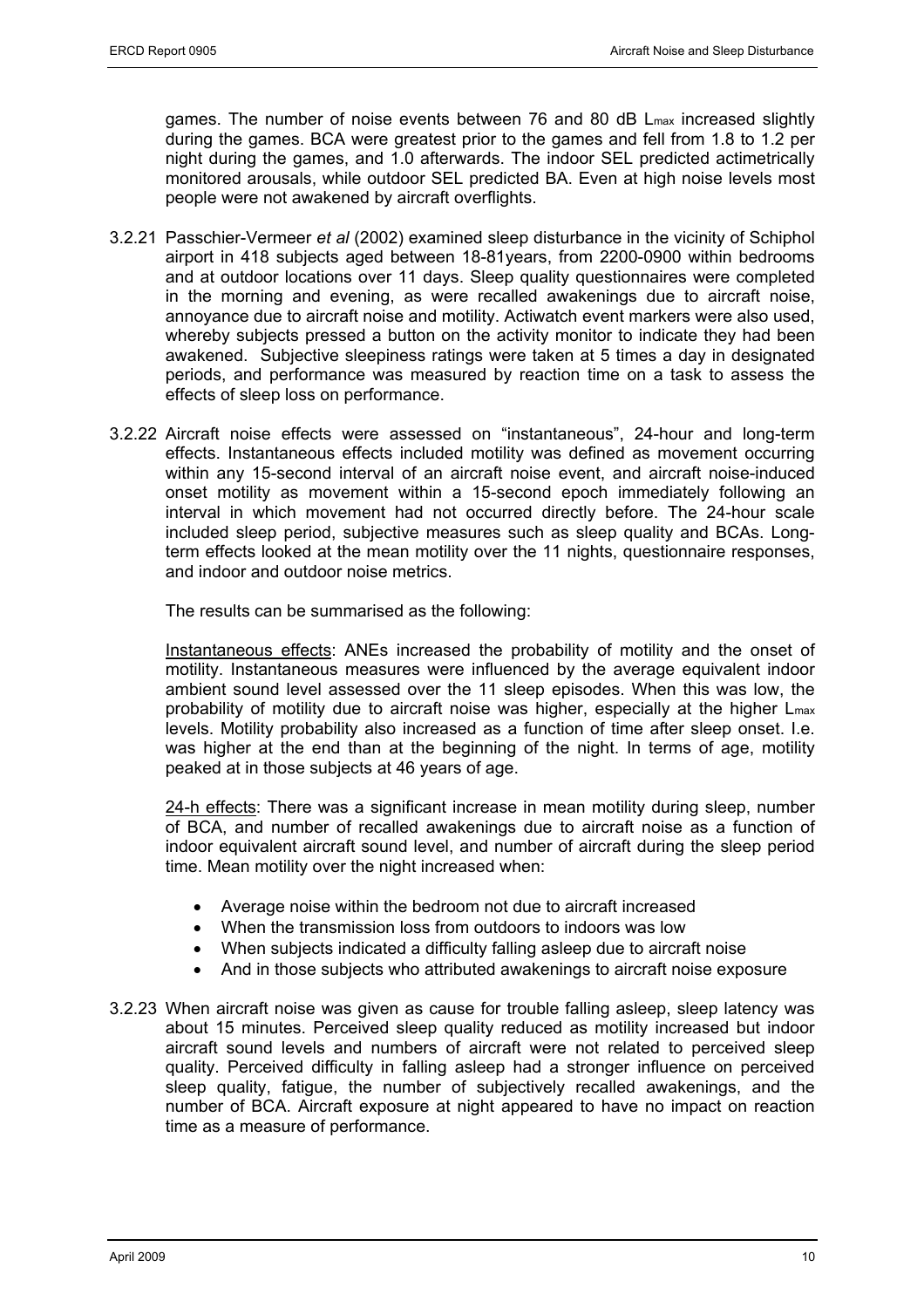- 3.2.24 Long term effects: When the average sound level within the bedroom over the 11 days increased, mean motility was also higher and sleep latency increased. Mean motility also related to frequency of recalled awakenings, BCA, sleeping medication use, sleep quality, general sleep complaints, and number of health complaints.
- 3.2.25 Michaud (2007) explains that the findings of the studies are not conclusive in terms of the effects of aircraft noise on changes in sleep states that do not result in awakenings. Neither behavioural awakenings nor motility measurements are capable of detecting more subtle interference with sleep quality, e.g. brief changes in stage or "microarousals" that might also reflect a state of disrupted sleep. He suggests that there is some agreement in terms of spontaneous awakenings being more common than aircraft noise-induced awakenings in airport neighbourhoods; a small percentage of people are awakened by aircraft noise, and although the propensity for noiseinduced awakening increases with time spent in bed this is confounded by the fact that sleep is more easily disrupted with time anyway, so noise events in the latter half of the night are therefore more likely to wake people than in the earlier half anyway.
- 3.2.26 Öhrström *et al* (2006) studied the effects of road traffic noise on sleep in children and adults in Sweden. Although this paper did not measure the effects of aircraft noise on sleep, it is useful to investigate the differences between adults and children. 160 children between the ages of 9 and 12, and 160 parents were interviewed. Half of the families were measured with actigraphy and sleep logs. In the parents, a significant exposure-effect relationship was found between road noise levels and sleep quality, awakenings, keeping windows closed at night, and perceived interference with traffic noise. For children a significant exposure–effect relationship existed between road traffic noise and sleep quality, and also daytime sleepiness. Children had a betterperceived sleep quality and fewer awakenings than parents, however actigraphy records indicated that the parents actually experienced better sleep.
- 3.2.27 Recently, Miedema and Vos (2007) have performed a meta-analysis of 28 datasets from 24 field studies into transport (aircraft, road and rail) noise and sleep disturbance. Reanalysis of existing data was performed because functions based on individual studies used different noise-exposure metrics and sleep disturbance variables, thereby making results difficult to compare. Outdoor Lnight was used in this analysis and it was assumed that the outdoor-indoor differences and noise exposures at different sides of the building were treated as random factors. The data was translated to a scale of 0-100, and grouped into percentage (at least) a little sleep disturbed, percentage sleep disturbance, and percentage highly sleep disturbed (Figure 2). The confidence intervals illustrate that at the same average night time exposure levels, aircraft noise is associated with more self-reported sleep disturbance than road traffic noise, and road traffic noise is associated with more sleep disturbance than railway noise. The functions may be useful for evaluating night time noise exposures of a population (this analysis is not suitable for predicting individual reactions). At a given night time exposure level, self-reported sleep disturbance is maximal in people in their 50s, with road traffic and railway noise at age 50 years and for aircraft noise at age 56 years.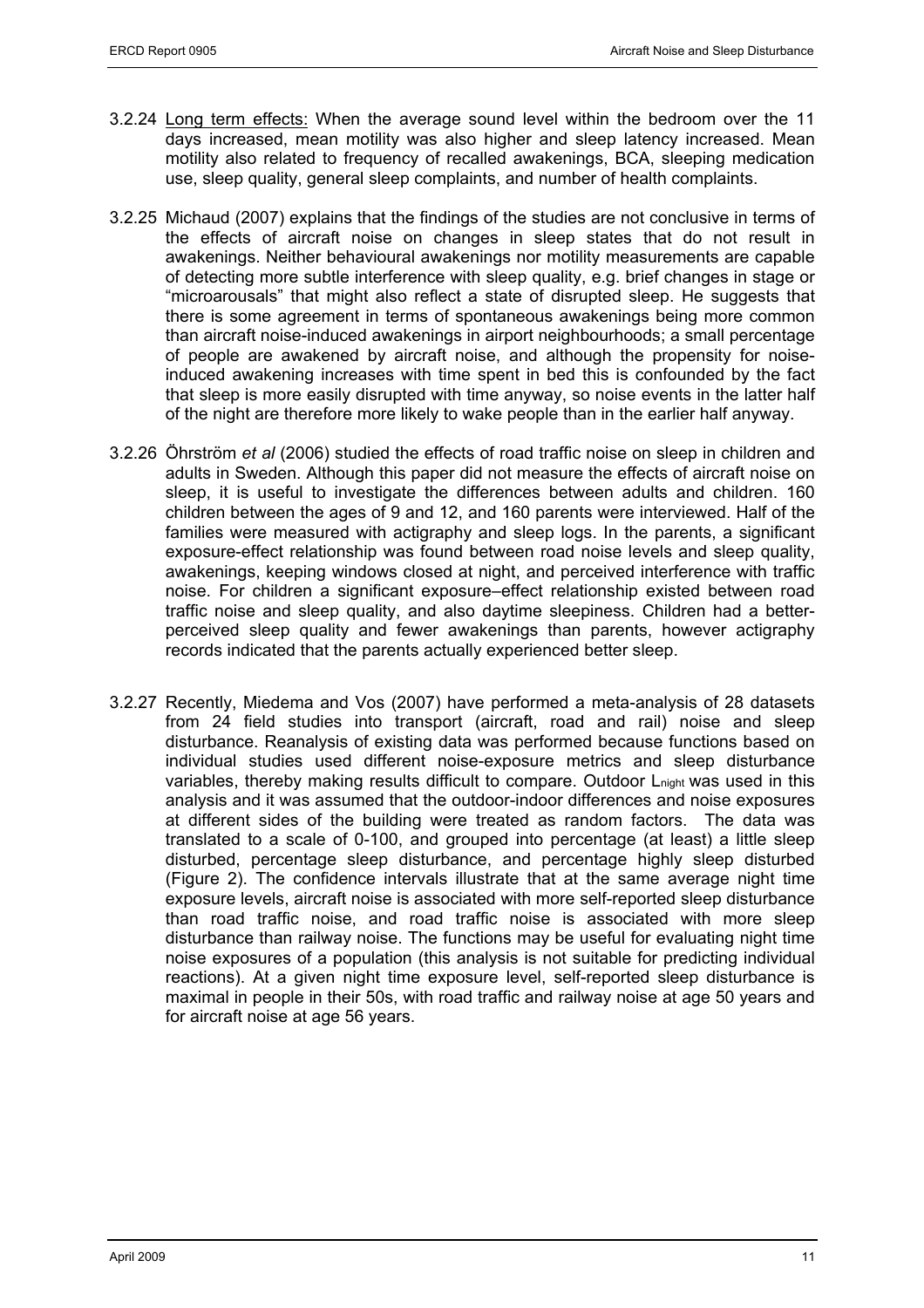**Figure 2:** Taken from Miedema (2007). The functions that specify three sleep disturbance measures (solid lines) in relation to the average night time noise exposure outside, and their 95% confidence intervals (broken lines) for air traffic, road traffic, and railway

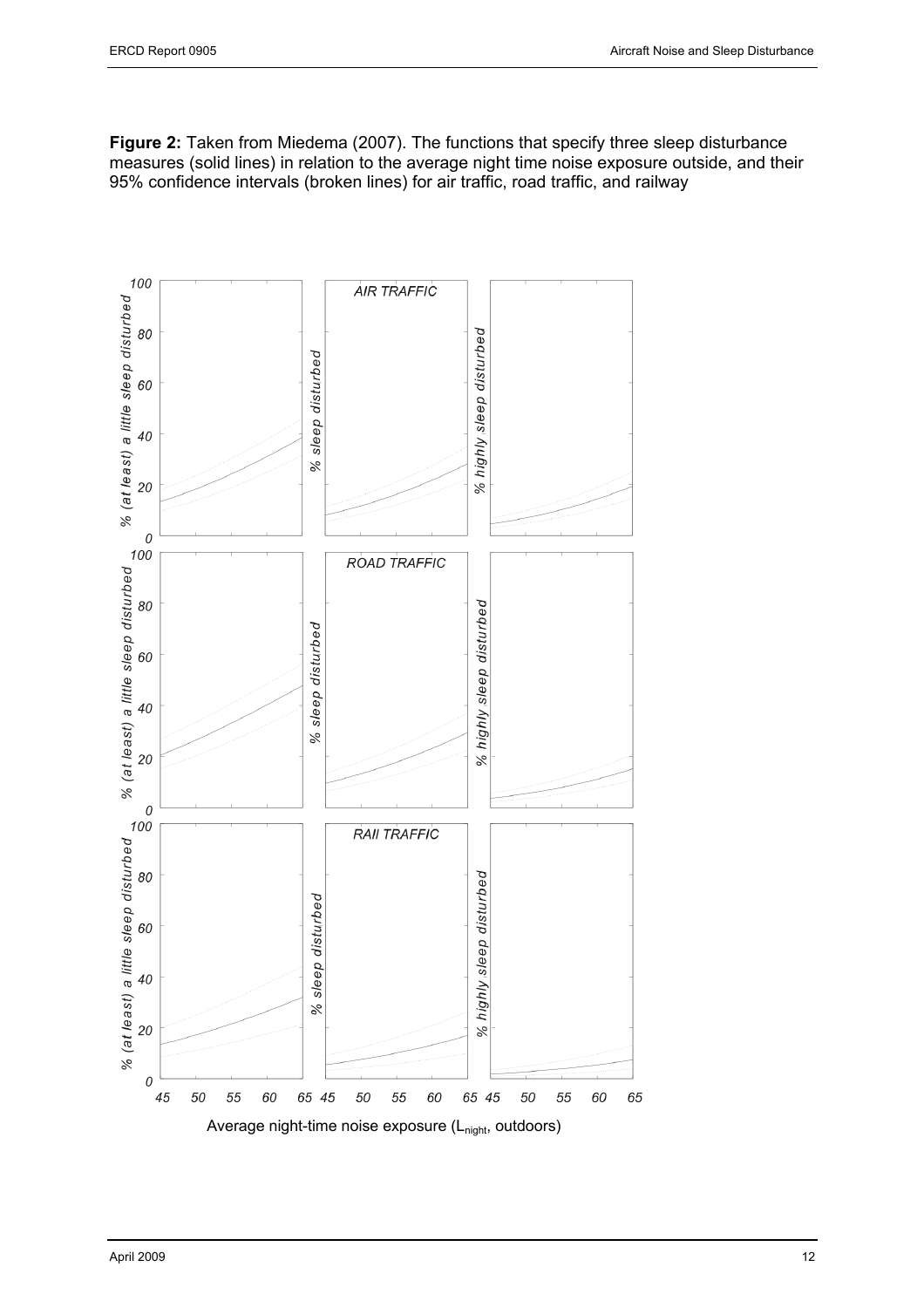#### **3.3 Polysomnographic studies**

- 3.3.1 EEG recordings allow detailed examination of fluctuations in brain activity as a response to noise, or any other stimlulus. Changes in sleep stages, microarousals and the presence of alpha activity (8-12Hz) can mean that the quality of sleep is compromised; despite subjects being unaware that this is occurring.
- 3.3.2 Griefahn (2002) describes the primary effects of noise on sleep beginning with subtle changes in the EEG such as the presence of K complexes, followed by an increase in brain activity often accompanied with body movements and autonomous responses.
- 3.3.3 The effects of noise accumulate over the entire sleep period and increase the total time spent in shallow sleep. The secondary effects of noise are impaired subjective sleep quality, mood and performance.
- 3.3.4 It is not always possible to assume sufficient habituation has occurred in laboratory studies, as in the field subjects often woke less often, spent more time in deep/REM sleep, rated sleep quality as better and performed better after sound attenuation.
- 3.3.5 Griefahn (2002) explains that sleep disturbances increase with age and with self estimated sensitivity to noise, also personality traits, and diurnal preference (morningness-eveningness), with critical noise loads for continuous noises appearing to be between equivalent sounds levels of 37 dBA and 40 dBA.
- 3.3.6 Previous work conducted by Griefahn *et al* in 1976 was used to establish noisepolluted areas in Germany, and concluded that the night-time wake-up thresholds of aircraft noise was 60 dBA. However, Maschke *et al* (2004) re-evaluated this data and concluded that maximum noise levels of 48 dBA was a more accurate figure for defining waking thresholds at ear level in sleeping subjects.
- 3.3.7 Raschke (2004) explains that the type of noise, frequency spectrum, information consent, duration of interval in repeated episodes, sequential number of sleep cycles passed through, exposure time in relation to the phase length of the circadian system, and age all have important roles in terms of the reaction to auditory stimulation. All functions have a modifying effect on the arousal threshold. Reaction to noise stimuli is multilayer, e.g. in response to sounds of 100Hz and 0.5-second duration, applied in the range of 43 to 80 dB with a 15cm distance, reactions can be seen in the EEG, momentary heart rate, continuously recorded non-invasive blood pressure, integrated sympathetic activity and tidal volume. All show short-time responses to the stimulus. Previous research suggests that the arousal reaction from sleep is mediated via the lucus coeruleus and the raphe nuclei in the brain, where Orexin (the hormone concerned with energy metabolism and food ingestion) plays an important role as hormonal transmitter for intact sleep-wake regulation functioning.
- 3.3.8 Raschke argues that micro-arousals are non-applicable as indicators of sleep disturbances and noise disturbance in noise effects research since they are valued at between 10 and 20 per hour in healthy persons anyway, and can be considered as normal in this range. This makes it difficult to separate out normal arousal during sleep, from those specifically induced by noise exposure.
- 3.3.9 The effects of low frequency noise on sleep (as exhibited by aircraft) were studied by Persson Waye (2004). Low frequency noise (20-200Hz) typically propagates with little attenuation through walls and windows, therefore making many people exposed to such noise in their homes. Sleep disturbance is commonly reported in studies into low frequency noise.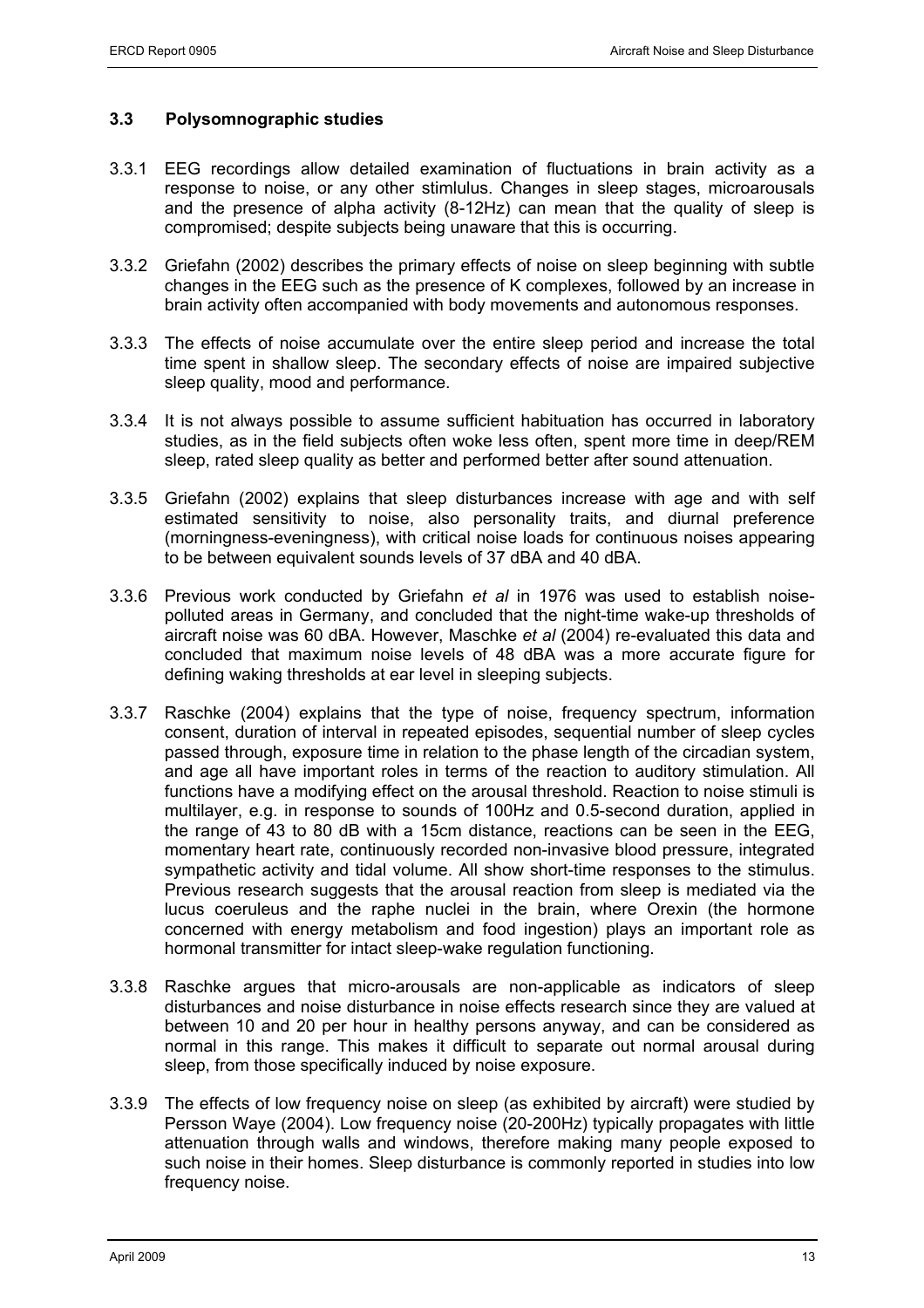- 3.3.10 The review gives indications that sleep disturbance due to low frequency noise warrants further concern. Amongst other studies it was found that in a cross sectional study preformed on 279 people, no significant differences were detected in reported sleep among people exposed in their homes to flat frequency noise as compared to low frequency noise from ventilation/heat pumps (Persson Waye and Rylander 2001). It was found that fatigue, difficulty in falling asleep; feeling languid and tensed in the morning was reported to a higher degree among those annoyed by low frequency noise. Furthermore a significant dose-response relationship was found between reported annoyance and disturbed rest and degree of low frequency noise.
- 3.3.11 Those living in low-frequency areas have also reported higher incidences of chronic sleep disturbance, and depression compared to matched pairs not living in an area of low frequency. (Mirowska 1998).
- 3.3.12 Although studies into aircraft noise are in the main performed on human subjects, sometimes it can be useful to investigate the effects on animals to gain insight into the processes behind the reaction. Rabat (2004) looked at the deleterious effects of an environmental noise on sleep and contribution of its physical components in a rat model.
- 3.3.13 The aim of this study was to confirm the effects of noise on sleep in a rat model and to determine the most deleterious physical component of noise regarding sleep structure.
- 3.3.14 Rats were exposed during 24-hours to environmental noise (EN) or artificial broadband noises (either continuous broad-band noise CBBN or intermittent broadband noise IBBN). There have been conflicting findings in human fields studies as to the effects of one, or both CBBN and IBBN on REM and SWS, showing an effect on REM, SWS, none or both. The discrepancies may be down to individual variability in psychological sensitivity to noise, socioeconomic situation, differential cognitive processing of noise, or the use of pure tones.
- 3.3.15 All noises decreased both SWS and REM during the first hours of exposure. CBBN acted indirectly on REM through a reduction of SWS bout duration, whereas IBBN and EN disturbed directly and more strongly both SWS and REM. EN fragmented SWS and decreased the REM amount during the dark period, whereas IBBN only fragments REM sleep. Two physical factors are implicated, the intermittent and the frequency spectrum of the noise events, which both induce long-lasting sleep disturbances. An additive effect of frequency to intermittency tends to eliminate all possible adaptations to EN exposure, which could potentially lead to cognitive deficits. This may be worth considering when investigating the effect of noise on cognitive performance.
- 3.3.16 Basner and Samel (2004) at the DLR Institute for Aerospace in Germany conducted a large-scale, multi-stage study that aimed to investigate the acute effects of nocturnal aircraft noise on human sleep.
- 3.3.17 The authors reported that there have been conflicting findings in terms of assigning a threshold over which sleep disturbance is more likely to occur. Jansen (1995) assumed that the first changes in sleep depth induced by noise events are at a maximum level of 55 dBA, and awakenings at more than 60 dBA. However, these were individual observations without statistical evidence. Therefore the 60 dBA was assumed to be a theoretical benchmark from which to work. However in 1976 Greifahn *et al* tried to find an average value at which awakening was most likely and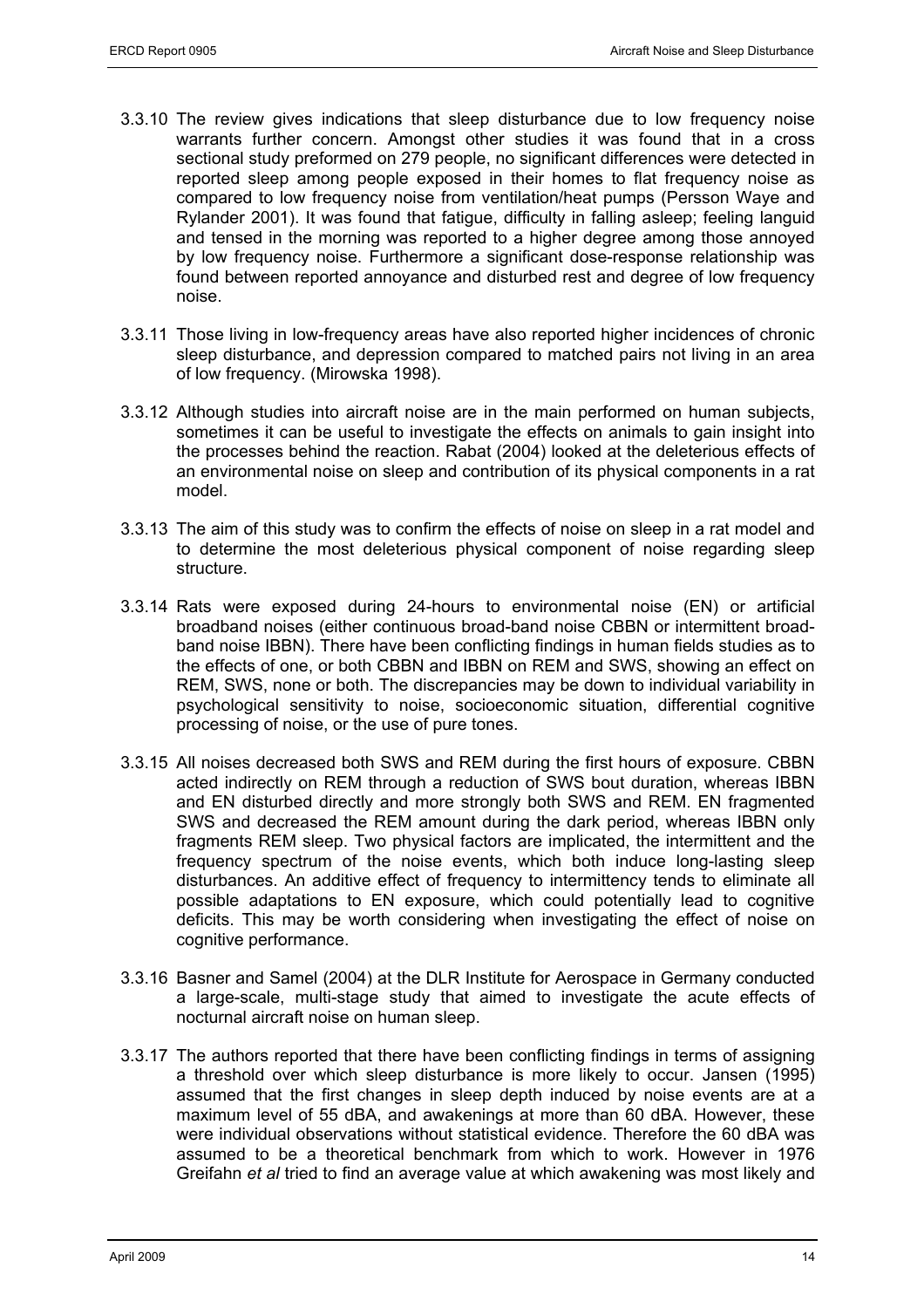this figure came to around 60 dBA also, (SD 7 dB). Maschke *et al* did not agree with this and their calculation in 2001 gave a range of between 0 dBA and 48 dBA, where the beginning of noise-induced awakenings is to be expected. These authors conclude from their new calculation that awakening is to be anticipated at 48 dBA with a probability of 95%. These newly calculated results contradict those derived by Maschke himself in 1992 where he deduced that the lower threshold for sleep stage changes should be set at a  $\mathsf{L}_{eq}$  level of 36 dBA, becoming particularly noticeable at Leq 50-56 dBA. These results were taken from a sample size of n=40 over 5 nights, but with no control group. A sub-sample of 8 participants were exposed to sound over ten nights in order to examine catecholamine secretion (a measure of stress) in overnight urine samples. The results indicated a higher adrenaline secretion at 65 dBA than at 75 dBA. However, this was a small sample size and therefore it is difficult to attribute cause and effect.

- 3.3.18 The DLR study used a double blind crossover design. ANEs with differing distributions of LA,s, max and frequency of occurrence were played back in precalibrated sleeping rooms while the physiological reactions were recorded. 128 subjects were investigated in the lab and 64 in the field, with an equal distribution of age, gender and prior exposure to aircraft noise.
- 3.3.19 Nights one and two were familiarization and baseline nights, then subjects were exposed to 9 nights of aircraft noise with a varying distribution of LA,s, max and rate of occurrence. Noise was played at regular intervals between 11.15pm and 6.45am. Eight subjects were exposed to the same pattern and level of noise per noisy night. The maximum level of an individual noise was between 50 and 80 dB at the ear of the sleeper and the number of events per night ranged between 4 and 128 (i.e. intervals of between 3 minutes and 2 hours between noise events). These combinations were distributed over the 9 noise nights randomly and lead to continuous sound levels Leq between 31.2 and 52.6 dB. The last two nights of the study were kept free of aircraft noise for comparative purposes.
- 3.3.20 EEG, Electro-oculogram (EOG), electromyogram (EMG), electrocardiogram (ECG), and finger pulse and respiration rates were all recorded. A test battery of memory and search tasks, reaction time, and a tracking task was also administered, along with questionnaires on mood, stress and recuperation, fatigue and flight-noise. The noise level indoors and outdoors was synchronised with the electrophysiological parameters to establish any relationship between aircraft noise and physiological reactions.
- 3.3.21 The difference in baseline and noise nights included a significant 9-minute reduction of SWS and an increase of stage 1 by 3.8 minutes. Therefore although total sleep time was not reduced significantly, the sleep architecture was considerably altered as a result of aircraft noise.
- 3.3.22 The percentage probability of awakening increased with  $L_{a,s, max}$  when the number of events was kept constant at 32 (2000 noise events were analysed in total). For a constant  $L_{As, max}$  level of 65 dbA, the probability of awakening decreased with the number of noise events per night i.e. the more frequent the noise the less chance it will lead to an awakening.
- 3.3.23 As Griefahn and Spreng (2004) report, sleep disturbance from noise characteristically begins with a K-complex (a biphasic EEG wave formation accompanied by altered autonomic function such as increase in heart rate, constricted peripheral blood vessels), and also by body movements. Depending on the nature and intensity of the sound, this initial reaction is followed by a more or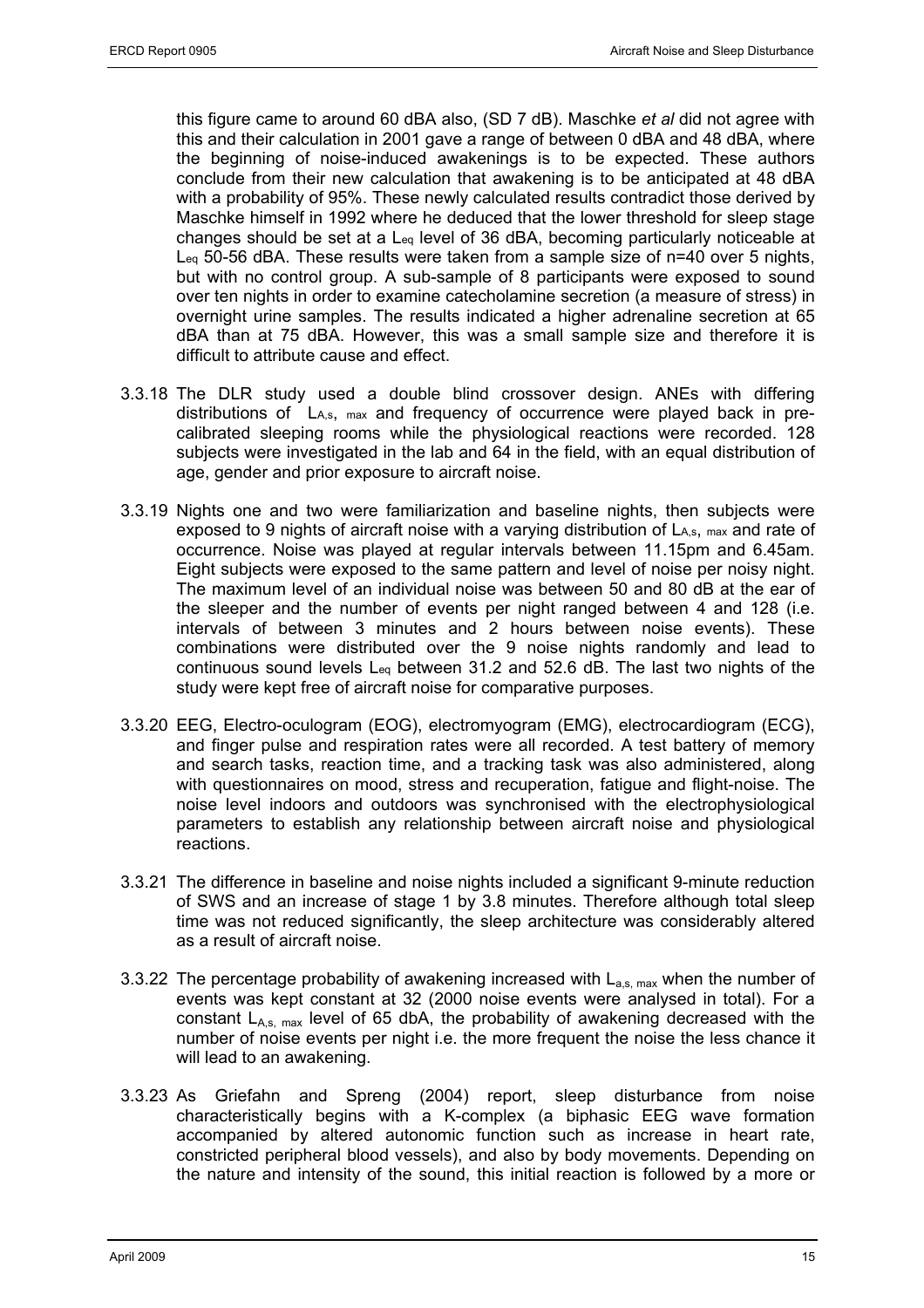less long lasting desynchronisation of cortical activity that reach from a flattening of sleep up to awakening, thereby causing more or less extended partial sleep deprivations.

3.3.24 The authors developed two models that allowed the calculation of noise and number combinations that cause the same predefined risk with respect to intermittent noise (Griefahn 1992, Spreng 2002). The physiological model proposed by Spreng (Figure 3) refers to the admissible noise-induced release of cortisol in the normal range and its results match almost perfectly the noise and number relation determined for awakenings reported in the DLR study by Basner and Samel (2004).

**Figure 3**: taken from Spreng (2002) and shows the relation between the indoor maximum levels Lmax and the number of tolerable noise events within an 8-hour period during the night.



3.3.25 Based on this model, evaluation limits were derived for intermittent noise as shown in Table 1 (Griefahn et al 2002) and applies to aircraft noise, which, concerning transportation noise, annoys the most and is true for Night-time Annoyance as well (Health council of the Netherlands 1999).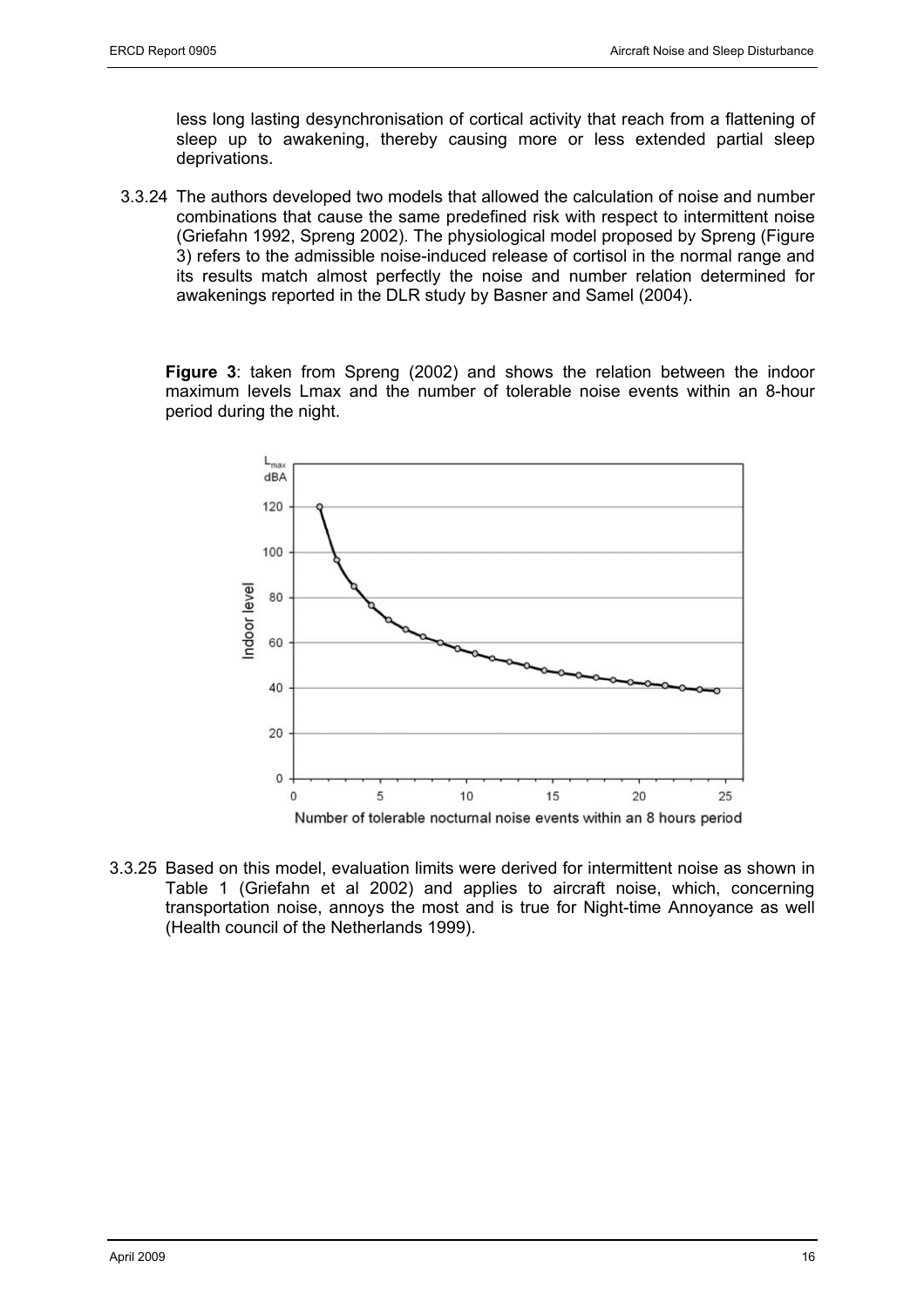**Table 1**: Evaluation limits derived for intermittent noise, taken from Griefahn et al (2002)

| Maximum level            | Equivalent noise level                             |                                                      |                           |  |
|--------------------------|----------------------------------------------------|------------------------------------------------------|---------------------------|--|
| <b>Critical Limit:</b>   |                                                    | $L_{\text{max, }22-6 h} = 6 \times 60 \text{ dBA}^*$ | $L_{eq, 22-6 h}$ = 40 dBA |  |
| <b>Protection Guide:</b> | $L_{\text{max. 22-1 h}} = 8 \times 56 \text{ dBA}$ |                                                      | $L_{eq, 22-1 h} = 35$ dBA |  |
|                          | $L_{\text{max, 1-6 h}} = 5 \times 53 \text{ dBA}$  |                                                      | $L_{eq, 1-6h}$ = 32 dBA   |  |
| Threshold Value:         | $L_{\text{max, }22-6 h}$ = 23 x 40 dBA             |                                                      | $L_{eq. 22-6 h}$ = 30 dBA |  |

\* Levels must not be exceeded

#### Unweighted distribution of air traffic over the entire night

|                   | Maximum level    |  |                               | Equivalent noise level        |
|-------------------|------------------|--|-------------------------------|-------------------------------|
| Critical Limit:   | $L_{\rm max}$    |  | $= 6 \times 60 \text{ dBA}^*$ | $L_{\text{eq, 8 h}}$ = 40 dBA |
| Protection Guide: | $L_{\text{max}}$ |  | $= 13 \times 53$ dBA          | $L_{eq. 8 h}$ = 35 dBA        |
| Threshold Value:  | $L_{\rm max}$    |  | $= 23 \times 40$ dBA          | $L_{ea. 8 h}$ = 30 dBA        |
|                   |                  |  |                               |                               |

\* Levels must not be exceeded

Critical Limits indicate noise loads that shall be tolerated only exceptionally during a limited time, health hazards and/or health impairments are no longer exc luded. Protection guides, below which health hazards are unlikely should not be exceeded. Excessions give reason for counter measures. Threshold values indicate physiological responses to noise.

- 3.3.26 The result of sleep fragmentation, as is often caused by the response to aircraft noise can often mean impaired performance the following day, even if subjects are largely unaware that their sleep has been disturbed. Studies into the deleterious effects of aircraft noise on performance are rare, but could be important in our understanding of the way in which noise disturbance affects the brain. Schapkin *et al* (2006) looked at executive brain functions following exposure to nocturnal traffic noise. The term "executive" refers to those processes that are governed by the frontal lobes and pre-frontal cortex in the brain, and are considered to be complex, such as planning, decision-making, execution and inhibition of an action and are known to be particularly sensitive to sleep disturbance (Jones and Harrison 2001).
- 3.3.27 Impairments of neuronal mechanisms underlying overt performance after sleep disturbance were investigated using event-related potentials (ERPs). When the awake, subject has to detect rare stimuli, a large positive brain response with a 300ms peak latency ("target" P3) and with the parietal maximum as well as a P3 of smaller amplitude over the frontal sites are registered.
- 3.3.28 Fragmented sleep or sleep deprivation reduces the amplitude and/or lengthens the latency of the "frontal" P3. These data suggest impairments in executive functioning probably due to deactivation of frontal brain areas after sleep disturbance.
- 3.3.29 It was proposed that normal people who were exposed to nocturnal noise might also have moderate lengthening of the P3 latency, and/or reduction of its amplitude. The authors also proposed that the components related to inhibitory control (Nogo-N2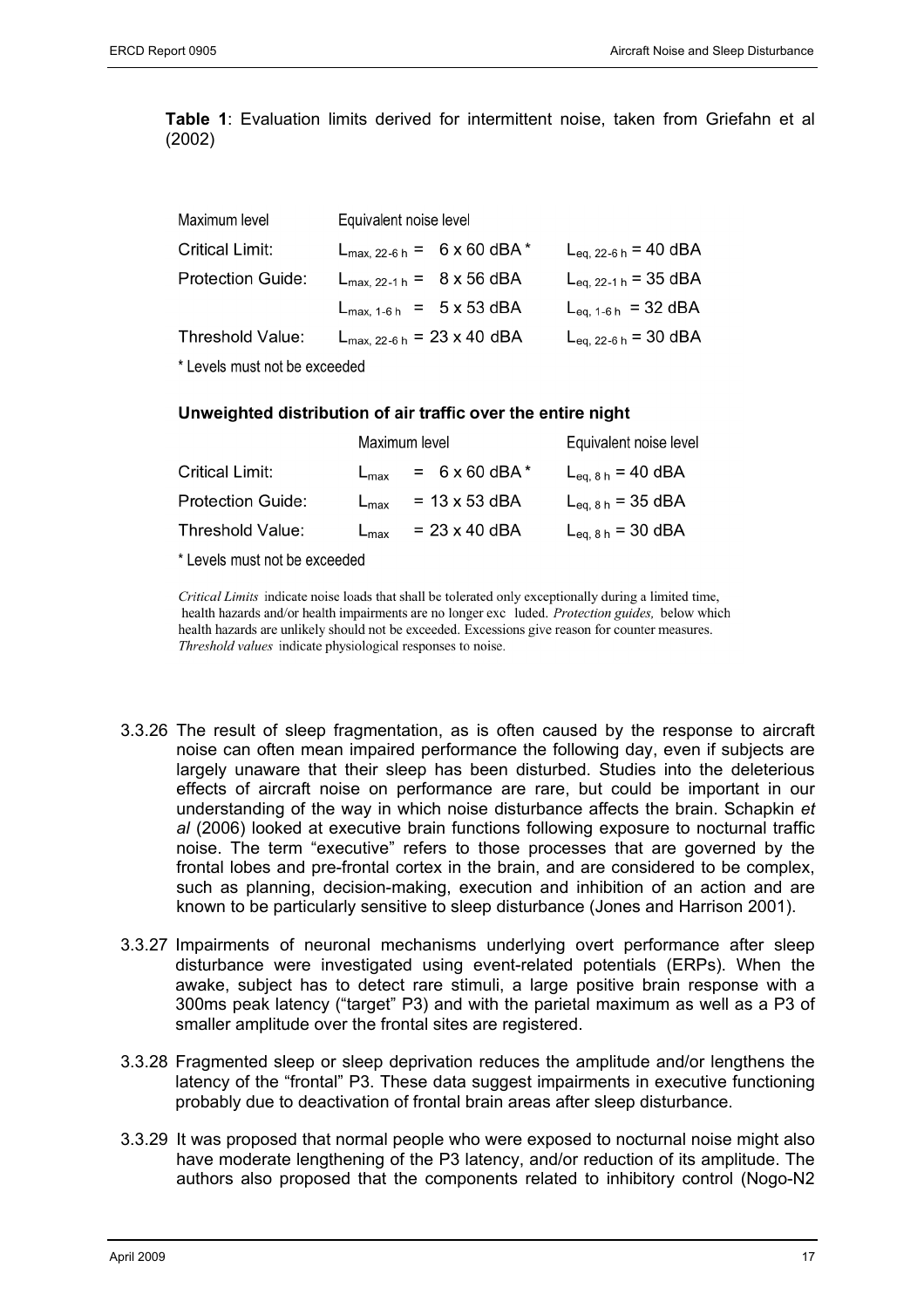and Nogo-P3) will be more affected by noise-induced sleep disturbance than those related to target categorisation (Go-P3) and this effect will be stronger with increasing task difficulty. Dose-dependent after-effects were expected on performance and/or on ERP. Aircraft noise was applied during the four study nights with 3 equivalent noise levels (Leq) of 39, 44, and 50 dBA and maximum values (Lmax) varied between 50 and 74 dBA.

- 3.3.30 20 subjects were grouped into good or bad sleepers. The performance and inhibition related components (N2, P3) were smaller and latencies more prolonged in the difficult task, compared to the easy one. This effect was more pronounced for Nogo than for Go trials. Nogo-P3 amplitude was smaller in Noise than in "quiet" conditions in the difficult task only.
- 3.3.31 In the difficult task, the Nogo-P3 latency was prolonged in bad sleepers compared to good sleepers. The Nogo-P3 amplitude was reduced in Noise as compared to "Quiet" conditions in bad sleepers only. Sleep quality in bad sleepers worsened steadily with increasing noise levels. No effects of noise or subjective sleep quality on performance were found. Inhibitory processes appear to be selectively impaired after nocturnal noise exposure. The task difficulty and perceived sleep quality are important factors modulating noise effects. The results suggest that nocturnal traffic noise increase physiological costs for inhibitory functioning on the day even if no overt performance decrement is observed.
- 3.3.32 Basner et al (2006) published the results of their polysomnographic field study carried out between 1999 and 2004, investigating the effects of aircraft noise on mood and performance. Participants were between 19 and 61 years, free from sleep disorders and had normal hearing thresholds for their age. EEG, EOG, EMG, ECG, respiratory movements, finger pulse amplitude, position in bed and actigraphy were sampled.
- 3.3.33 The Sound Pressure Levels (SPLs) and actual sounds were recorded in the subjects' bedrooms at the sleeper's ear, and outside at a distance of 2m in front of the window. The beginning and end of each event were marked, and continuous monitoring of the subject in line with the ANEs allowed for a direct comparison of reactions to the noise.
- 3.3.34 Awakenings increased with the max SPL of an ANE. Awakenings induced by ANEs larger than 65 dB were relatively short. Those awakenings induced by ANEs larger than 70 dB were longer than spontaneous awakenings, and those below 65 dB.
- 3.3.35 The authors concluded that there should be on average less than 1 additional awakening induced by aircraft noise a night. Noise induced awakenings recalled in the morning should be prevented as much as possible, and no relevant impairments of the process of falling asleep again should occur.
- 3.3.36 Griefahn *et al* (2006) found a difference in reactions to road, rail and aircraft noise in a sample size of 32 who slept with weekly changes between the noise conditions.
- 3.3.37 Comparison between the quiet nights of the control group and the noisy nights of the experimental group showed a difference between SWS latency, TST and a decrease of SWS during the first sleep cycle.
- 3.3.38 Sleep efficiency index was lower for all noise conditions, as was time spent in SWS, and REM sleep, and wakefulness after sleep onset (WASO) was higher than quiet nights for all conditions.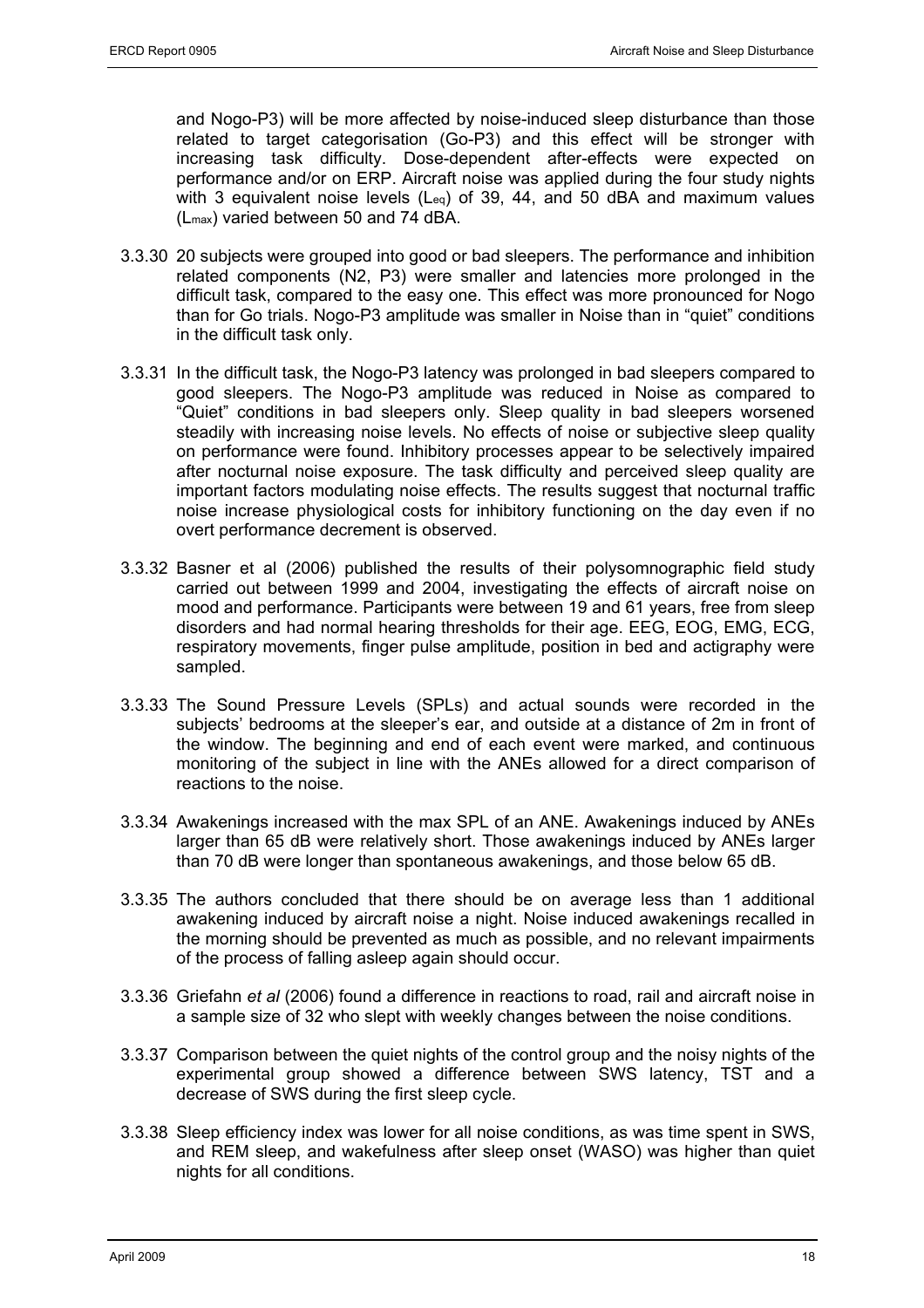- 3.3.39 Most physiological variables showed strongest impairment under the impact of rail noise and smallest under the impact of traffic noise, with significance only reached on SWS latency, total time spent in SWS as well as for Stage 1 and wake, and SWS during the first sleep cycle. Sleep quality was significantly reduced and fatigue increased, irrespective of noise type.
- 3.3.40 Sleep quality decreased with increasing sleep latency, latency to SWS and increasing WASO, with decreasing TST, and increasing amount of wake and stage 1, and decreasing amount of time in REM.
- 3.3.41 Executive, frontal tasks were used and a decrement in performance was found following noisy nights (switch and non-switch tests) and this increased with noise load. The correlation between RT and time spent in SWS suggests a model in which work speed is causally related via shortened SWS to the impact of noise during sleep.
- 3.3.42 A recent study was conducted into the effects of aircraft noise on the macro- and microstructure of sleep, Basner *et al* (2007). 64 ANEs of maximum sound pressure levels of 45 dBA or 65 dBA were exposed to subjects over two nights, and compared to a baseline control night without noise. The authors found that the number of events per night increased in the order: awakenings, awakenings including changes to Stage 1 sleep, change to lighter sleep stage, and arousals, in that respective order, in control conditions as well as the two noise conditions. Arousals were four times as common as awakenings, irrespective of noise condition or control.
- 3.3.43 Miedema (2007) proposed a model of environmental noise disturbance as a stressor, impacting on behaviour (communication, concentration) and desired state (sleep and relaxation), with the ability to cope with such disturbance being important for health and well-being. The effects of noise depend on acoustical characteristics of the noise, such as loudness, time, pattern, and on aspects of the noise situation that may involve cognitive processing, such as expectations regarding the future development of the noise exposure, lack of short-term predictability, and a feeling of a lack of control over the source of the noise.
- 3.3.44 Miedema suggests that the model (Figure 4) involves four routes through which noise exerts its primary influence.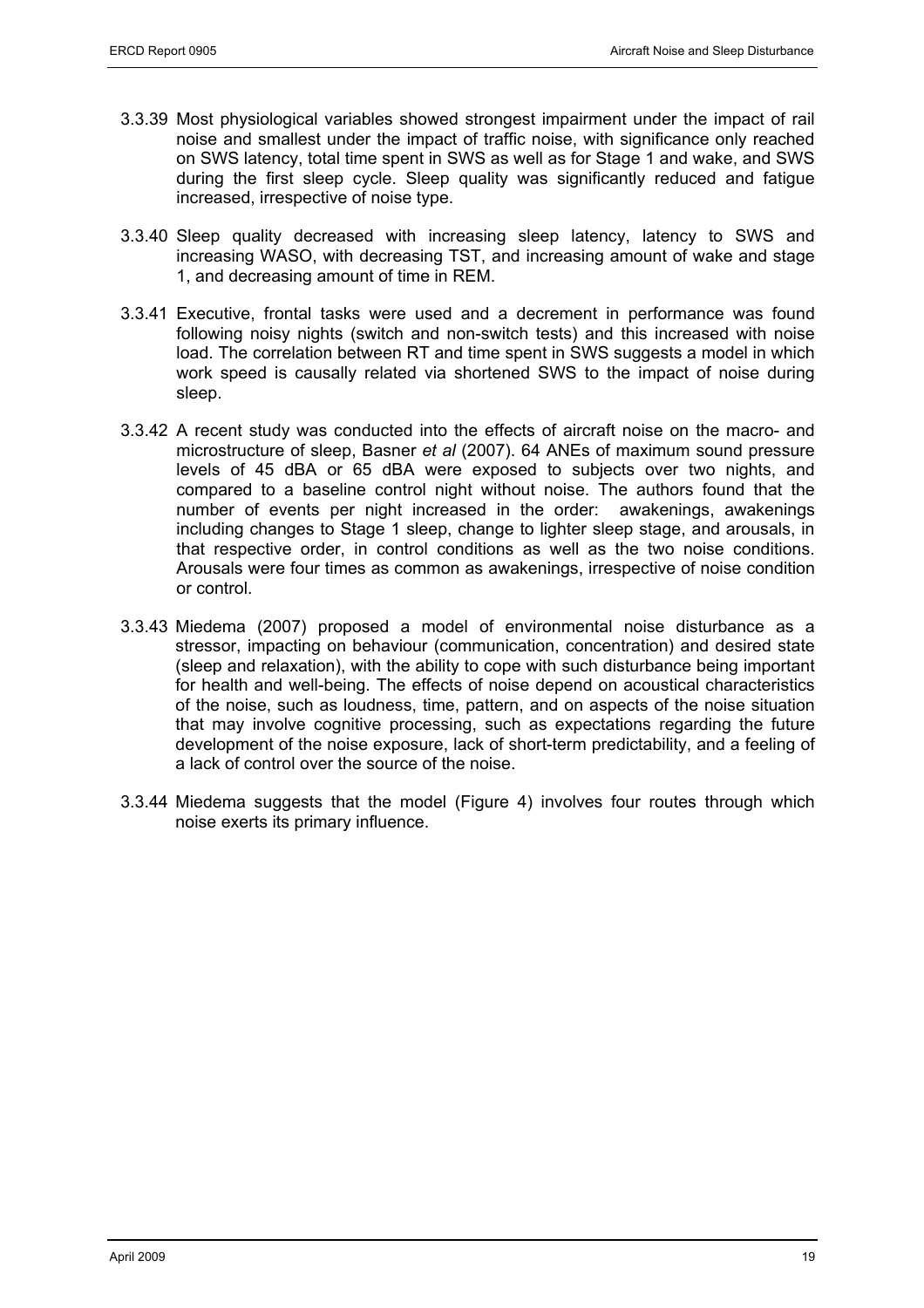**Figure 4:** Taken from Miedema (2007) illustrating the four pathways through which the effects of noise are mediated.



#### 3.3.45 Sound masking Route:

This route reduces the comprehension of speech and masks speech, signals, music or natural sounds. International standard for the assessment of speech communication say that one-to-one conversation requires that the noise level does not exceed 41 dBA. At a distance of 4m e.g. round a table or in a group, the noise must not exceed 29 dBA. These are very rarely achieved in urban areas and imply that the effects of environmental noise on communication are ubiquitous, especially in cities.

#### 3.3.46 Attention Route:

Noise can negatively affect processes requiring attention. The effect of noise is probably most deleterious when impacting on working memory, and has been found to depend on the priority and difficulty of the memory task, and type of sound. Millar (1979) indicated that it is the rehearsal of the items in working memory that is negatively affected by noise. If noise detracts from rehearsal it can have negative effects on the ability to derive implications and restructure information into more meaningful clusters.

#### 3.3.47 Arousal Route: Sleep

In field studies it has been found that the noise of a single event can cause instantaneous effects such as: extra motility, change in sleep state and EEG arousals, momentary changes in heart rate, and conscious awakening. The exposure-response relationship for conscious awakening has been assessed for civil aircraft (Passchier-Vermeer, 2003) Noise is described not by max sound level during the passage, but the total sound energy of the event (SEL). The effects of noise on sleep have low thresholds and the exposure-effect relationships increase monotonically. Noise is likely to be a dominant factor relating to sleep problems. More often it will cause a limited reduction in sleep quality that may not always be observed by the individual. Such noise-induced reductions of sleep quality may add to major causes of sleep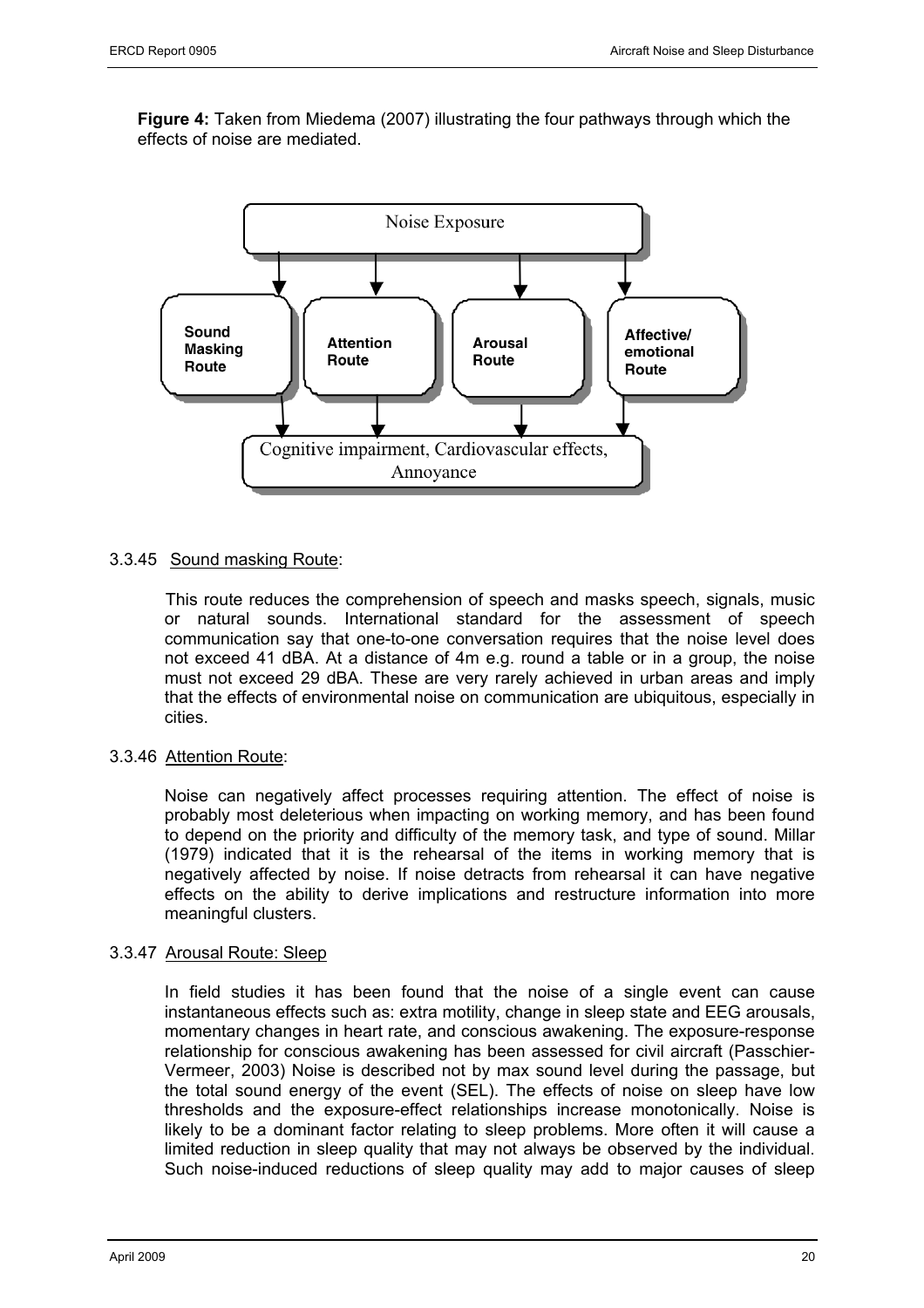problems that also appear to be mediated by increased arousal, such as social stress, medical stress, circadian stress and other environmental factors.

3.3.48 Affective-emotional route: fear and anger

As a result of noise affecting sleep, concentration, communication etc this frustration may lead to irritation or anger reactions. People high in trait anger may be more likely to show stronger emotional reactions when noise disturbs them. Fear can also be elicited with noise if it is associated with danger that threatens the individual. In this context it may be the worry of being in close proximity to an airport and therefore the concern over accidents that may induce fear, along with self-reported sensitivity to noise.

- 3.3.49 Miedema concludes that through masking, noise reduces comprehension, and through its effect on attention, noise affects the mental processing of information e.g. in reading. Through its effect on arousal, noise disturbs sleep, which may lead to fatigue, decreased performance, and depressed mood. Also, it may elicit emotional reactions when it interferes with behaviour or a desired state and may act as a stressor, or when it is associated with fear (aircraft noise). Such primary effects may in the long-term lead to annoyance, cognitive impairment, and/or cardiovascular effects. Chronic stress is also likely to be important in some long-term effects, in particular cardiovascular effects.
- 3.3.50 In the recent review on environmental noise, sleep and health Muzet (2007) explains the auditory and non-auditory effects of noise (Figure 5). Sleep disturbance is a nonauditory effect of noise. The input to the auditory area of the brain though the auditory pathways is prolonged by inputs reaching both the brain cortical area and the descending pathways of the autonomic functions. Therefore the sleeping body still responds to stimuli from the environment, although the noise sensitivity of the sleeper depends on several factors. These can be noise dependent e.g. type of noise, intensity, frequency, nose spectrum, interval, signification and the difference between the background noise level and the maximum amplitude of the occurring stimulus. Other factors are related to the sleeper, e.g. age, sex, personality and self-estimated sensitivity to noise.
- 3.3.51 The immediate effects of noise are seen as sleep disturbance, quantified by number and duration of nocturnal awakenings, number of sleep stage changes, and modifications in their amount. Also changes in the autonomic functions such as heart rate, blood pressure, vasoconstriction, and respiratory rate are observed.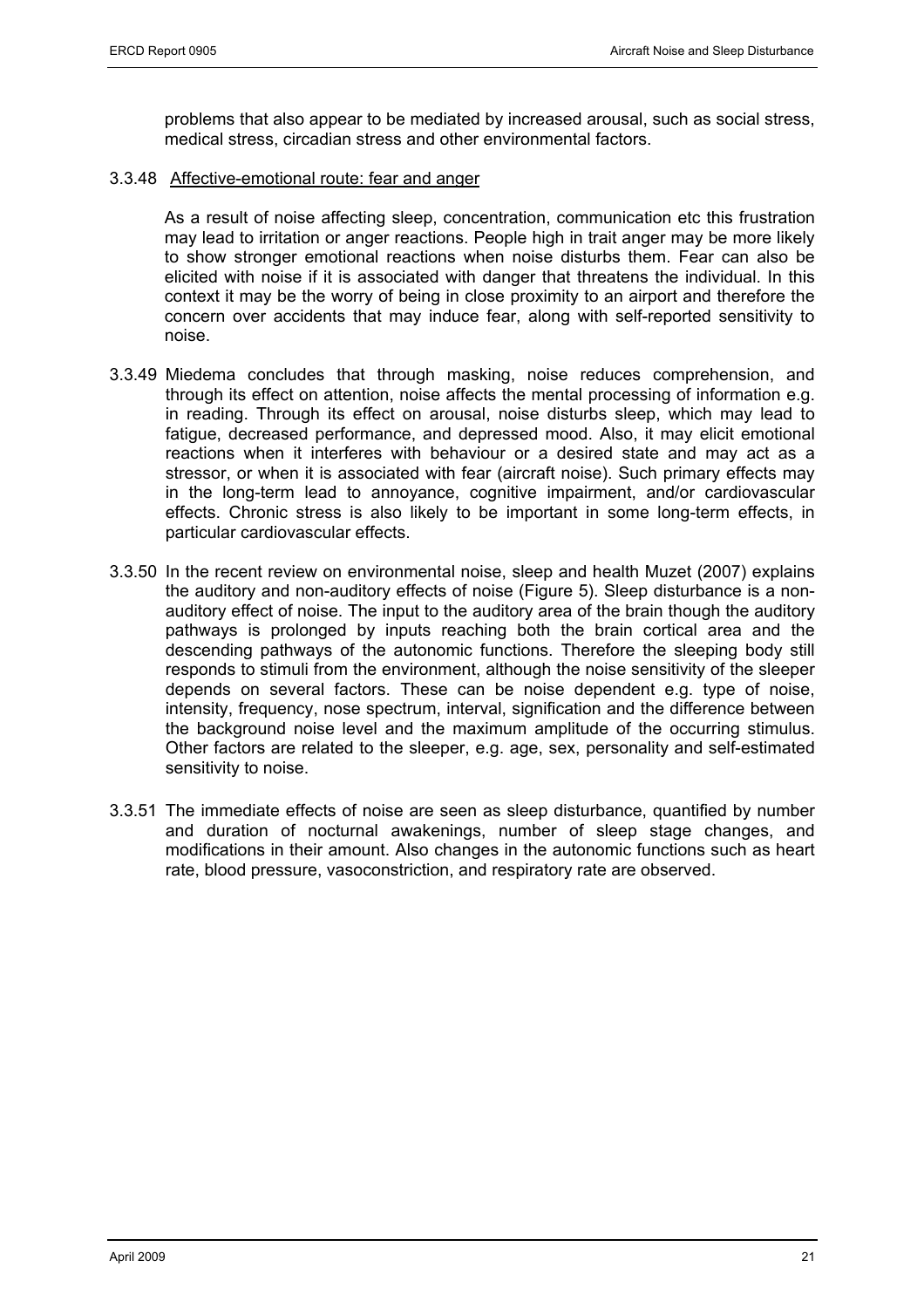

![](_page_31_Figure_3.jpeg)

- 3.3.52 Longer sleep latency and premature final awakening can reduce TST. Reports suggest that intermittent noises with peak noise levels of 45 dBA and above can increase the time to fall asleep to 20 minutes. Combined with this, sleep pressure is reduced after the first 5 hours, therefore in the morning noise events are more likely to prevent the sleeper from going back to sleep.
- 3.3.53 Awakenings have a much higher threshold in deep sleep, e.g. SWS or REM, and a much lower threshold in lighter stages of sleep. The threshold depends on physical characteristics of the noisy environment (intermittent or sharp rising noise occurring above a low background noise will be particularly disturbing), as well as noise signification.
- 3.3.54 Sleep stage modifications

Nocturnal awakenings can be observed for an indoor  $L_{\text{max}}$  of 55 dBA and above, and disturbance of normal sleep can be observed for peak noise levels between 45 and 55 dBA. To protect noise-sensitive people, the WHO recommended a maximal level of 45 dB inside the bedroom, whereas for the same period the mean recommended level (integrated noise level over the 8 nocturnal hours: Lnight) was 30 dB. SWS is the most restorative sleep stage, whereas REM is important for memory consolidation. Carter (1996) reported that SWS might be reduced in young sleepers subjected to intermittent noise. Also, Muzet has previously reported that REM sleep rhythmicity could also be affected by environmental noise exposure. It is common to see a reduction in SWS and REM and an increase in shallower sleep stages, which can become chronic and detrimental. Long-term studies of such reduced SWS are worth exploring and may prove to be important.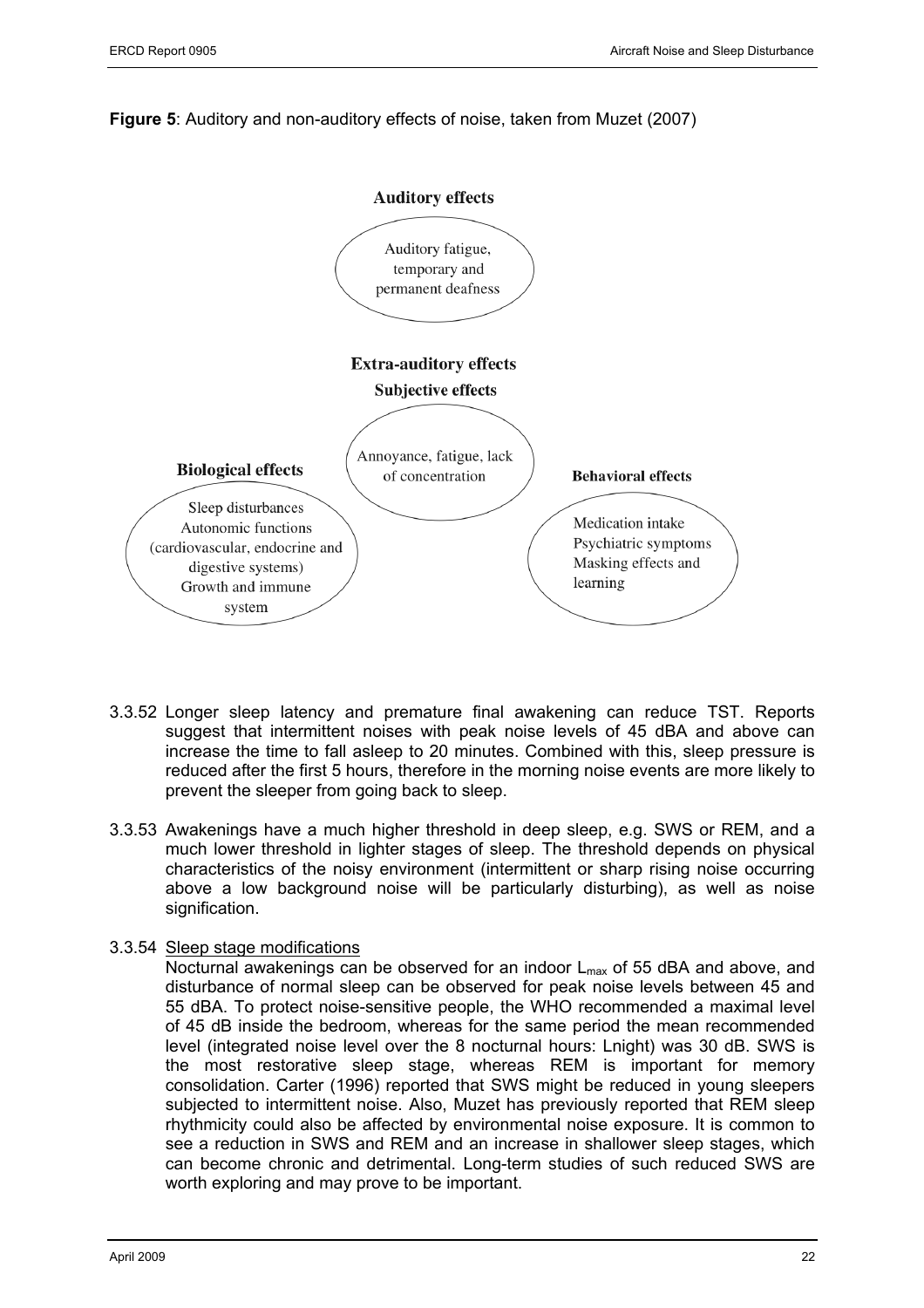#### 3.3.55 Autonomic responses

Heart rate changes and vasoconstrictions can be seen at much lower noise levels than are found to induce sleep disturbance and indicate that such disturbance can be felt when asleep even if there is no conscious memory of it the next day. The health effects of such responses can be cumulative, over a few thousand stimuli per night.

#### 3.3.56 Secondary effects

Secondary effects include the subjective evaluation of sleep disturbance due to noise, such as complaints about sleep quality, delayed sleep onset, nocturnal awakenings, and early morning waking. They are often accompanied with increased sleepiness, tiredness and need for compensatory resting periods the following day.

- 3.3.57 Findings show that the subjective assessment of sleep quality does not accurately correspond to the objective measurement of sleep. When the number of noise events increase, the number of sleep modifications and/or awakenings also increases, but not proportionately. Porter (2000) found that noise heard at night was more intrusive and noticeable than noise heard during the day. This is due to reduced outside and inside background noise at night, and the circadian phase. It may also be a time of increased sensitivity to noise. Therefore it is wise to be cautionary when relying entirely on subjective reports of noise-related sleep disturbance due to their questionable validity.
- 3.3.58 Muzet (2007) reports that sleep disturbance occurring during the early part of the night and early morning prior to the natural time of awakening seem to be the most intrusive. This results in daytime sleepiness, fatigue and lower work capacity and increased accident rate. Fear of living under the flight path can also complicate the issue of accurately assessing subjective sleep quality as a result of noise, making the clarity of the relationship difficult to ascertain.

#### 3.3.59 Other secondary effects

Stress hormones such as cortisol, noradrenaline and adrenaline are increased the following morning and there are also reports of cognitive impairment the next day.

- 3.3.60 Physiological sensitivity to noise can depend on the age of the sleeper. EEG changes and awakening thresholds are on average 10 dBA higher in children than in adults, however their cardiovascular sensitivity to noise is similar to older people.
- 3.3.61 In summary, there are conflicting findings, partly down to the difficulty in ascertaining a clear dose-effect relationship between noise and sleep disturbance, and the degree of interaction of confounding variables. The factors include noise characteristics, noise sensitivity, and the context of the environment.
- 3.3.62 Muzet (2007) suggests that future research should focus on the long-term effects of night-time noise exposure of different populations. A study of specific sub groups thought to be at risk, i.e. children, elderly, self-estimated sensitive people, insomniacs, sleep disorder patients, night and shift workers would be useful to assess differences between populations. Finally, the combined effects of noise exposure and other physical agents or stressors during sleep should be investigated to provide further understanding of the pathways in which noise disturbance effect sleep.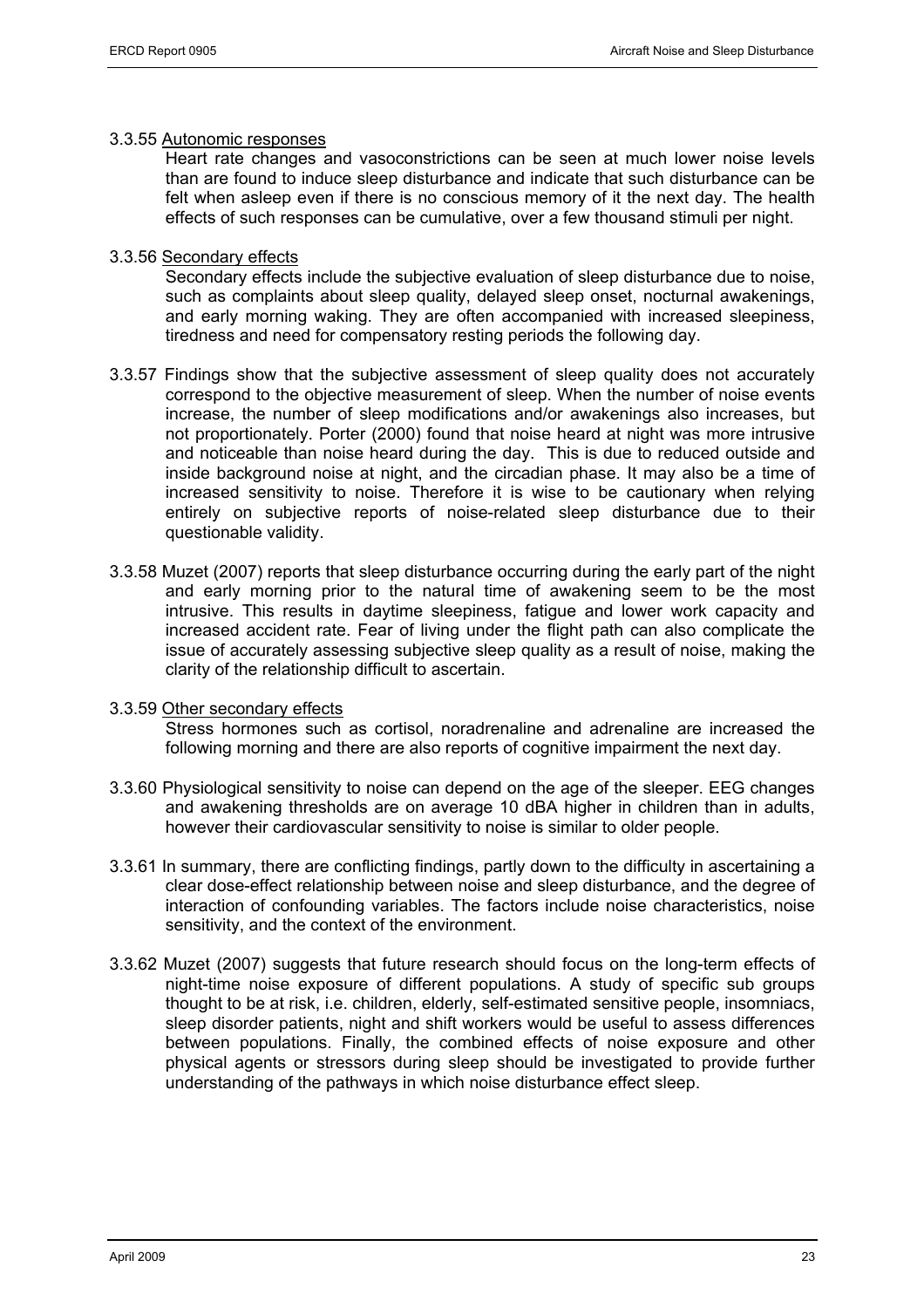# **4. Cardiovascular and biochemical effects of noise exposure during sleep**

- 4.01 This section looks at the effects of noise exposure on hormonal and cardiovascular parameters during sleep.
- 4.02 Di Nisi *et al* (1990) investigated the cardiovascular responses to noise during wake and sleep in two groups of 40 males and females each grouped according to self reported sensitivity to noise being high or low. Subjects were exposed to common noises such as aircraft at 67 dBA, trucks at 61.9 dBA, motorcycles at 52.7 dBA, trains at 68.2 dBA and telephones at 62 dBA all Leq, with a maximum intensity of the aircraft noise at 86 dBA Leq occurred in the morning and afternoon. Heart rate and fingerpulse responses were compared to sensitivity, gender and time of day.
- 4.03 Heart rate responses showed differences between the sensitivity groups, but not type of noise, whereas the opposite was found for finger-pulse results, with no significant difference in sensitivity but clear differences between noises.
- 4.04 Ten subjects from each group were selected and exposed to the same noises at night whilst being recorded. Both HR and FP were greater during the sleep period for both groups, compared to waking, and did not differ between gender or sensitivity. Both responses showed differences in noise types, which were based on their noiseequivalent level value.
- 4.05 Catecholamines are chemical compounds that function as neurotransmitters or hormones, and can be measured in urine or blood. Examples of catecholamines include noradrenaline and dopamine, which act as neuromodulators in the central nervous system, and as hormones in the blood circulation.
- 4.06 Catecholamine levels can be measured as an indicator of stress, which can be induced from psychological reactions or environmental stressors such as increased sound levels, intense light, or low blood sugar levels. They cause general physiological changes that prepare the body for physical activity (fight or flight), and typical effects are increases in heart rate, blood pressure, blood glucose levels, and a general reaction of the sympathetic nervous system.
- 4.07 Carter *et al* (1994) studied catecholamines in urine, cardiac arrhythmia and arousals in sleep in response to environmental noise. Nine subjects who were already documented with cardiac arrhythmia over 4 nights were investigated in a sleep laboratory. Cardiac arrhythmia (CA) has prognostic significance in people with heart disease, and raised serum catecholamines may be related to increased blood pressure and risk of heart disease. CA is common in the adult population and the causes behind arrhythmic events such as ventricular premature contractions (VPCs) are not well understood.
- 4.08 Research suggests that heart rate is responsive to environmental noise events during sleep, the response consisting of an increase followed by a decrease. Concentrations of circulating catecholamines normally reach their nadir during sleeping hours. Because noise affects heart rate during sleep, it is conceivable that serum catecholamine levels are also increased by noise-induced arousal during sleep.
- 4.09 EEG and ECG were recorded throughout each night, with the first night used for familiarisation, then two counterbalanced nights of truck or aircraft noise and one quiet night. Sleep stage and noise were related to the probability of an arousal (in this case an alpha response), but there was no interaction between the two factors. The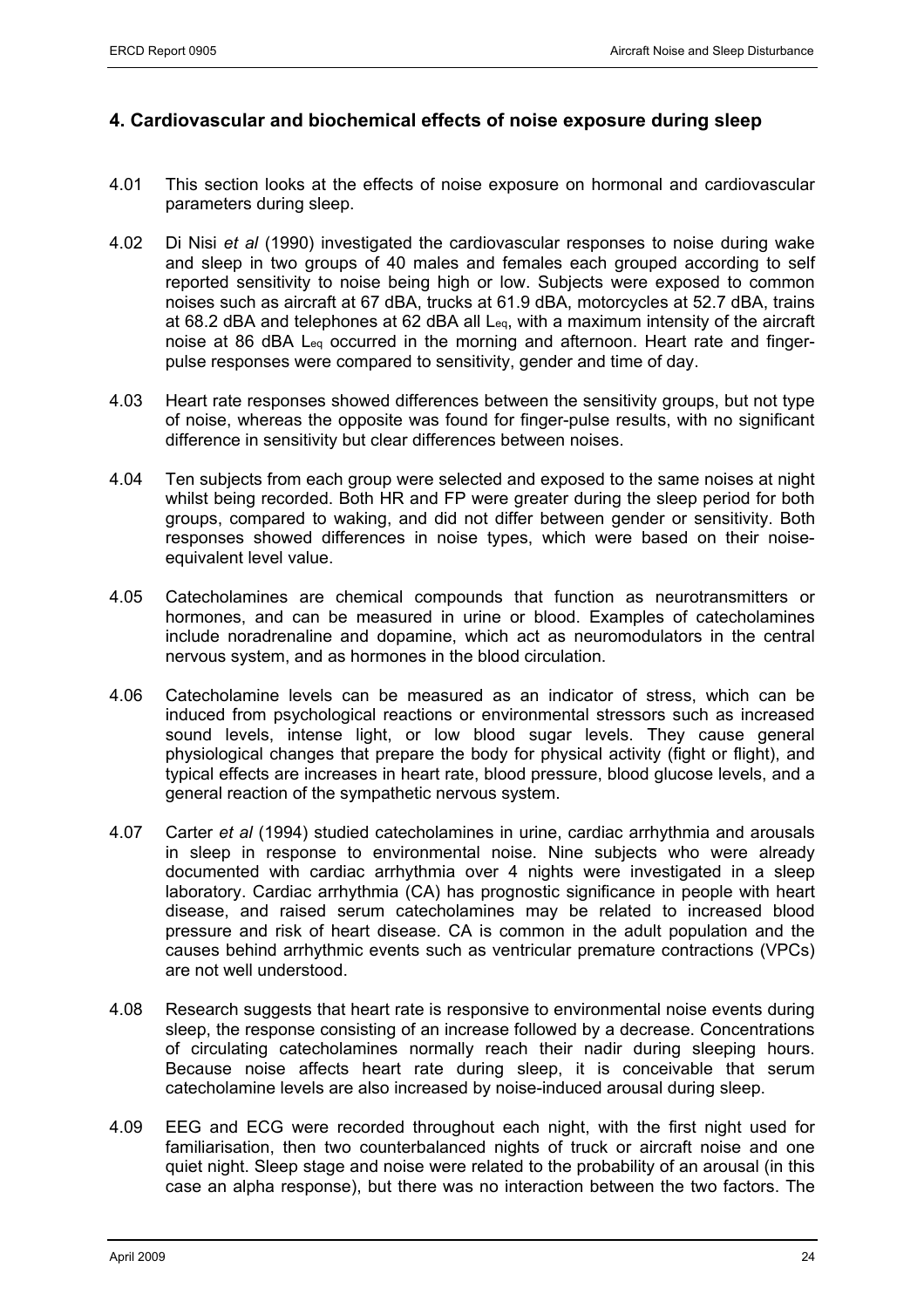probability of an alpha response decreased from stages 1-4 and in REM was similar to in stage 2. Alpha latency was found to be shorter in noise than in quiet intervals. Noise and sleep stage at interval (noisy or quiet) onset were related to the number of sleep stage changes during the interval, with reliably more sleep stage changes in noisy than in quiet intervals. Four subjects showed frequent VPC's during the experiment, and were significantly related to sleep stage but not to noise events. The excretion of urinary catecholamines did not differ between noise and quiet nights.

- 4.10Cortisol is also an important hormone that is associated with stress, and is released by the adrenal glands. Concentrations are typically highest first thing in the morning, on waking, and lowest during sleep. Spreng (2002) assessed corticol excitations, and cortisol excretion in relation to an estimation of tolerable nightly over-flights.
- 4.11 Noise induces cortisol excretion even below the awakening threshold. Repeated noise events such as over-flights during night time leads to an accumulation of the cortisol concentration in the blood, due to its time constant of exponential decrease being about 10 to 50 times larger than for adrenaline and noradrenaline. For example the time course for the metabolisation of cortisol is 64 minutes, compared to adrenaline seconds to 3 minutes, and noradrenaline 7 to 12 minutes.
- 4.12An attempt was made to calculate cortisol accumulation using an initial value of noise induced small cortisol increase at the nightly threshold of beginning vegetative overreaction around 53 dBA. The range of minimal and maximal normal cortisol values were used as a borderline and the relation between peak sounds pressure level and cortical excitation was taken into account and a formula developed to estimate tolerable events during night-time periods. An example of the results over 8hrs in the night was values of 11 events with 5 dBA indoor peak level, or 5 events with 75 dBA indoor peak level respectively.
- 4.13 It is not only the effects of aircraft noise on sleep during the night that has been studied. Carter *et al* (2002) examined the cardiovascular response to environmental noise during sleep in shift workers who were sleeping during the day in a sleep laboratory. Nine female permanent night duty nurses were exposed to noises from trucks, civilian aircraft, low altitude military aircraft and tones, presented at 55, 65 and 77 dBA LAmax. The authors reported that heart rate was responsive to noise levels, but not the noise type. Blood pressure increased primarily to the sudden onset of sounds, and noise-induced awakening and alpha EEG responses were related to blood pressure increases. Any increase in heart rate was greatest when subjects were awakened by noise, or were already awake. The authors concluded that over these range of noises, heart rate responds to noise level during sleep, and blood pressure to sounds of a sudden onset. However, they recommend that due to the sensitivity of the spectral analysis of blood pressure, it should be studied in people sleeping in their own home.
- 4.14 Often, the argument in that sleep represents a trophotopic phase (energy storing), contrasting with an ergotropic (energy consuming) phase when we are awake (Maschke and Hecht 2004). Therefore, frequent, or long-awakening reactions endanger recovery and therefore health. Such frequent occurrences of arousal triggered by nocturnal noise can lead to a deformation of the circadian rhythm. Also, the deep SWS phases in the first part of the night are associated with a nadir of cortisol, and a maximum of growth hormone, both necessary for the physical wellbeing of the sleeper.
- 4.15 Stress hormones also represent a link between noise and health impairment. The average concentration may be raised by traffic noise at night, with simultaneous deleterious effects on sleep quality and well-being the following morning.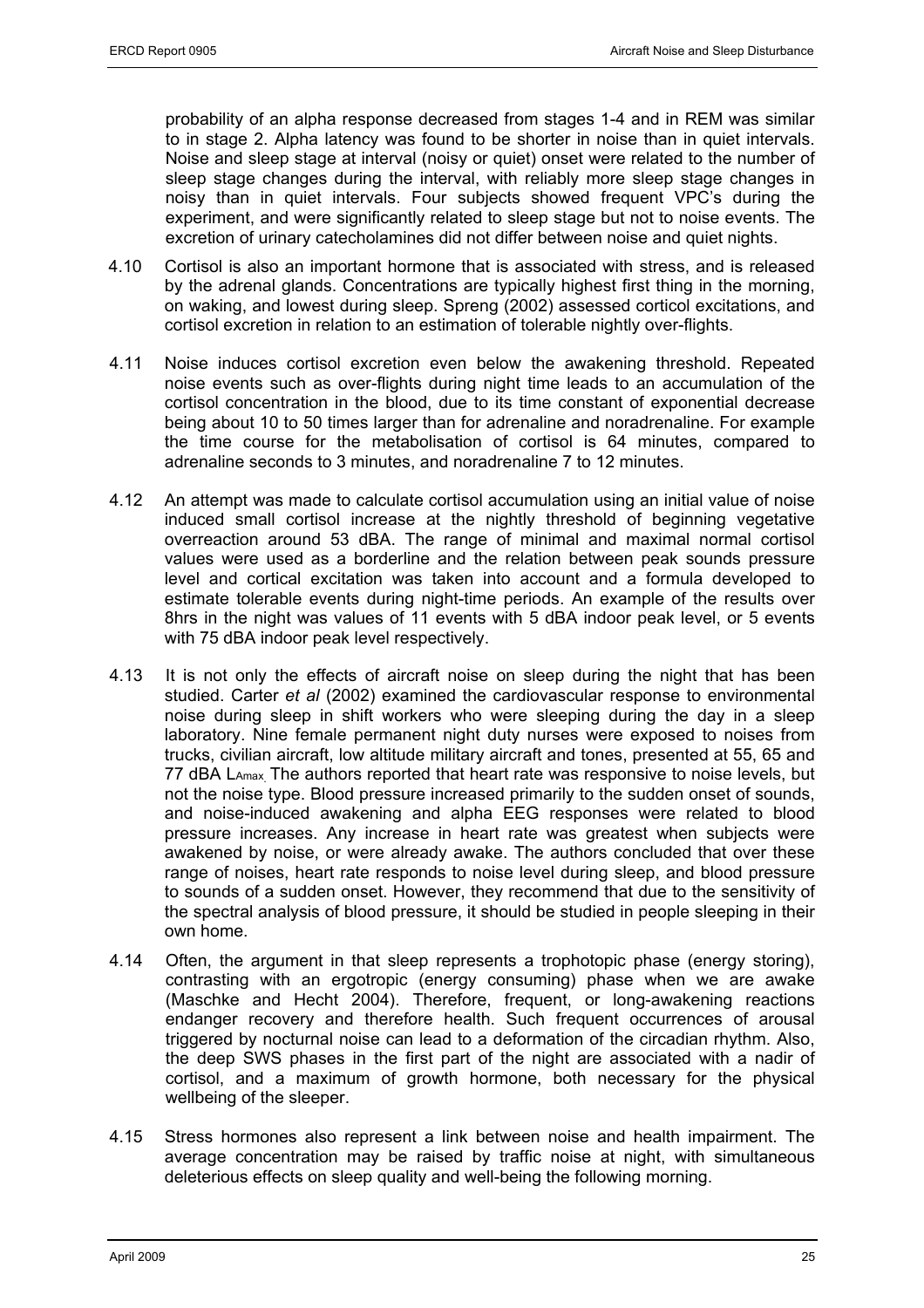- 4.16 Persson Waye *et al* (2004) studied the cortisol response and subjective sleep disturbance following low-frequency noise, in a counterbalanced design with half of the subjects exposed to a sound pressure level of 40 dBA on their fourth night in the sleep laboratory, with a comparative reference night on the fifth night, and the opposite for the other half. Subjective sleep disturbances were recorded by questionnaires and cortisol response upon awakening was measured in saliva.
- 4.17 Subjects were more tired and less socially orientated in the morning after nights with low-frequency noise, and mood was negatively affected also in the evening after nights with low-frequency noise. There was no effect of noise condition on cortisol response, but there were effects of group and weekday, suggesting that more work needs to be done before cortisol response can accurately be used as an indicator of noisedisturbed sleep.
- 4.18 Greifahn *et al* (2008) analysed heart rate responses to traffic noise during sleep, and examined the effects of factors such as time of night, acoustic parameters and momentary sleep stage. Twenty-four subjects were required to sleep in the laboratory for four consecutive nights, for three consecutive weeks, with exposure to aircraft, road or rail noise in each of the weeks. One of the nights was a randomly assigned quiet night (32 dBA), and the noise exposure nights had maximum levels of 45-77 dBA. PSG and ECG were recorded throughout each of the nights, with participants being asked to sleep between 2300 and 0700. The results indicated that response patterns were mainly determined by the occurrence or absence of awakenings. When awakenings occurred, heart rate responses were monophasic and increased over more than one minute. These responses were not influenced by the acoustic parameters, with the strongest influence being the sleep stage at which the exposure occurred. The strongest response was found during REM sleep, with the weakest response occurring when subjects were in SWS.
- 4.19 When awakenings did not occur, the heart rate responses were biphasic. An initial acceleration with a maximum after four to eleven seconds was followed by a deceleration to a minimum below the baseline after 12 to 23 seconds, followed by a consecutive increase towards baseline values. In these instances, there was a significant influence of the type of noise, with railway noise causing the earliest and aircraft noise producing the latest increase in heart rate. The same pattern of response was observed as before in terms of sleep stage, with the largest change seen in REM, and the smallest in SWS.
- 4.20 These responses did not decrease as a function of time throughout the night, and the authors suggest that therefore habituation is unlikely to occur. They suggest that this may be the main reason for potentially pathologic responses over time, and that these may play a significant part in promoting traffic noise induced cardiovascular disease, particularly in those responses accompanied by awakenings.
- 4.21 Basner *et al* (2008) reported data on the comparison between sleep disturbance responses measured by polysomnography, and single channel ECG with respect to aircraft noise, with the hypothesis being that cardiac activations can be used as estimates for EEG awakenings. Data from 129 subjects, 985 nights and 23855 ANEs were used. Subjects were required to sleep in a laboratory for 13 nights, with night 1 as an adaptation night, 2 as a baseline, and nights 3-11 involving ANEs with SPLs of between 45 and 80 dBA. 30 different exposure patterns were used, to give a spread of values of SPL and number of ANEs across the study, and these were randomly assigned.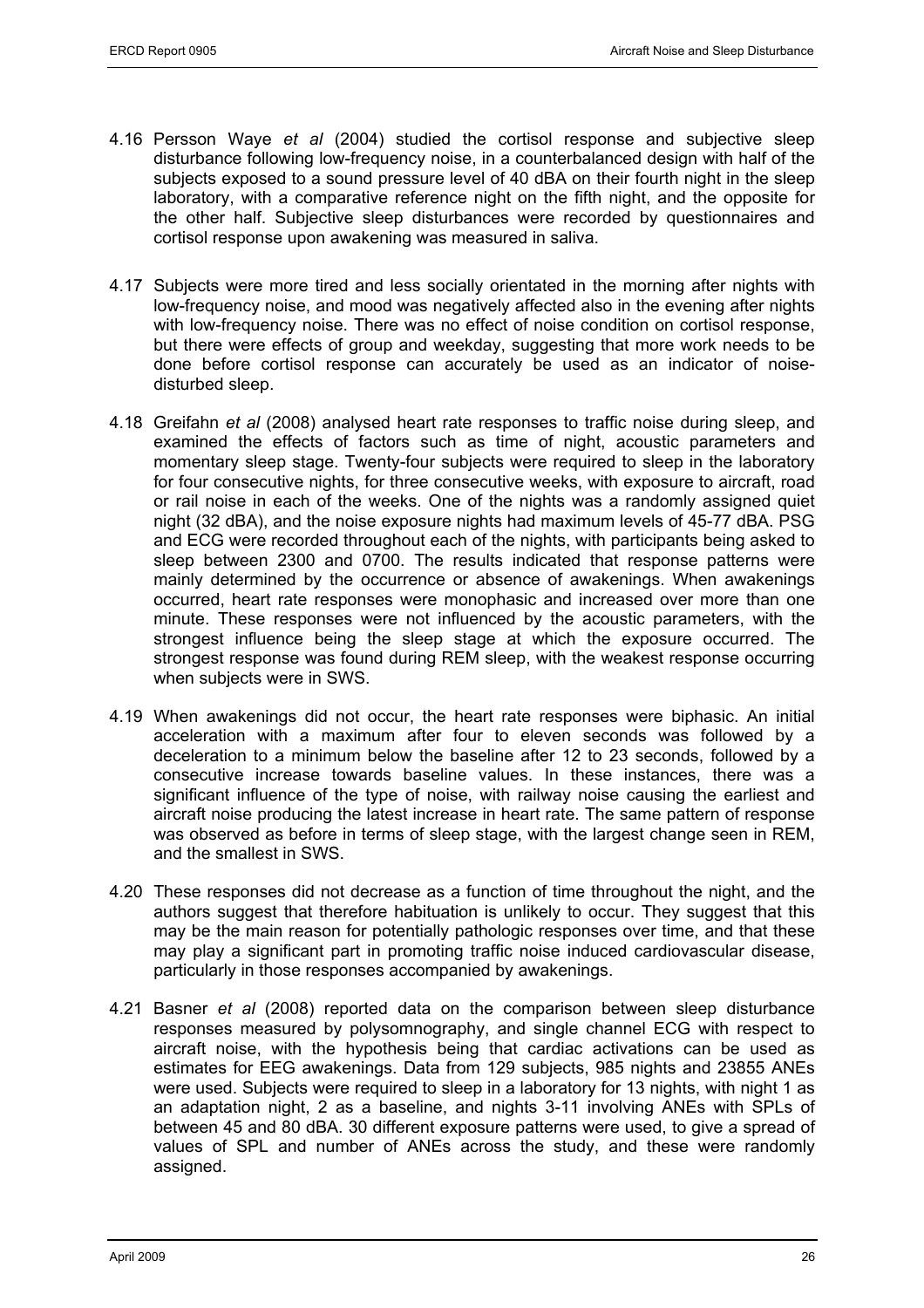4.22 Both EEG awakenings and cardiac activations increased with increasing maximum SPLs. The two types of responses were highly correlated, with exposure-response curves for reactions induced by aircraft noise being almost identical for EEG and ECG responses. This suggests that the single channel ECG is a good estimate of EEG responses. It was therefore suggested that the ECG method might prove to be an effective way of collecting physiological data from large numbers of unsupervised participants, possibly alongside other low maintenance methods such as actigraphy in order to further validate results. The analysis of the ECG data is automatic and objective as it is analysed using an ECG algorithm, and therefore is also more reliable, faster and cheaper than PSG analysis. Basner stresses that further investigation and validation in the field is required, and that at present, polysomnography remains the gold standard for recording physiological response to nocturnal noise exposure.

### **5. Summary**

- 5.01 This review has summarised the main findings from research into aircraft noiseinduced sleep disturbance. The findings are not conclusive and are often contradictory, highlighting the practical difficulties in designing studies of this nature. It is often difficult to control for confounding variables such as individual sensitivity to noise, attitudes to aircraft noise, fear, habituation effects, age and gender. In order to obtain the sample sizes required, it is useful to use actigraphy as a means of measurement of sleep, combined with polysomnography where possible and cost allows. Laboratory studies into aircraft noise exposure provide a valuable contribution to the area, as they enable the real-time effects on sleep architecture to be measured, which are often not noticed by the sleeper, yet have follow-on implications for fatigue, daytime sleepiness, performance and mood.
- 5.02 The work on cardiovascular and hormonal changes that occur during sleep as a result of noise highlight the importance for further work into the area, due to the potential for long-term health effects.
- 5.03 It would be useful to investigate these effects in larger sample sizes, perhaps alongside other health measures. A long-term study of sleep disturbance in a large sample of subjects, in various sites exposed to aircraft noise would be valuable so the effects over time could be compared within groups. Ideally, it would include subjective data, polysomnography in a selection of subjects at regular intervals, actigraphy, and a regular measurement of stress hormones, although it is appreciated that this is likely to be expensive and would require considerable planning in order to achieve meaningful results.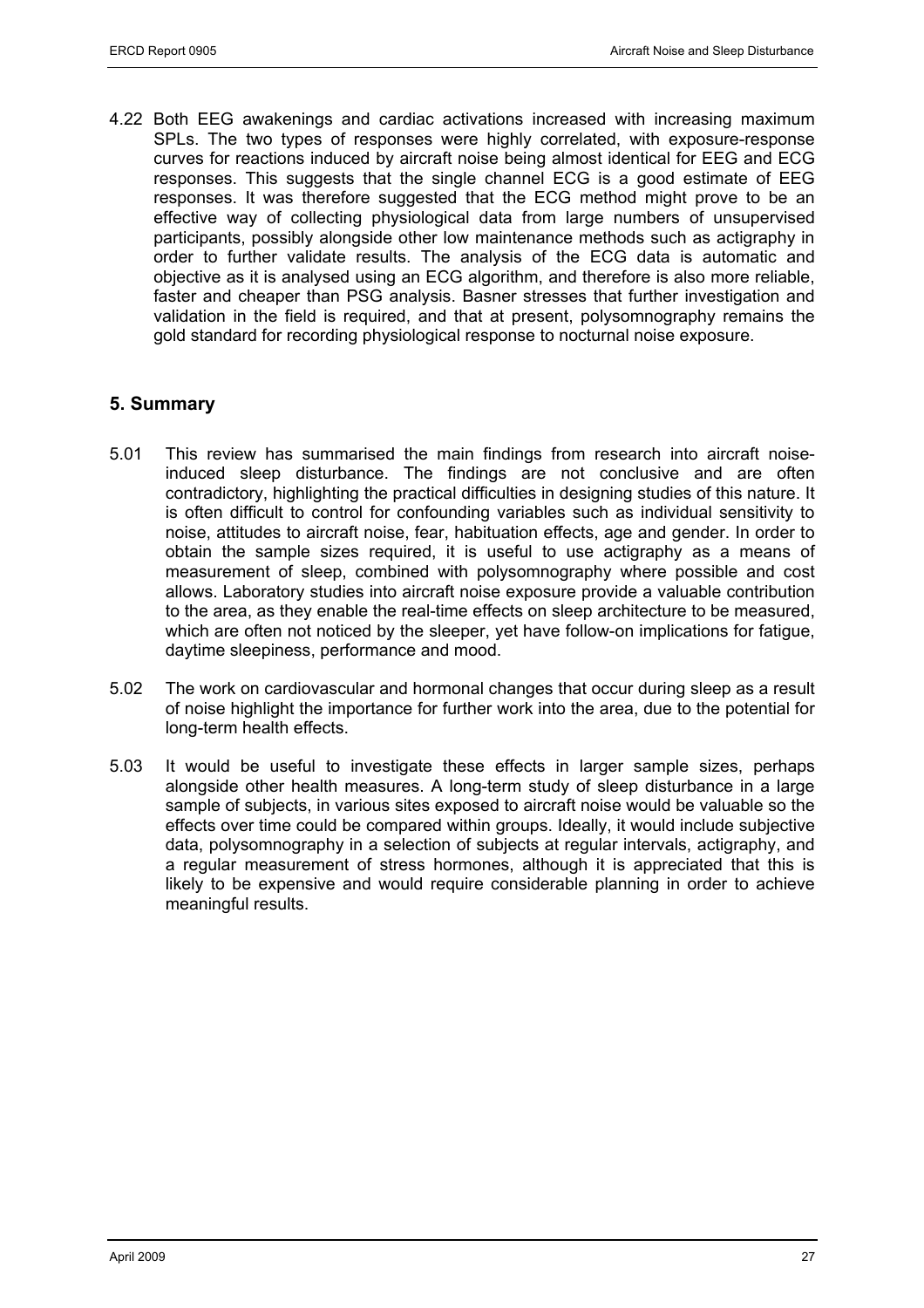# **References**

- 1 Basner, M., Samel, A. (2004) Nocturnal Aircraft Noise Effects. *Noise and health.* (6) *83-93*
- 2 Basner, M., Samel, A., Isermann, U. (2006) Aircraft noise effects on sleep: Application of the results of a large polysomnographic field study. *J. Acoust. Soc. Am.* (119) *2772-2784*
- 3 Basner, M., Glatz, C., Griefahn, B., Penzel, T., Samel, A. (2007) Aircraft noise: Effects on macro- and microstructure of sleep. *Sleep medicine.* (in press).
- 4 Basner, M., Müller, U., Elmenhorst, E-M., Kluge, G., Griefahn, B. (2008) Aircraft noise effects on sleep: a systematic comparison of EEG awakenings and automatically detected cardiac activations. *Physiol. Meas.* (29) *1089-1103*
- 5 Carter, N.L., Hunyor, S.N., Crawford, G., Kelly, D., Smith, A.J.M. (1994) Environmental noise and sleep – a study of arousals, cardiac arrhythmia and urinary catecholamines. *Sleep.* (17) *298-307*
- 6 Carter, N.L., (1996) Transportation noise, sleep, and possible after-effects. *EnvironInt.*  (22) *105-116*
- 7 Carter N., Henderson, R., Lal, S., Hart, M., Booth, S., Hunyor, S. (2002) Cardiovascular and autonomic response to environmental noise during sleep in night shift workers. *Sleep.* (25) *444-451*
- 8 Di Nisi, J., Muzet, A., Ehrhart, J., Libert, J.P. (1990) Comparison of cardiovascular responses to noise during waking and sleeping in humans. *Sleep.* (13) *108-120*
- 9 DORA report 8008. Aircraft noise and sleep disturbance: final report. (1980). Prepared by the Civil Aviation Authority, on behalf of the Department for Trade.
- 10 Fidell, S., Pearsons, K., Tabacnhick, B.G., Howe, R., Silvati, L. (1995a) Field study of noise-induced sleep disturbance. *J.Acoust.Soc.Am.* (98) *1025-1033*
- 11 Fidell, S., Howe, R., Tabachnick, B.G., Pearsons, K., Sneddon, M. (1995b) Noise induced sleep disturbance in residences near two civil airports. *NASA Contractor Report No. 198252*
- 12 Fidell, S., Pearsons, K., Tabachnick, B.G., Howe, R. (2000). Effects on sleep disturbance of changes in aircraft noise near three airports. *J.Acoust. Soc. Am.* (107) *2535-2547*
- 13 Franssen, E.A.M., van Wiechen, C.M.A.G., Nagelkerke, N.J.D., Lebret, E. (2004). Aircraft noise around a large international airport and its impact on general health and medication use. *Occupational and environmental medicine.* (61) *405-413.*
- 14 Griefahn, B.(1975) Changes of pulse rate caused by sonic booms during sleep. *Eur J Appl Physiol Occup Physiol.* (34) 279-89
- 15 Griefahn, B., Jansen, G., klosterkoetter, W. (1976). The problems of noise-induced sleep disturbances – an assessment of the literature on sleep. *Umweltbundesamt, Bericht 4/76*
- 16 Griefahn, B. (1992) Noise control during the night. *Acous. Austral.* (20) *43-47*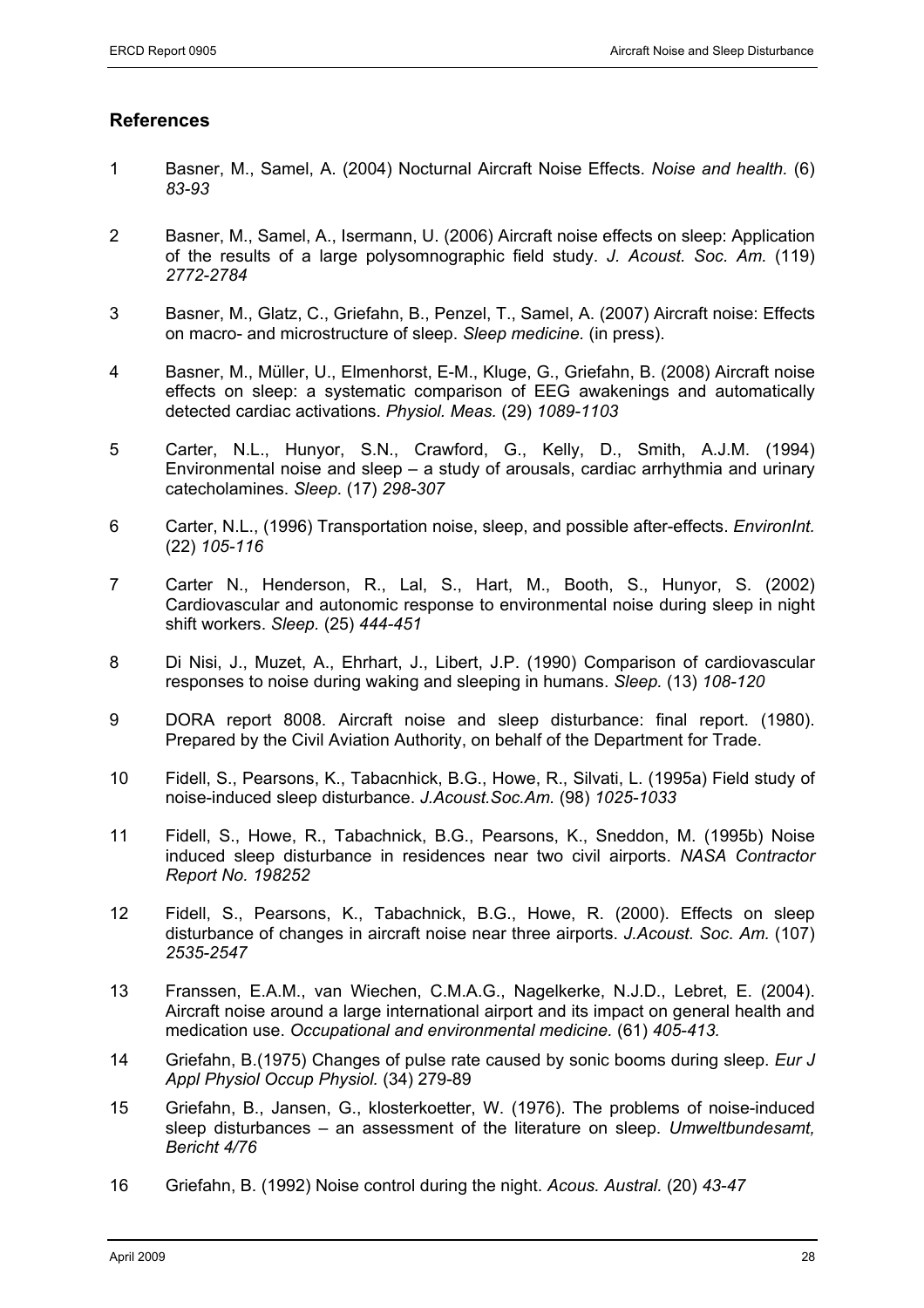- 17 Griefahn, B., Schuemer-Kohrs, A., Schuemer, R., Moehler, U., Mehnert, P. (2000) Physiological, subjective, and behavioural responses during sleep to noise from rail and road traffic. *Noise and health.* (3) *59-71*
- 18 Griefahn, B. (2002) Sleep disturbances related to environmental noise. *Noise and health.* (4) *57-60*
- 19 Griefahn, B., Spreng, M. (2004) Disturbed sleep patterns and limitation of noise. *Noise and Health.* (6) *27-33*
- 20 Griefahn, B., Marks, A., Robens, S. (2006) noise emitted from road, rail and air traffic and their effects on sleep. *Journal of sound and vibration.* (295) *129-140*
- 21 Greifahn, B., Bröde, P., Marks, A., Basner, M. (2008) Autonomic arousals related to traffic noise during sleep. *Sleep* (31) *569-577*
- 22 Horne, J.A., Pankhurst, F.L., Reyner, L.A., Hume, K., Diamond, I.D. (1994) A field study of sleep disturbance: Effects of aircraft noise and other factors on 5742 nights of actimetrically monitored sleep in a large subject sample. *Sleep.* (17) *146-159.*
- 23 Horne, J.A., Pankhurst, F.L., Reyner, L.A., Hume, K. (1995) Patterns of spontaneous and evoked body movement during sleep. *Sleep.* (18) *209-211*
- 24 Hume, K., Gregg, M., Thomas, C., Terranova, D. (2003) Complaints caused by aircraft operations: an assessment of annoyance by noise level and time of day. *Journal of air transport management.* (9) *153-160*
- 25 Jansen, G., Linnemeier, A., Nitzsche, M. (1995) Considerations and recommendations critical of current methodology for the assessment of nocturnal aircraft noise. *Z. Larmbekampf.* (42) *91-106*
- 26 Jones, K., Harrison, Y. (2001) Frontal lobe function, sleep loss and fragmented sleep. *Sleep medicine reviews.* (5) *463-475*
- 27 LeVere, T.E.; Bartus, R.T.; Hart, F.D. (1972) The relation between time of presentation and the sleep disturbing effects of nocturnally occurring jet aircraft flyovers. *National aeronautics and space administration.*
- 28 LeVere, T.E.; Davis, N. (1977) Arousal from sleep The physiological and subjective effects of a reduction in aircraft flyover noise. *Aviation, space and environmental medicine.* (48), *607-611*.
- 29 Lucas, J.S. (1972) Effects of aircraft noise on human sleep. *American industrial hygiene association journal.* (33) *298-303.*
- 30 Maschke, C. (1992) The influence of nocturnal aircraft noise on the progress of sleep and catecholamine secretion. *Dissertation, Technische Universitaet Berlin.*
- 31 Maschke, C., Hecht, K., Wolf, U. (2004) Nocturnal awakenings due to aircraft noise. Do wake-up reactions begin at sound level 60dB(A)? *Noise and health.* (6) *21-33*
- 32 Maschke, C., Hecht, K. (2004) stress hormones and sleep disturbances electrophysiological and hormonal aspects. *Noise and health.* (6) *49-54*
- 33 Michaud, D.S., Fidell, S., Pearsons, K., Campbell, K.C., Keith, S.E. (2007) Review of field studies of aircraft noise-induced sleep disturbance. *J. Aoust. Soc. Am* (121) *32- 41.*